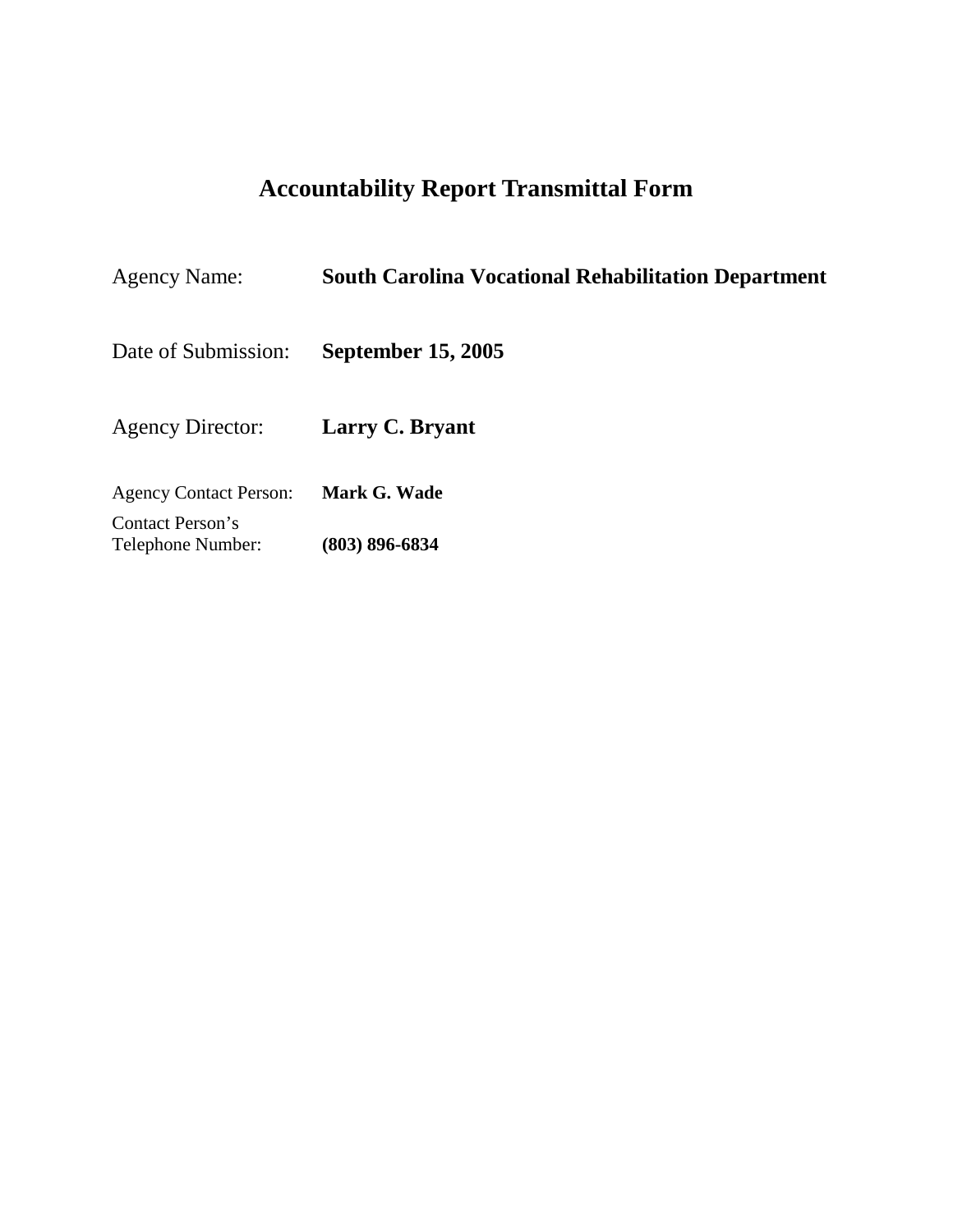# **I. Executive Summary**

# **The mission of the South Carolina Vocational Rehabilitation Department (SCVRD) is to enable eligible South Carolinians with disabilities to prepare for, achieve and maintain competitive employment.**

Investing in South Carolinians with disabilities offers a high-yield return. The public vocational rehabilitation program converts people reliant on government assistance into self-sufficient citizens who have jobs, purchase goods and services, save for the future, and pay taxes that quickly reimburse the funds spent on their rehabilitation.

SCVRD continues to implement customer-focused initiatives and accountability measures designed to add value to its services and to allocate its limited resources to achieve maximum impact.

# *The agency values:*

- Persons with disabilities who strive to achieve and maintain competitive employment.
- Highly qualified staff members who are technically competent, personally accountable, communicate effectively and work together in a professional manner.
- Partnerships with business and industry that provide employment and contract service opportunities for our clients.
- Relationships with other human service agencies that provide increased service opportunities for persons with disabilities.
- Accountability to taxpayers through efficient and effective use of the resources entrusted to us.

# *Agency visions include:*

- All staff will be committed to the agency's mission, values and vision.
- Technology will be used to provide maximum benefits to our staff and clients.
- We will be the leader in innovative, individualized customer service that contributes to successful employment outcomes.
- We will provide quality service in an atmosphere of trust, sincerity and commitment.
- We will provide professional development opportunities in order to develop and retain exceptional employees.
- We will demonstrate accountability through the efficient and effective use of the resources entrusted to us.
- We will provide our customers with the tools, services and products that will prepare them to compete successfully in the modern workplace.

SCVRD's leadership continues to closely examine and evaluate all practices and procedures throughout the program to ensure that performance measures are appropriate, that goals are met or surpassed, that all actions show strict accountability, and that *all measures point directly to one outcome—competitive employment for our clients.* The department does not accept credit for efforts on behalf of clients who do not become employed.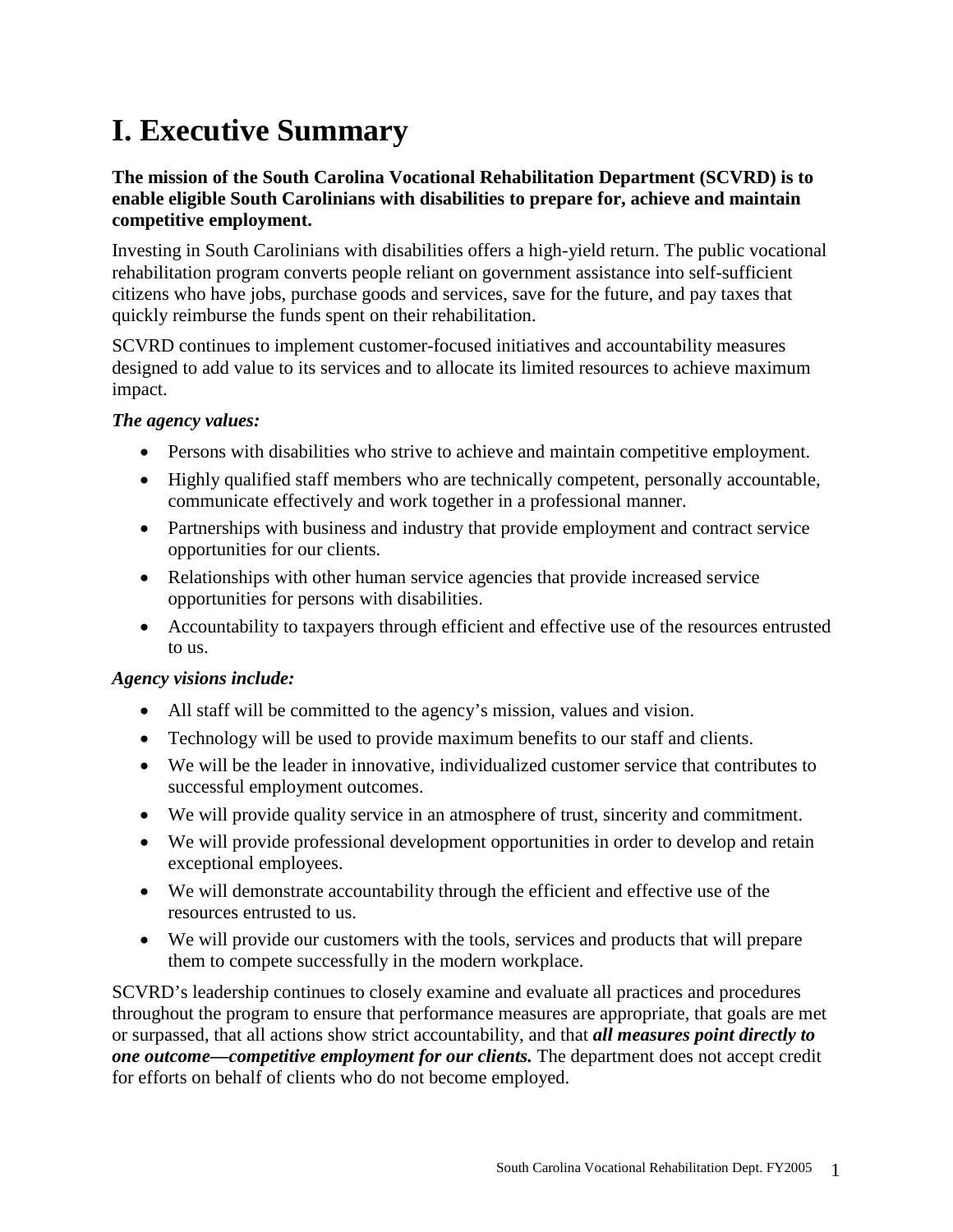The department is unique in that it serves people with more than 135 different physically and mentally disabling conditions.

# **Use of accountability report**

The department uses the annual accountability report as documentation of its continuous improvement efforts and performance measures. The department's Key Result Areas (KRAs) are structured according to Baldrige criteria categories. Strategic plans are developed and deployed with measurable results designed to accomplish the agency mission. The accountability report is a valuable tool in monitoring progress and identifying gaps in performance.

# **Key strategic goals**:

- **Program Integrity**. This is a balanced set of measurable standards which are essential to the department's success relative to compliance assurance, productivity and customer service. The agency has completed its third full year of implementation and has an ongoing objective to utilize the measures to drive improvement.
- **Committee on Rehabilitation Excellence (CORE).** This group has implemented a system to assure achievement of Program Integrity standards by collecting and analyzing data, formulating and assessing plans for corrective action, and assuring implementation and follow-up. Our objective is improved efficiency, effectiveness, accountability and consistency throughout the agency.
- **Professional Development and Leadership Program (PDLP).** This objective arose from the significant number of retirements facing the organization in the next few years. The PDLP creates an environment that fosters excellence by aligning agency needs with individual career goals. More than 100 participants are involved in the program.
- **Partnerships.** The agency places great emphasis on partnerships with other agencies to coordinate services, partnerships with business and industry, and partnerships with past clients to enhance services and promote the agency's accomplishments. The number of interagency partnerships continues to grow, and SCVRD's Business Partnership Network completed its second full year of operation in 2005.
- **Alternative Funding.** In light of budget restrictions the agency seeks to improve its level of services through the acquisition of grants, increased reimbursements from the Social Security Administration for job placement of clients who no longer rely on disability benefits, and coordination of payment for services by third party agencies/organizations.
- **Redirection of Staff Resources.** The agency continues to examine its staffing patterns and staff roles to maximize its resources. Some administrative roles are being centralized to effect cost savings and make the best use of local staff in service delivery areas. The agency establishes demonstration projects to validate plans for redirection of resources.
- **Training Center Balance.** The agency's 23 work training centers provide a valuable source of revenue to support the provision of client training leading to employment. In step with the Program Integrity model, the centers seek to balance their financial impact with the need to provide the variety of rehabilitation services that would be of the most benefit to clients, including service delivery to clients with the most significant disabilities.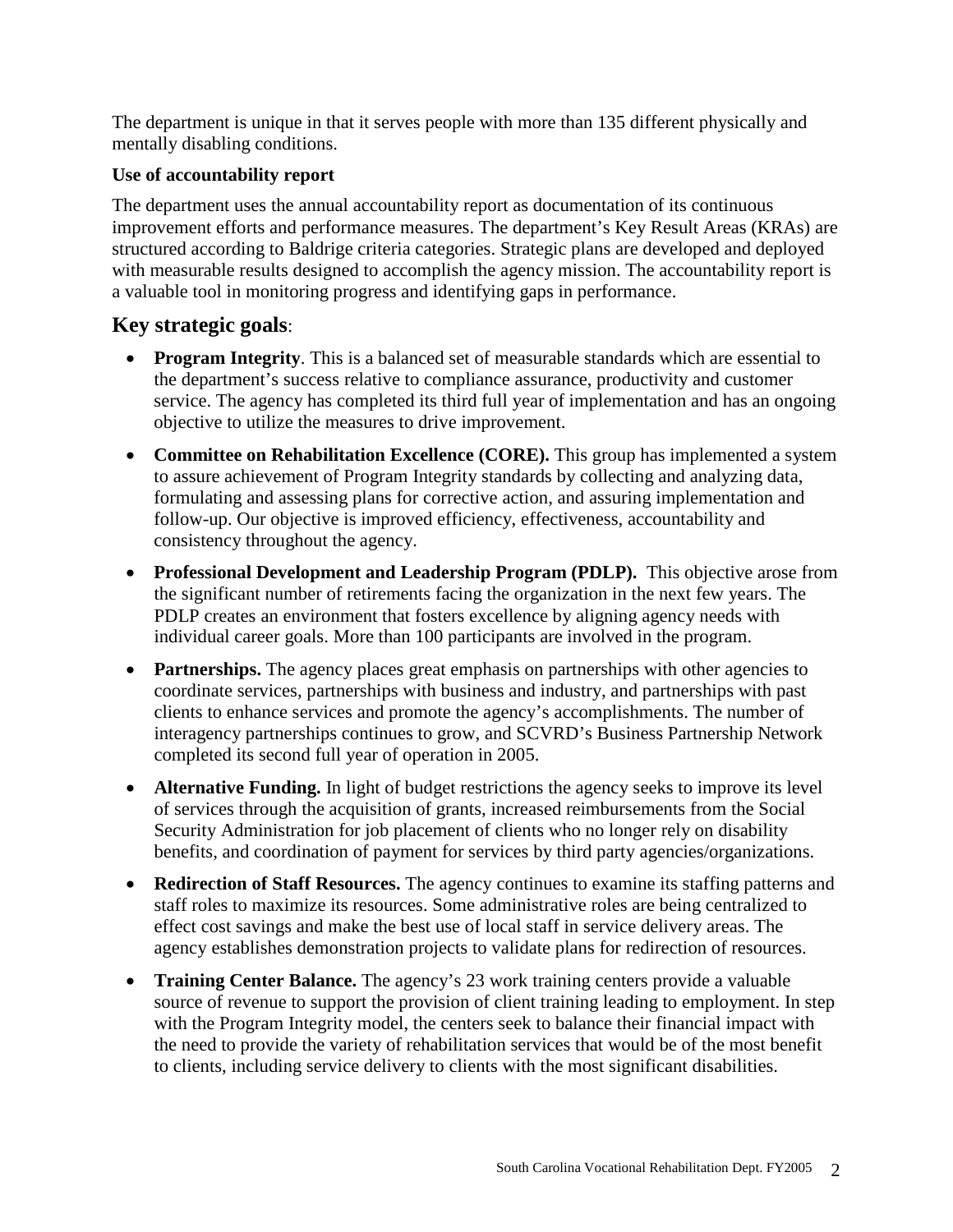# **Major achievements from the past year:**

- The department rehabilitated 8,729 people with disabilities in FY2005, a total that was 127 rehabilitations above its goal. The department served a total of 43,806 people.
- The agency's Program Integrity measurement system completed its third year of implementation. A formal scorecard for compliance assurance, quality customer service and productivity provides specific results that can be broken down to local team performance or statewide performance. The system enables the department to identify opportunities for improvement in meeting customer needs and drives corrective actions, such as shifts in personnel or development of new training. The agency's overall Program Integrity index for basic client service delivery improved from 89.7 to 90.4 for FY2005.
- SCVRD was recognized as a Gold Achiever in the 2004 Governor's Quality Awards program, sponsored by the South Carolina Quality Forum. This marked the highest level of achievement ever for a state agency in that awards program, which uses the Malcolm Baldrige National Quality Award criteria in assessing organizational practices and business results.
- SCVRD was a key participant in the development of the Walgreens drug store chain's plans to build a distribution center in Anderson County. The company plans to hire 200 people with disabilities, and SCVRD will assist in training clients specifically for those jobs. The department has also assisted with workplace accessibility issues for Walgreens.
- The Committee on Rehabilitation Excellence (CORE) worked with area operations to develop and monitor action plans known as Steps for Excellence. These are localized action plans to accomplish the Commissioner's nine expectations for area operations.
- A marketing pilot to attract outsource contracts for SCVRD work training centers was successful and will be expanded to additional sites.
- There was a focus on improving consistency in service delivery, staffing patterns, performance ratings, reclassification of field positions, and communication of consistent messages and expectations.
- A Counselor IV position was developed as an additional career track. Five Counselor IVs are now working with clients having the most significant disabilities in five specialty areas.
- Cost-effective policies were deployed in the areas of client van usage, training center trucks/drivers, and staff travel. Van routes were revised to achieve more riders per van, and training center clients receiving stipends contributed \$93,000 in cost-sharing for their transportation.
- SCVRD began an initiative to centralize procurement for all offices. A demonstration project was begun to test the plan, which would allow the agency to convert local procurement specialist positions into positions more directly related to client service.
- The department now has 455 active cooperative agreements, an increase of 12.6 percent from FY2004. SCVRD placed focus on strengthening ties with non-profit agencies, and also continued working very closely with other state agencies to provide their clients with employment services, particularly the One-Stop centers; Department of Mental Health; Department of Disabilities and Special Needs; Department of Education; Department of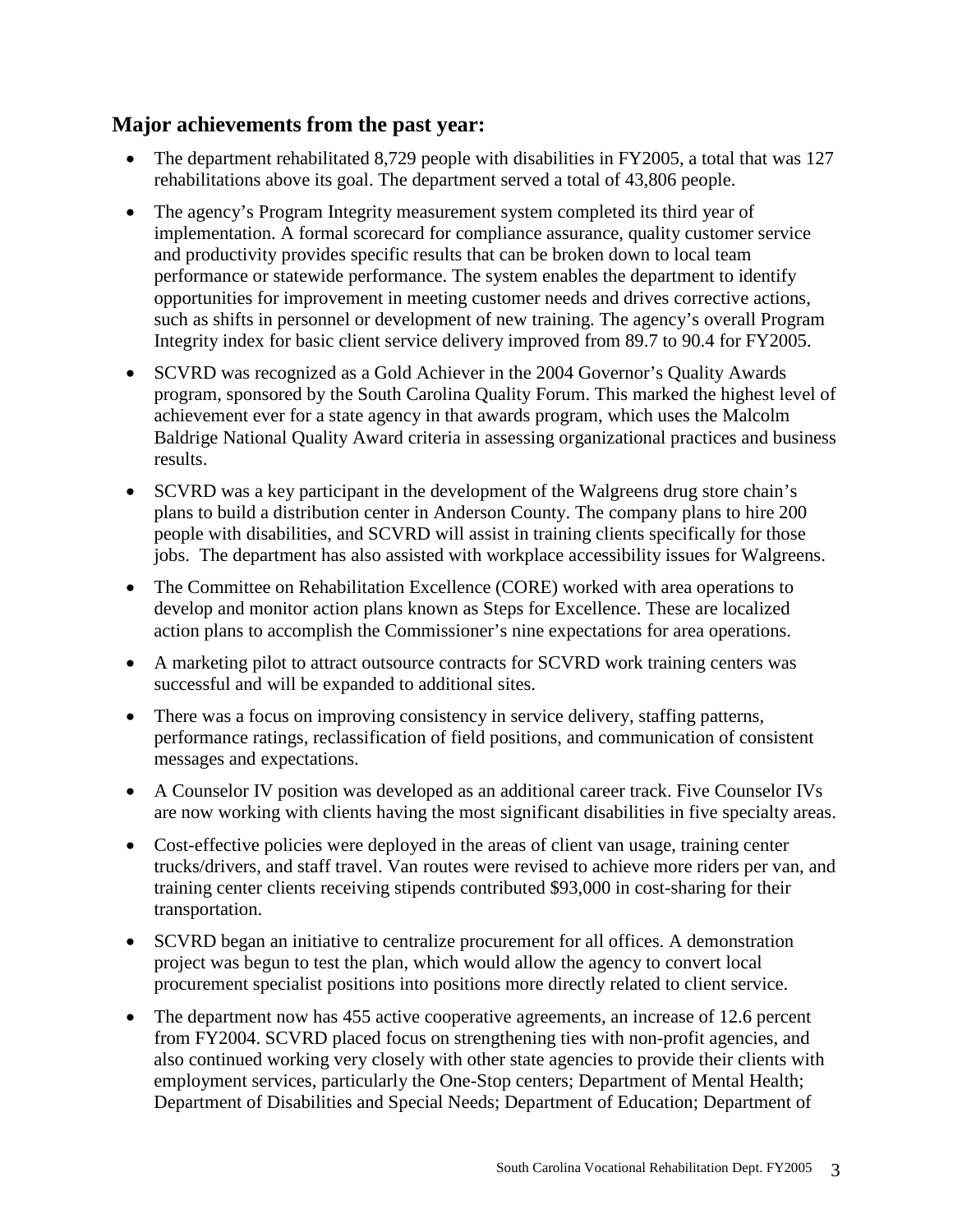Corrections; Department of Juvenile Justice; Probation, Parole and Pardon Services; Department of Social Services; and Workers Compensation. SCVRD received a partnership award from the Department of Mental Health.

- SCVRD and the S.C. Department of Mental Health received the Certificate of Recognition from Johnson & Johnson for partnering to implement evidence-based supported employment services through the Johnson & Johnson-Dartmouth Community Mental Health Program.
- The department showed continued improvement in its return on the taxpayer investment. In FY2005, the SCVRD Basic Service Program placed 8,729 people with disabilities into employment. These new workers will pay back \$2.89 in taxes for every vocational rehabilitation dollar spent. On average, they will repay the cost of rehabilitation in 5.4 years. They will realize an increase in their earnings by \$11.75 for every \$1 of Vocational Rehabilitation Department funds invested in their rehabilitation. The annual rate of return for each successfully employed client will average 18.4 percent. The rate of return has improved for three consecutive years.
- The department gained \$1.3 million in reimbursements from the Social Security Administration, an increase of nearly 40 percent from FY2004. This reimbursement is a direct reflection of savings realized by Social Security because the department's clients became competitively employed and no longer rely on SSI/SSDI benefits.
- The department operated three grants through funding from the U.S. Department of Education. The Literacy and Employment Outcome grant operates in partnership with the S.C. Department of Education to use certain literacy instruction approaches to enhance earnings for individuals with disabilities. Another grant provides loans to people with disabilities for technology purchases needed for home-based employment, and the third provide loans for the purchase of assistive technology devices and services.
- SCVRD continued to develop a school-to-work transition initiative involving joint funding with school districts to sponsor full-time, on-campus transition employability specialists. In FY2005 new programs were added in Laurens District 55 and Lexington District 4. Programs had begun earlier in Orangeburg and Richland counties. The department also partners with the South Carolina School for the Deaf and Blind to improve transitioning for deaf students. The agency hopes to secure additional funding in FY2007 to address the great need for transition programs.
- The department launched its High School/High Tech program to enhance transition services for high school students with disabilities. Twenty-five students were paired with employers for a summer internship program in which they explored technology-related careers.
- The department began a specialized program at its Evaluation Center in West Columbia for clients with brain injury, one of the most difficult disabilities to overcome in terms of employment. This program is in partnership with the Department of Disabilities and Special Needs, Roger C. Peace Hospital, the medical community and family members.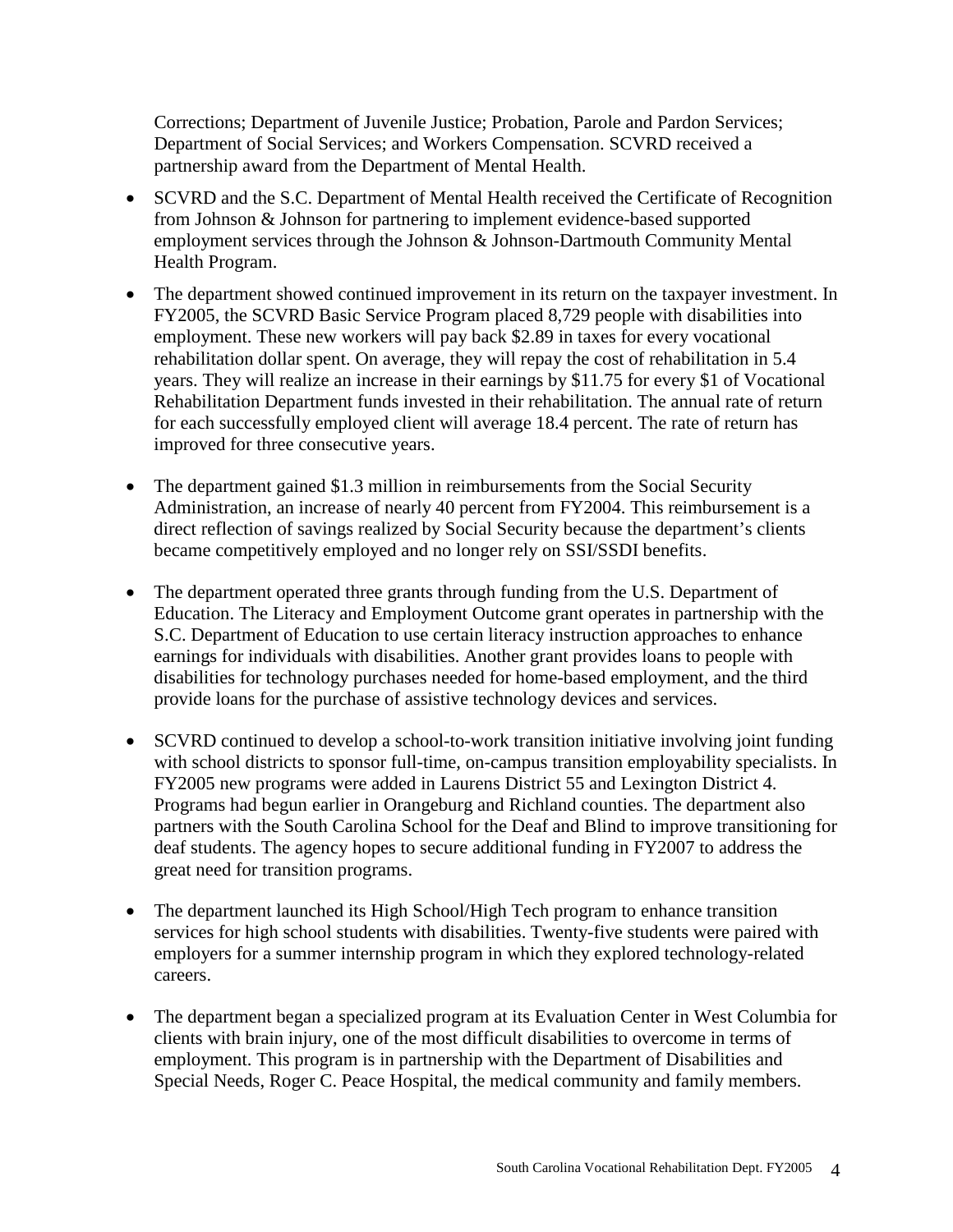- Technology advances in the department continued to improve efficiency and userfriendliness in several program areas including implementation of an employee electronic leave system, expanded use of the agency intranet, automated EPMS system, connection of the Disability Determination Services (DDS) to the SCVRD network, automation of DDS authorizations, a new wireless network-capable laptop deployment, an edit program for Rehabilitation Services Administration documentation, and expansion of videoconferencing capabilities.
- The department increased its accessibility to the growing Hispanic population. SCVRD began implementing a plan to employ a Spanish-speaking staff member in all area offices throughout the state. The agency's public information department increased the number of publications printed in Spanish and videos with subtitling.
- The Disability Determination Services program continued to strengthen the department's range of services by providing effective and efficient evaluation of claims for disability benefits. During 2004-2005, the division's documentation accuracy levels were within the regional and national averages. The DDS assumed the Medicaid disability workload from the S.C. Department of Health and Human Services in July 2004.
- The Disability Determination Services completed the roll out of the electronic file. Currently the Disability Determination Services is preparing for certification of the folderless disability process. The certification date has been set for late September 2005. Once this has been accomplished the DDS will process the majority of the initial disability claims in the electronic file. South Carolina is the first state in the nation to implement this process in a decentralized format (four offices in the state).
- The Disability Determination Services designated Consultative Examination applicant travel authorization as optional based on applicant request. This has facilitated a savings of \$105,511, when the first six months of the FY is compared with the same period in FY 04. The Medical Evidence of Record (MER) fee schedule was adjusted to a flat rate for physicians and hospitals. So far this has resulted in an estimated savings of nearly \$24,000 per month.

# **Opportunities/barriers that may affect success**

• During FY2005 the department operated with further reductions in state funding. From FY2001 through FY2005 the department's state funding level diminished by more than \$6 million, a reduction of 35 percent. Although an increase was appropriated for FY2006, the state funding level remains far below the levels of a few years ago.

During FY 2005 the department felt some backlash from earlier state reductions (2002 and 2003) when the federal government rescinded nearly one-half million dollars in funding due to its "maintenance of effort" provision. The loss could have been \$4 million had the department not secured waivers that protected \$3.56 million. However, the department faces another round of maintenance of effort losses (\$3.8 million) in federal funding due to 2004 and 2005 state reductions.

• Among the ways that SCVRD addressed the funding limitations in FY2005: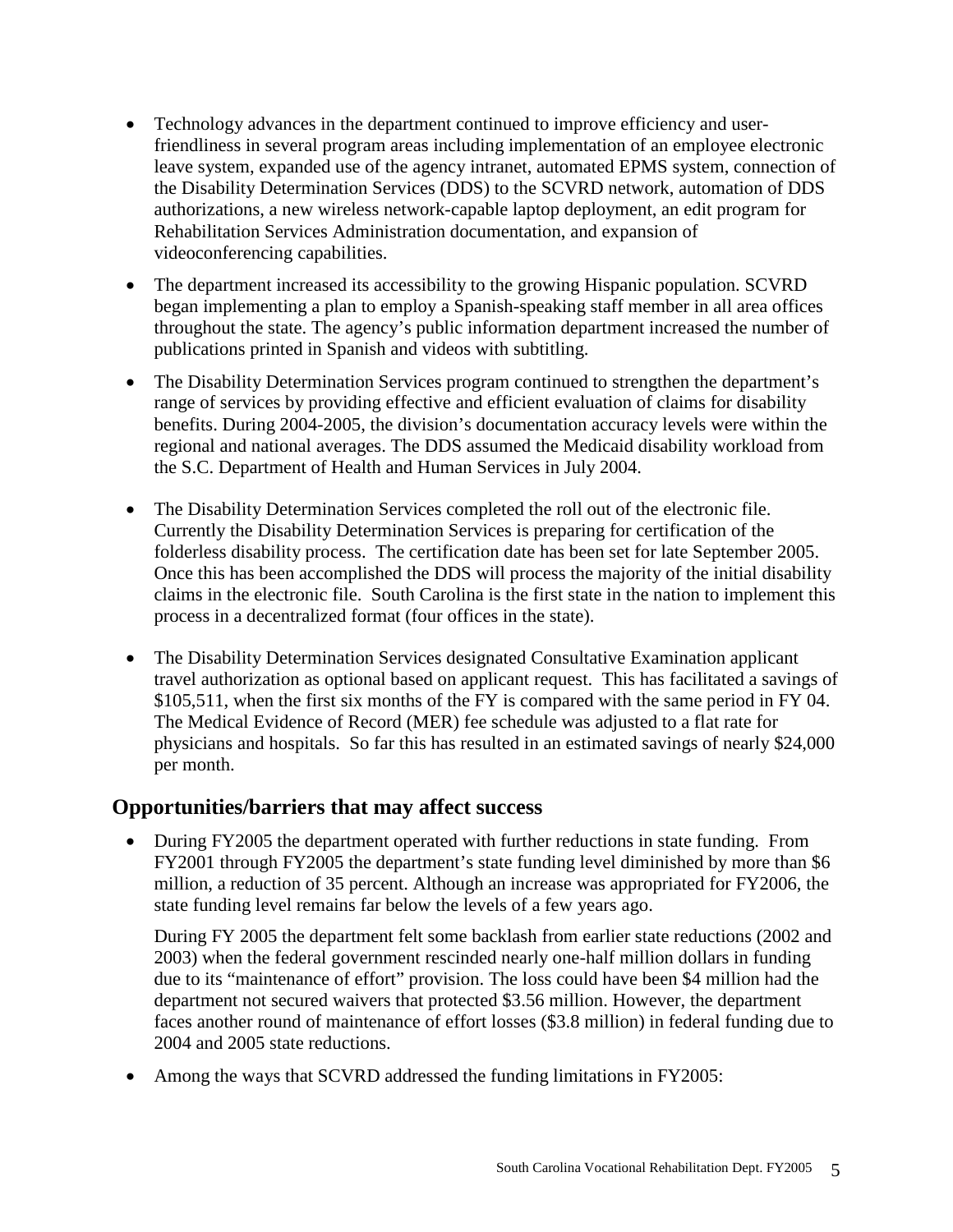- The department continued to scale down its management structure for local offices by merging two more offices with existing ones, which will reduce the number of area supervisors from 21 to 16 over a two-year period. Due to the closure of several satellite offices in recent years, people in some of the more remote areas of the state have to travel farther to access services.
- SCVRD continues to realign its work force to emphasize direct customer service while reducing administrative support roles. The centralization of procurement specialists is a recent example.
- For the second straight year the department significantly reduced travel expenses. SCVRD has implemented stricter out-of-town travel policies, eliminated meal reimbursements on one-day trips, increased the use of videoconferencing to cut travel and lodging costs, and utilized fleet cars through the Golden Cars program. Administrative travel was reduced by 13.7% in FY2005. Client service field offices decreased expenses by 19.8%, and Disability Determination Services offices by 56%. Overall, the agency's travel expenditures dropped by 23.6%.
- Van services for clients were re-evaluated and changes in routes and fee structures led to greater cost-efficiency in transporting clients...
- The department continues to be confronted with equipment and facilities maintenance needs that have been deferred.
- Significant staff changes, especially in management positions, are pending due to the large number of employees who have recently retired or will be retiring in FY2006.
- The program's federal funding has received only the mandated Consumer Price Index increase of between two and three percent for the past decade. Combined with state reductions, this presents a challenge in keeping up with the demands and expectations of people with disabilities who seek high-quality employment outcomes, as well as increased demands resulting from federal programs.
- The department faces a major challenge due to the very substantial number of students with disabilities who need services to make the transition into employment. The federal Workforce Investment Act requires vocational rehabilitation agencies to serve this population but provides no dedicated funding to do so. SCVRD seeks additional resources to meet this serious need by increasing the number of jointly-funded transition specialists through partnerships with school districts.

# **II. Business Overview**

The public vocational rehabilitation program is the oldest and most successful federal/state human service program in the nation. Its original purpose was to return to gainful employment a large number of veterans disabled in World War I. South Carolina's vocational rehabilitation program began in 1927 and for a considerable number of years has enjoyed top performance rankings nationally for providing effective service to clients. With a highly trained staff of rehabilitation professionals working in customer-oriented teams, the department is geared to convert dependent tax consumers into independent, working taxpayers.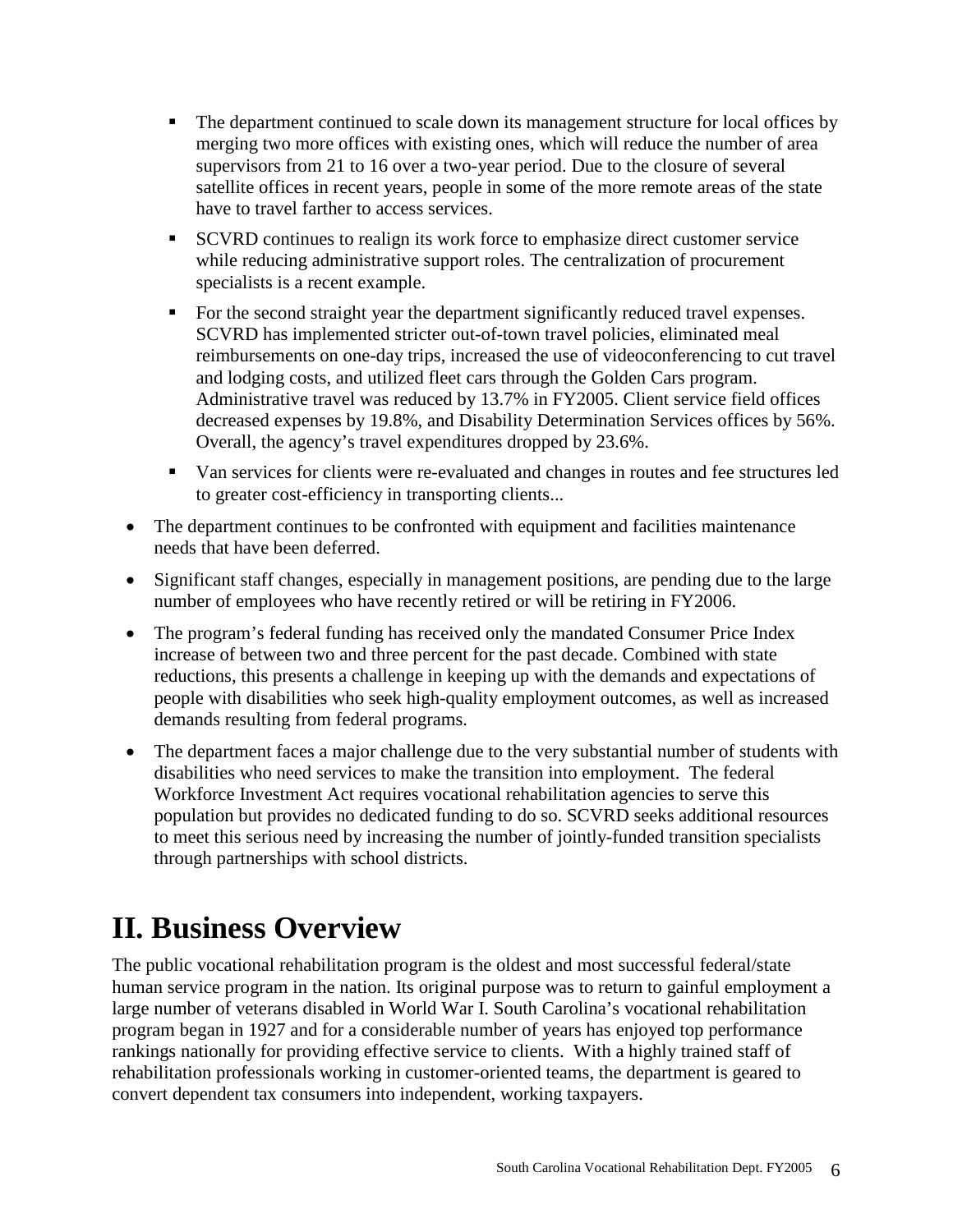### **Vocational rehabilitation services**

Eligible applicants with disabilities have a program of services coordinated by their counselors at one of 18 area offices throughout the state. Together the client and VR staff develop an individualized plan for employment. Career options are explored and the client receives extensive counseling and guidance, and may receive restoration services, take classes to enhance employability, receive job readiness training at the department's work training center, or other services leading to job placement.

Many clients with significant physical disabilities benefit from the department's Center for Comprehensive Programs in West Columbia, which includes an evaluation center to determine vocational potential; pain management program; muscular development program; rehabilitation technology program which uses an engineering approach to overcome employment barriers; and computer training program which provides clients with top-level training for technology jobs.

The department has specialized services such as cardiac rehabilitation; a deaf and hard of hearing program; job retention services for employees of businesses throughout the state whose jobs are jeopardized by disabling conditions; supported employment (worksite job coaching); and substance abuse treatment at two SCVRD treatment centers.

The department's 23 work training centers provide vital job training for clients and a costeffective outsource option for more than 450 business and industry partners.

The Disability Determination Services program processes Supplemental Security Income and Social Security Disability Insurance claims for the Social Security Administration.

The department also operates Pathways Toward Employment, helping disability benefits recipients who want to work but are concerned about losing benefits and health care coverage; and the Ticket to Work program, in which Social Security disability beneficiaries use a "ticket" to access employment services from the department.

#### **Staff size**

At the end of FY2005, the department had 1,086 employees in full-time equivalent positions and 252 employees in temporary positions.

# **Operation locations**

The department's administrative headquarters and Center for Comprehensive Programs are located in West Columbia. The department has alcohol and drug abuse treatment facilities in Florence and Greenville.

Area Office/Work Training Center combinations (primary entry points) are located in:

| Aiken                                         | Conway               | Rock Hill/Lancaster* |
|-----------------------------------------------|----------------------|----------------------|
| Anderson                                      | Florence             | Seneca               |
| Bennettsville/Hartsville*                     | Greenville           | Spartanburg/Gaffney* |
| Beaufort                                      | Laurens/Greenwood*   | Sumter/Camden*       |
| Charleston                                    | <b>Moncks Corner</b> | West Columbia        |
| Columbia                                      | Orangeburg           | Walterboro           |
| * area offices with two work training centers |                      |                      |

Satellite offices operated by the area offices listed above are in: Dillon, Georgetown, Greer, Kingstree, Mount Pleasant and Newberry.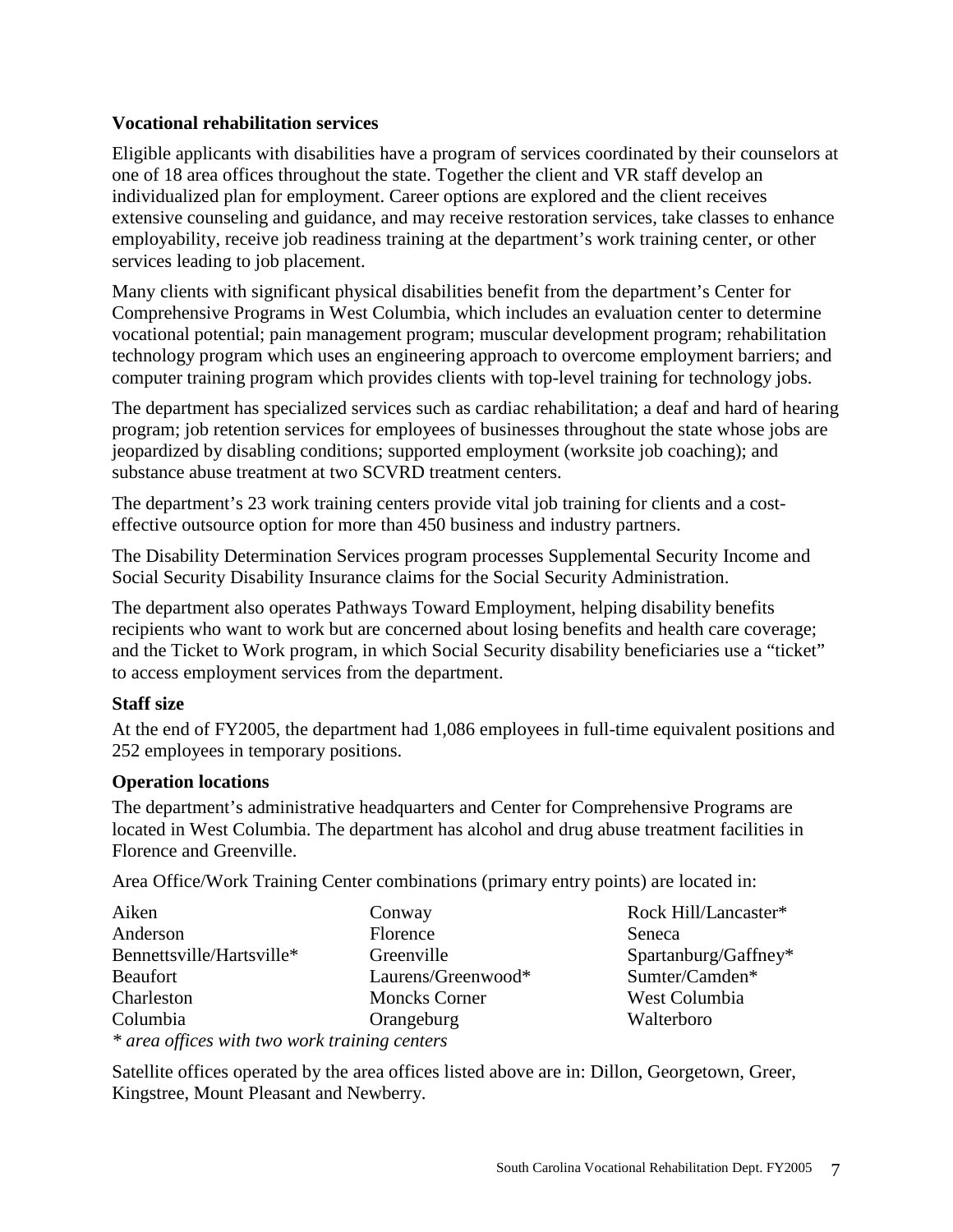The department also fully participates in all 17 comprehensive One-Stop centers operated by Workforce Investment boards, and has a presence in 20 satellite One-Stop centers.

The Disability Determination Services program has a central office in West Columbia, regional offices in Charleston, Greenville and West Columbia, and a specialized unit for Medicaid claims in Lexington.

# **Primary customers (clients)**

The department is essentially an employment agency for people with disabilities. It provides services that are devoted entirely to the employment of South Carolinians with disabilities. It does not provide lifelong or disability-specific services.

To be eligible, an applicant must have a physical or mental impairment that substantially interferes with his or her ability to work. The person must also require and be able to benefit from vocational rehabilitation services that would lead to permanent, competitive employment.

The department is unique in that its primary customers are people with more than 135 different physically and mentally disabling conditions. **In 2004-2005, SCVRD placed 8,729 people with disabilities into employment.** The department had **15,324 new applicants** who were declared eligible for services and **served a total of 43,806 people**. (Since rehabilitation is a continuous process that often takes a period of years, the department serves some of the same clients in successive years.)

Twenty-five percent of the department's successfully rehabilitated clients work in service positions. About 18 percent work in clerical/sales, 14 percent in manufacturing, 14 percent in professional/managerial/technical jobs, 11 percent in construction, 3 percent in agriculture and the remaining 15 percent in fields classified as "miscellaneous."

# **Other customers**

- Business and industry partners, including employers, companies who provide contract work for clients in job readiness training, and businesses taking part in SCVRD work assessment, training, mentoring and job shadowing services.
- Other state agencies.
- Private, non-profit organizations.
- Referral sources.

# **Other stakeholders**

- Taxpayers, to whom the agency is accountable, and the legislators who represent them.
- Vendors, including training institutions, physicians, hospitals, clinics, pharmacies, orthotic/prosthetic and hearing aid dealers, and miscellaneous retailers.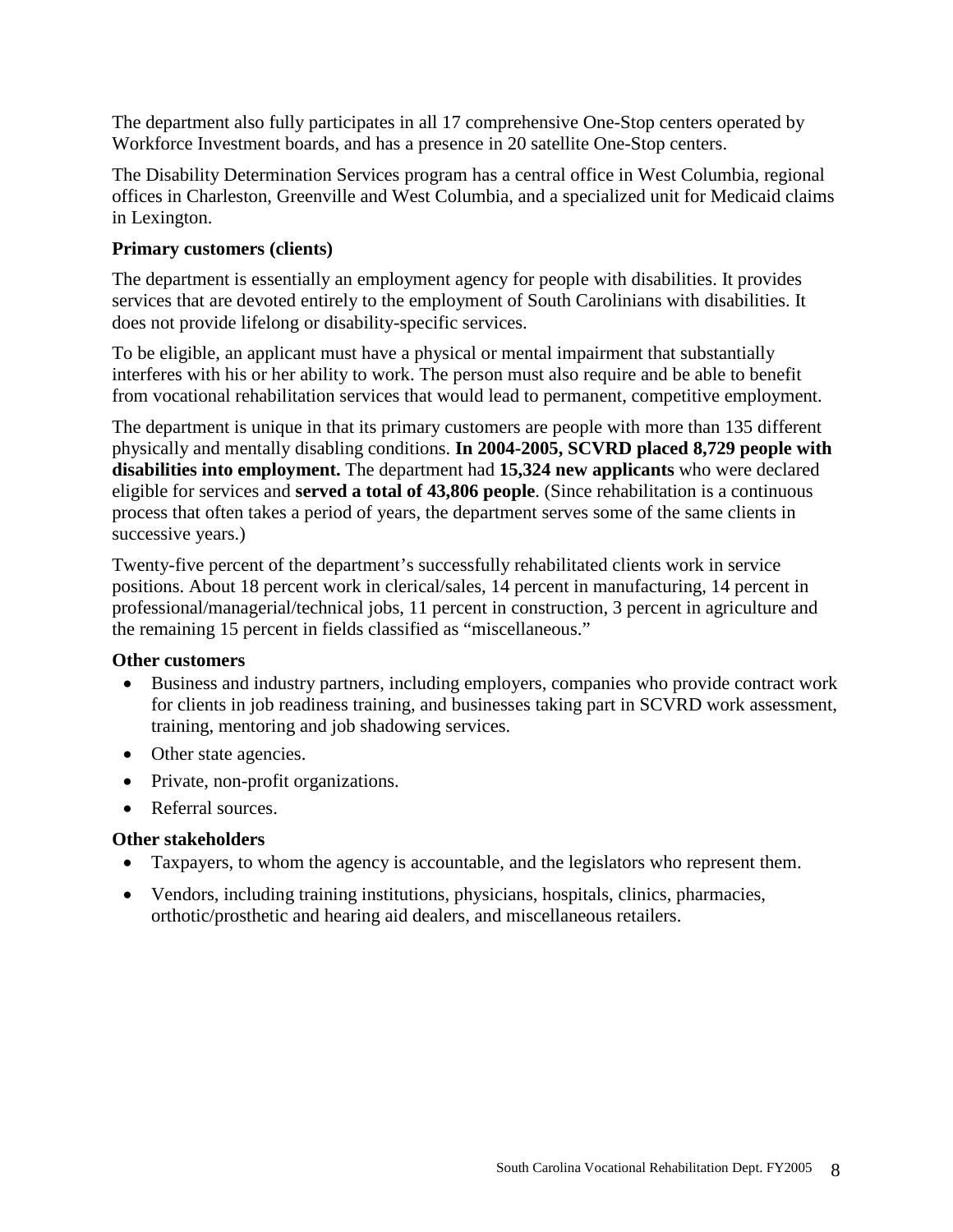|  |  |  | <b>Base Budget Expenditures and Appropriations</b> |
|--|--|--|----------------------------------------------------|
|  |  |  |                                                    |

|                                          |                    | 03-04 Actual Expenditures      |                    | 04-05 Actual Expenditures      |                    | 05-06 Appropriations Act       |
|------------------------------------------|--------------------|--------------------------------|--------------------|--------------------------------|--------------------|--------------------------------|
| <b>Major Budget</b><br><b>Categories</b> | <b>Total Funds</b> | <b>General</b><br><b>Funds</b> | <b>Total Funds</b> | <b>General</b><br><b>Funds</b> | <b>Total Funds</b> | <b>General</b><br><b>Funds</b> |
| <b>Personal Service</b>                  | \$42,780,018       | \$9,463,077                    | \$44,471,036       | \$8,603,490                    | \$45,098,464       | \$7,959,844                    |
| <b>Other Operating</b>                   | \$25,007,970       | \$282,532                      | \$24,852,169       | \$232,850                      | \$31,763,677       | \$1,203,304                    |
| Special Items                            | \$                 | \$                             | \$                 | \$                             | \$                 | \$                             |
| Permanent<br>Improvements                | \$236,020          | \$                             | \$824,926          | \$                             | \$                 | \$                             |
| <b>Case Services</b>                     | \$15,948,067       | \$19,552                       | \$16,680,490       | \$83,481                       | \$20,436,000       | \$815,000                      |
| <b>Distributions</b><br>to Subdivisions  | \$                 | \$                             | \$                 | \$                             | \$                 | \$                             |
| <b>Fringe Benefits</b>                   | \$11,964,080       | \$2,623,294                    | \$12,326,160       | \$2,590,592                    | \$12,537,891       | \$2,255,984                    |
| Non-recurring                            | \$                 | \$                             | \$                 |                                |                    |                                |
| <b>Total</b>                             | \$95,936,155       | \$12,388,455                   | \$99,154,781       | \$11,510,413                   | \$109,836,032      | \$12,234,132                   |

# *Other Expenditures*

| <b>Sources of Funds</b>      | 03-04 Actual Expenditures | 04-05 Actual Expenditures |
|------------------------------|---------------------------|---------------------------|
|                              |                           |                           |
|                              |                           |                           |
| Supplemental Bills           | \$0                       | Ж,                        |
|                              |                           |                           |
|                              |                           |                           |
| <b>Capital Reserve Funds</b> | \$0                       | Ж                         |
|                              |                           |                           |
|                              |                           |                           |
| <b>Bonds</b>                 | \$0                       |                           |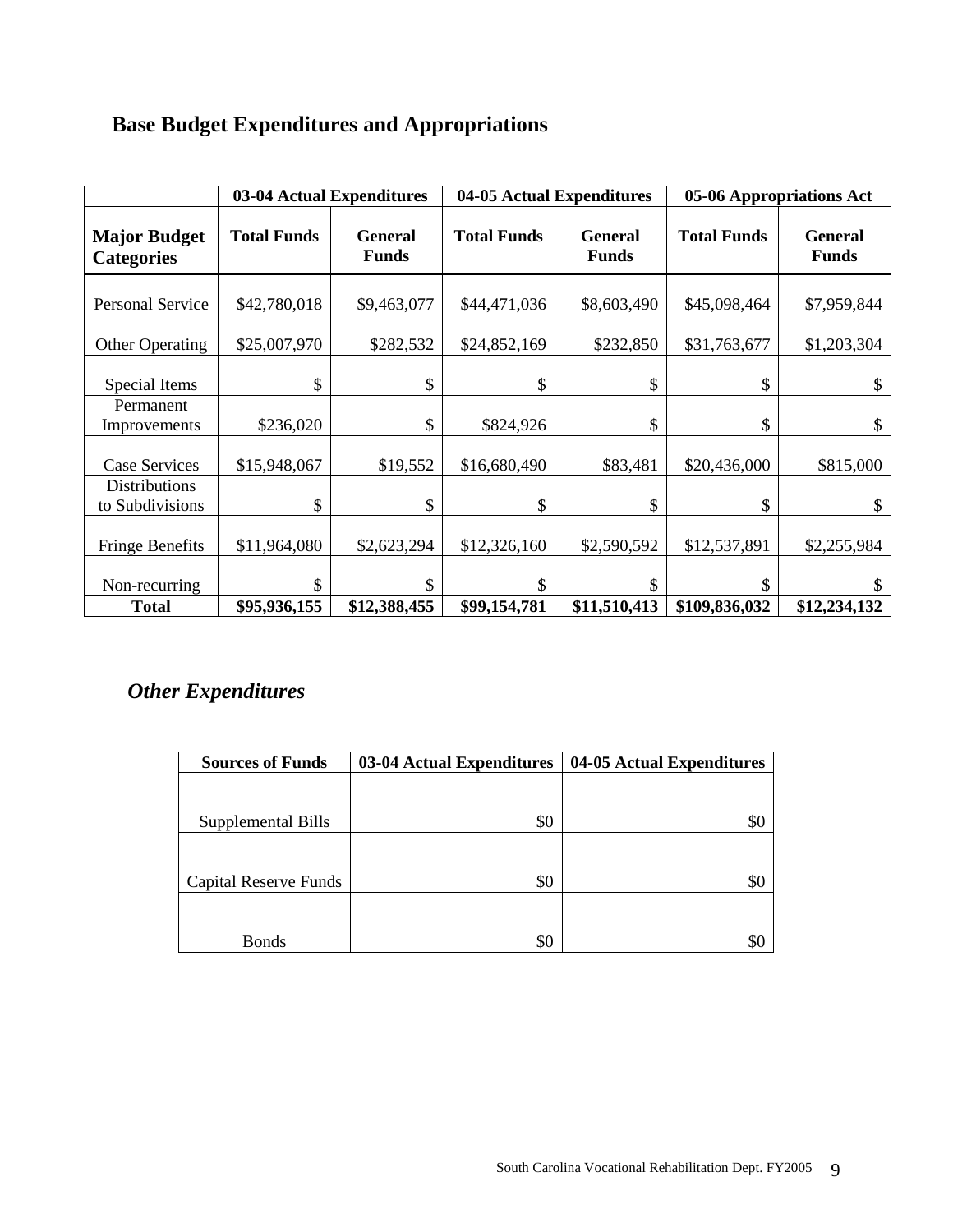#### **Major Program Areas**

| Program                    | <b>Major Program Area</b>                            |                  | FY 03-04                   |        |                  | FY 04-05                   |        | <b>Key Cross</b>                                   |
|----------------------------|------------------------------------------------------|------------------|----------------------------|--------|------------------|----------------------------|--------|----------------------------------------------------|
| <b>Number</b><br>and Title | <b>Purpose</b><br>(Brief)                            |                  | <b>Budget Expenditures</b> |        |                  | <b>Budget Expenditures</b> |        | <b>References for</b><br><b>Financial Results*</b> |
|                            |                                                      | State:           | 1,502,104.00               |        | State:           | 1,648,599.00               |        | $7.3 - 1$                                          |
|                            |                                                      | lFederal:        | 3,626,246.00               |        | Federal:         | 3,308,180.00               |        | $7.3 - 2$                                          |
| 01000000                   | General operation and support of all                 | Other:           | 12.684.00                  |        | Other:           | 86,967.00                  |        | $7.3 - 3$                                          |
| Administration             | agency programs.                                     | Total:           | 5.141.034.00               |        | Total:           | 5,043,746.00               |        | $7.3 - 4$                                          |
|                            |                                                      |                  | % of Total Budget:         | 5.36%  |                  | % of Total Budget:         | 5.09%  | $7.3 - 5$                                          |
|                            | Delivery of services to people with                  | State:           | 7,920,734.00               |        | State:           | 7,202,670.00               |        | $7.2 - 1$                                          |
| 05100000                   | disabilities enabling them to prepare                | Federal:         | 28.413.780.00              |        | Federal:         | 28,878,558.00              |        | $7.2 - 3$                                          |
|                            | Basic Services for, achieve and maintain competitive | Other:           | 856.381.00                 |        | Other:           | 1,922,538.00               |        | 7.3-1 thru 7.3-5                                   |
|                            | employment.                                          | lTotal:          | 37.190.895.00              |        | Total:           | 38,003,766.00              |        |                                                    |
|                            |                                                      |                  | % of Total Budget:         | 38.77% |                  | % of Total Budget:         | 38.33% |                                                    |
|                            |                                                      | State:           | 342.323.00                 |        | State:           | 68.552.00                  |        | $7.3 - 8$                                          |
| 05250000                   | Grant programs, extended rehabilitation Federal:     |                  | 3,511,712.00               |        | Federal:         | 1,674,048.00               |        | $7.4 - 3$                                          |
| Special                    | services, in-serving training,                       | Other:           | 1.107.537.00               |        | Other:           | 1,038,467.00               |        |                                                    |
| Projects                   | Independent Living                                   | Total:           | 4.961.572.00               |        | Total:           | 2,781,067.00               |        |                                                    |
|                            |                                                      |                  | % of Total Budget:         | 5.17%  |                  | % of Total Budget:         | 2.80%  |                                                    |
|                            |                                                      | State:           |                            |        | State:           |                            |        | $7.3 - 6$                                          |
| 05300000                   | Program income from work training                    | Federal:         |                            |        | Federal:         |                            |        |                                                    |
| Workshop                   | centers.                                             | Other:           | 12.886.911.00              |        | Other:           | 13,393,423.00              |        |                                                    |
| Production                 |                                                      | Total:           | 12.886.911.00              |        | Total:           | 13.393.423.00              |        |                                                    |
|                            |                                                      |                  | % of Total Budget:         | 13.43% |                  | % of Total Budget:         | 13.51% |                                                    |
| 25000000                   |                                                      | State:           |                            |        | State:           |                            |        | $7.2 - 18$                                         |
| <b>Disability</b>          | Adjudicate SSI/SSDI claims for the                   | <b>IFederal:</b> | 23,105,568.00              |        | <b>IFederal:</b> | 25,162,117.00              |        |                                                    |
| Determination              | Social Security Administration -- * See              | lOther:          | 450.075.00                 |        | Other:           | 1,619,576.00               |        |                                                    |
| Services                   | <b>Note Below</b>                                    | Total:           | 23,555,643.00              |        | Total:           | 26,781,693.00              |        |                                                    |
|                            |                                                      |                  | % of Total Budget:         | 24.55% |                  | % of Total Budget:         | 27.01% |                                                    |

**Below: List any programs not included above and show the remainder of expenditures by source of funds.**

95000000 Employer Contributions and 99000000 Capital Projects

| <b>Remainder of Expenditures:</b> | <b>IState:</b>   | 2.623.294.00       |        | <b>State:</b>    | 2.590.592.00       |        |
|-----------------------------------|------------------|--------------------|--------|------------------|--------------------|--------|
|                                   | <b>IFederal:</b> | 8.945.180.00       |        | <b>IFederal:</b> | 9.240.243.00       |        |
|                                   | <b>IOther:</b>   | 631.626.00         |        | <b>Other:</b>    | 1.320.251.00       |        |
|                                   | Total:           | 12.200.100.00      |        | <b>Total:</b>    | 13.151.086.00      |        |
|                                   |                  | % of Total Budget: | 12.72% |                  | % of Total Budget: | 13.26% |

\* Key Cross-References are a link to the Category 7 - Business Results. These References provide a Chart number that is included in the 7th section of this document.

**NOTE: DDS includes new program in FY04-05 - the SSI claims for HHS**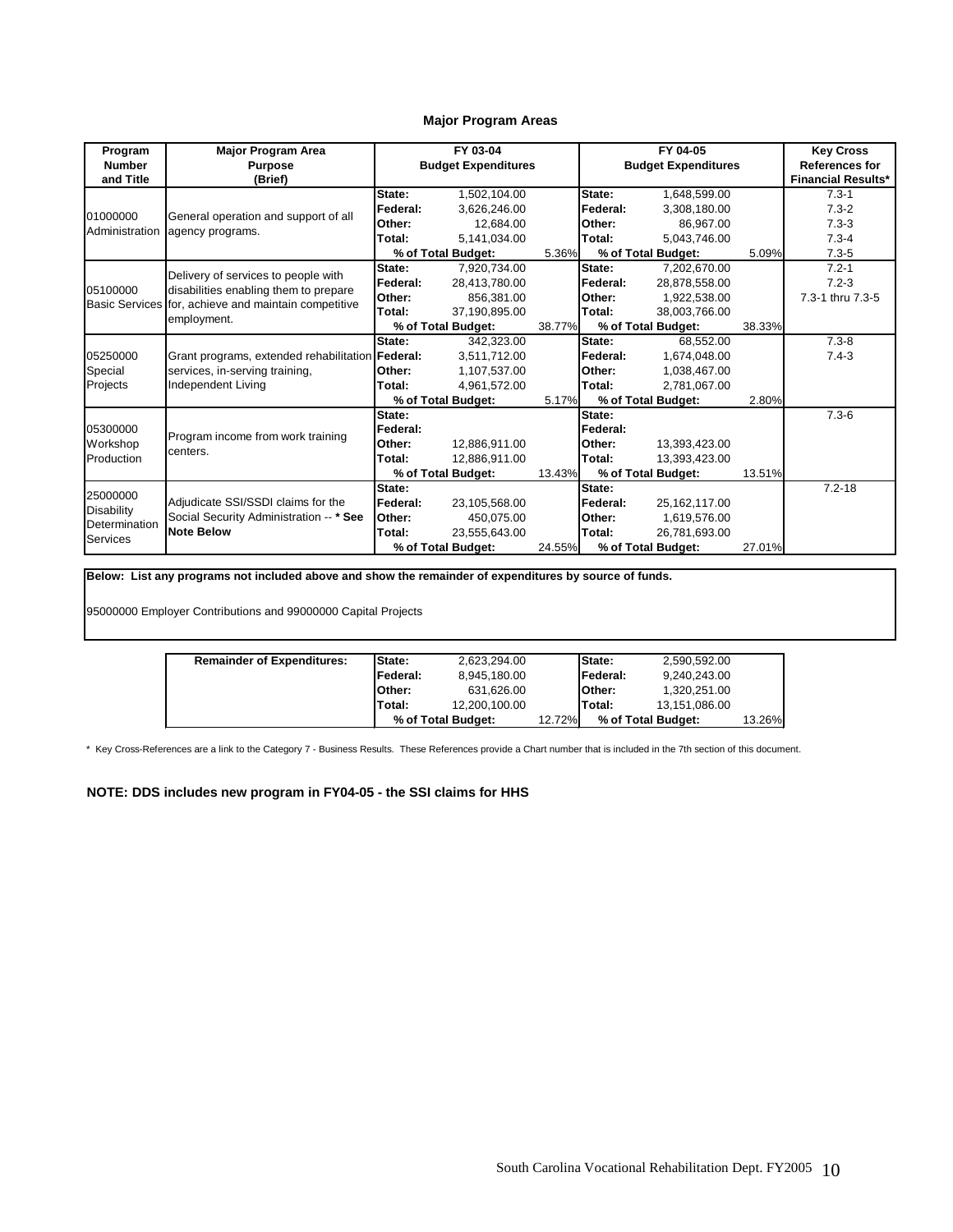

South Carolina Vocational Rehabilitation Department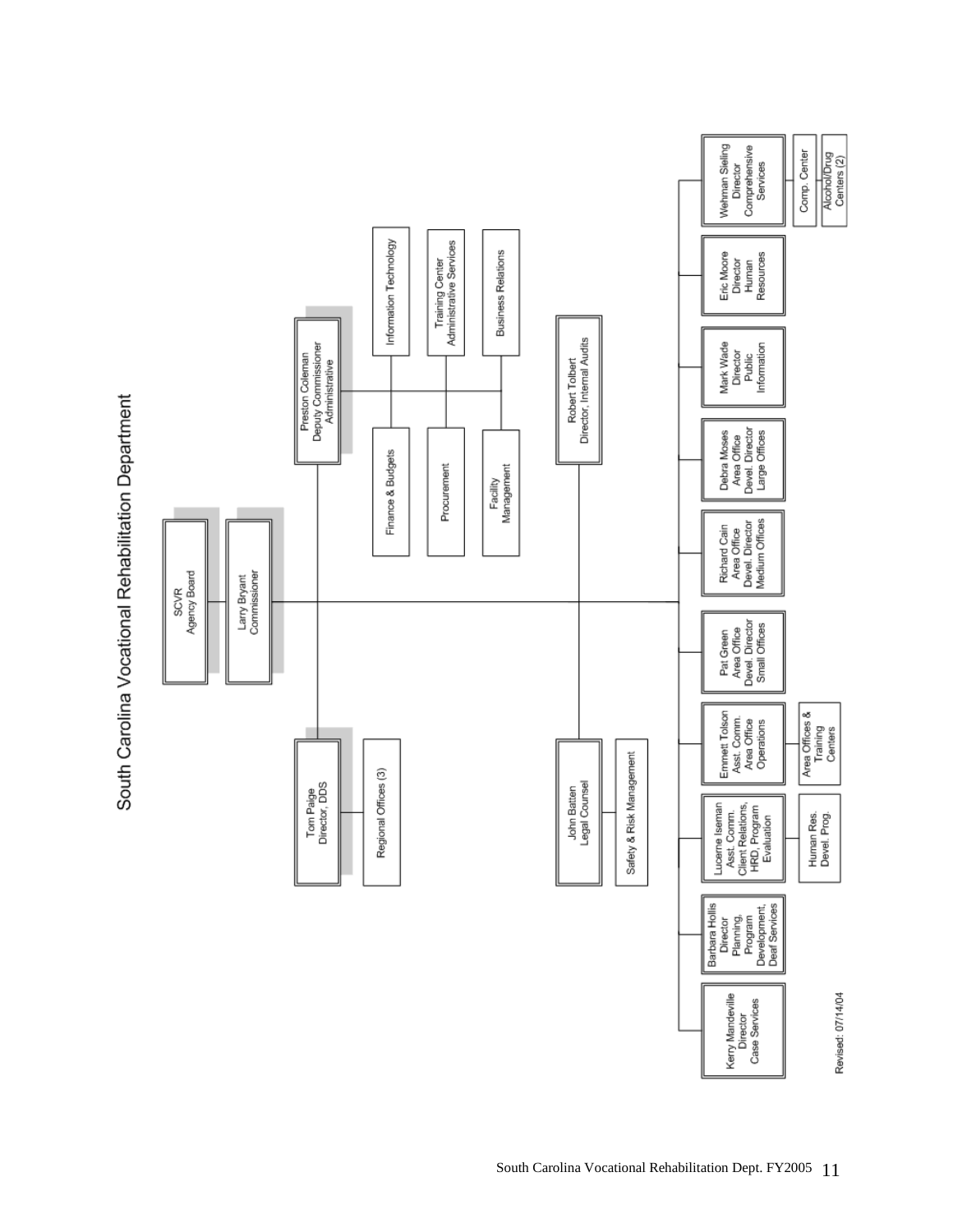# **III. Elements of Malcolm Baldrige Award Criteria**

# **1. Leadership**

The department's continuous improvement efforts require extremely strong leadership. Senior leaders continue to examine and evaluate all practices and procedures throughout the VR program to address the impact of internal and external factors. This is accomplished through constant attention to formal and informal feedback and to the most obvious indicator—successful employment outcomes for our state's citizens with disabilities.

# **1.1 Senior leadership direction**

Under the direct leadership of the commissioner, senior leaders set, deploy and communicate short- and long-term direction through a variety of mechanisms. An executive committee, under the commissioner's direction, reviews policy and other major department functions regularly. At senior manager meetings and executive staff meetings, held at least monthly by the commissioner, a larger group of department leaders shares information on agency initiatives, progress, and causes for concern. These meetings allow for leaders with varying responsibilities to work together to achieve goals and promote intradepartmental cooperation. The Committee on Rehabilitation Excellence (CORE) is a group of senior leaders who are directly linked with program operations and are charged with analyzing, formulating and assessing action plans and evaluating the agency's key performance measures.

CORE's assessment of area operations includes the following:

- Area development directors (ADDs) meet with all area supervisors individually at the beginning of the year. Discussions involve strengths and needs. The commissioner has established a series of nine simple, concise expectations for area performance, and each supervisor has a self-assessed "scorecard" of their degree of success in meeting these expectations. At these preliminary meetings the status of progress toward these expectations is reviewed. Each supervisor then submits to CORE an action plan (Steps for Excellence) for addressing their area needs; this plan is reviewed and updated quarterly.
- On a quarterly basis the area supervisors in conjunction with ADDs update the Steps for Excellence form, noting progress to date and additional needs and plans.
- ADDs visit offices on a regular basis to coach and mentor the supervisors on techniques to improve office performance.
- CORE conducts a formal evaluation at the end of the year reviews the successes and opportunities for improvement in each area of expectation.

Throughout the process, an ADD works with each office to provide a liaison to the State Office and provides guidance in day-to-day operations.

The flow of communication throughout the organization is enhanced by the area councils that operate in each area office. The area council meets monthly and consists of the area supervisor, work training center manager, and other key staff. They review strategies and initiatives that have been discussed and implemented at senior manager-led quarterly supervisor meetings,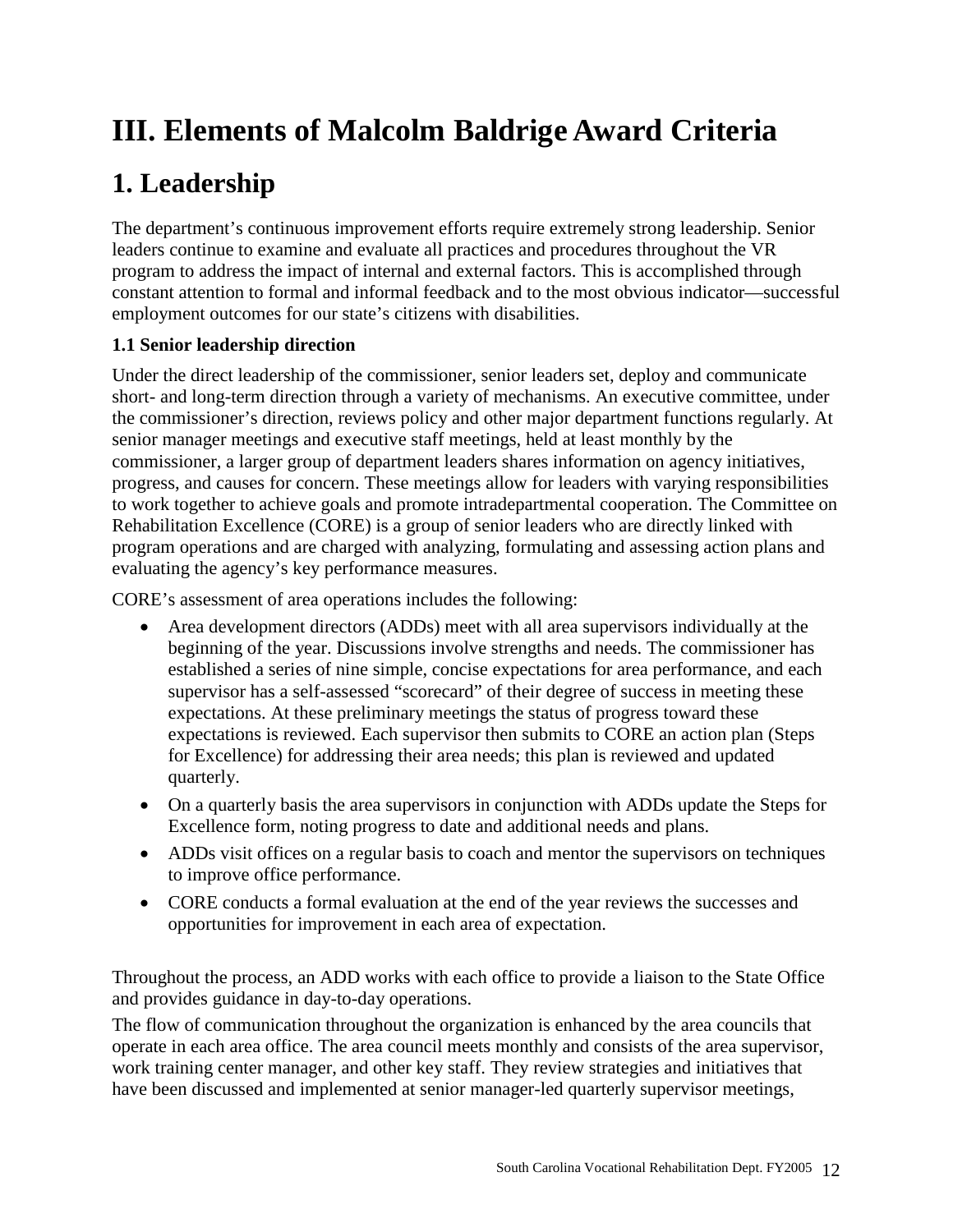review Program Integrity performance measures, and communicate with their staffs in a manner consistent with the rest of the agency. Local issues are discussed and feedback for CORE on successes and concerns is formulated. In this way the cycle of information continues to loop throughout the department.

Area office development directors and client service consultants in the State Office regularly visit and communicate with local area operations to assure that resources and appropriate training are available to serve customers effectively and efficiently. At quarterly meetings the department's area supervisors from throughout the state communicate agency issues and receive input. Breakout meetings provide opportunities for supervisors from common geographic areas to share strategies, concerns and best practices.

# **1.2 Focus on customers**

Senior leaders establish and promote a focus on customers through emphasis on a central and common theme—the core mission of enabling eligible South Carolinians with disabilities to prepare for, achieve and maintain competitive employment, and the accomplishment of that mission while maintaining a balanced scorecard of measurable compliance assurance, quality customer service and productivity measures. Senior managers examine customer survey results as a regular component of the management process *(see Sec. 1.1).* All staff are trained in customer service.

The mission statement is displayed in all offices, on desktop computer screens, on business cards and stationery, and in training environments. The "core duties" of every staff member relate to the agency mission. All training information is geared toward helping staff better understand the mission. The agency's Integrated Service Delivery System is client-centered, with client involvement at all stages. Senior managers seek ways to empower staff to provide more timely service delivery for customers through a team approach to service delivery.

Client and employee achievements are appreciated and recognized through regularly scheduled events.

# **1.3 Maintaining fiscal, legal and regulatory accountability**

Management accountability is accomplished through the commissioner's communication with the agency board regarding any significant initiative or change to solicit the board's support, guidance and approval. Policies, procedures, and state and federal regulations also guide the direction of the department. CORE assumes the role of ensuring that field operations are held accountable for carrying out policies and procedures consistently statewide. Compliance with case service policy is measured through the program evaluation unit, which is objective and consistent with all caseloads.

The Rehabilitation Services Administration (SCVRD's federal regulatory agency) conducts an annual review to assess compliance with federal regulations.

Fiscal accountability is accomplished by adherence to state and federal laws and measured through annual state and federal audits. Federal audits break down expenditures into significant categories of service provision and administration. The state budget office, state legislature and governor's office also provide oversight as the agency budget is developed for each year.

Federal and state auditors conduct annual financial, procurement and client services audits. They are by nature independent, reporting to external regulatory groups. The department seeks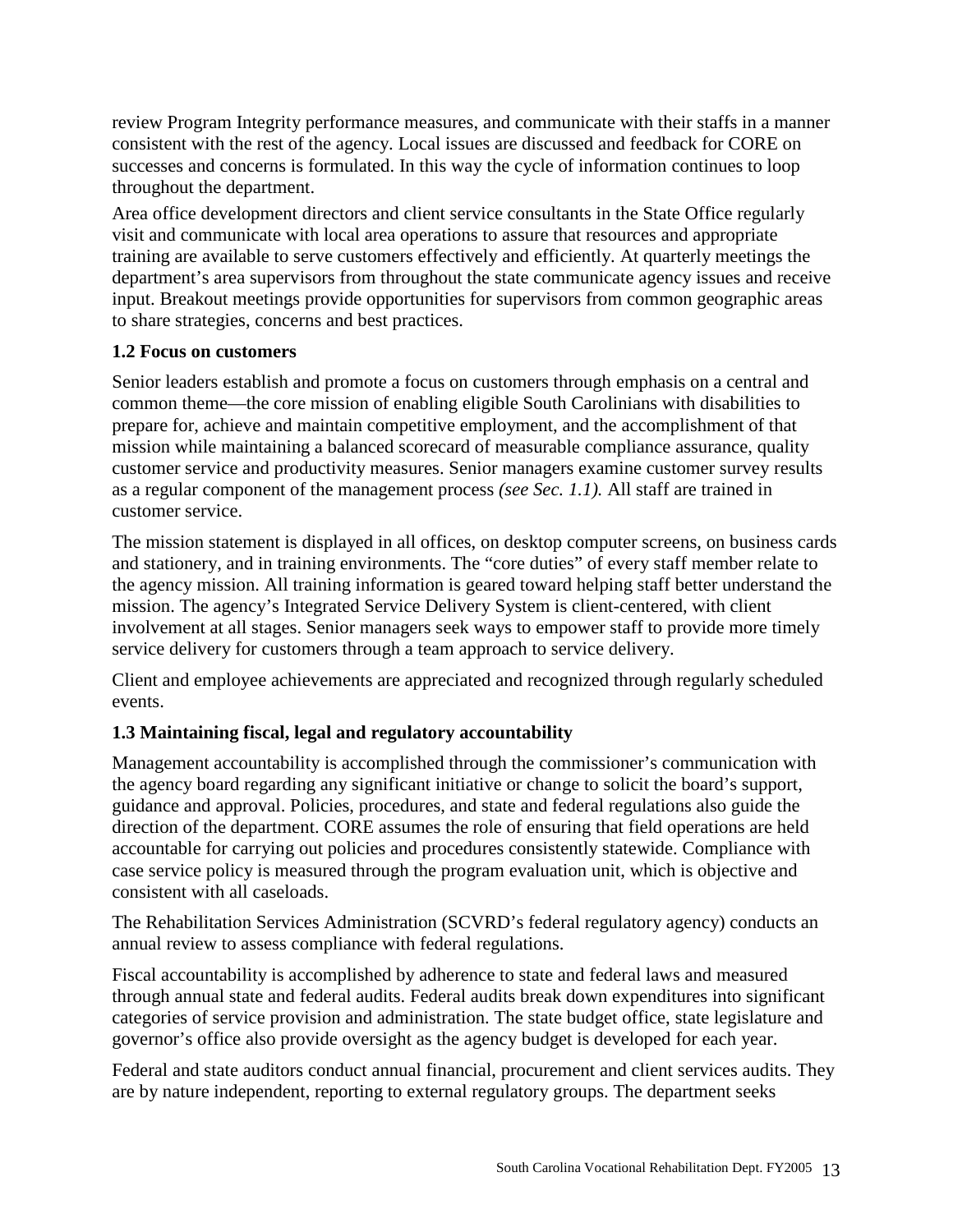independence of its internal audit unit by having that unit report directly to the highest level in the organization—the commissioner.

Protection of clients' interests is accomplished through the Client Assistance Program as well as the internal client relations office. Procedures are in place for any issues or grievances that clients may have with services or the staff providing services. There are also state and federal confidentiality laws outlined in agency policy and monitored by supervisors and the internal legal counsel.

# **1.4 Key performance measures**

All performance measures are linked to the mission of the agency to achieve employment outcomes for South Carolinians with disabilities.

Senior leaders regularly monitor Program Integrity measures, including compliance reviews, customer service surveys and the accomplishment of productivity goals. The measures produce a rate in each category leading to the calculation of a "Program Integrity Index." Program Integrity can be assessed by caseload, area and state groupings. These measurements are calculated quarterly and provide a definitive index of performance quality. Success of all measures is predicated on the achievement of the closure goal and index standard.

A key factor in Program Integrity is a set of national standards and indicators, required by the department's enabling federal law, the Rehabilitation Act of 1973. The seven standards and indicators provide program effectiveness comparisons with VR agencies from all other states as well as regional comparisons.

Senior managers regularly review local and state goals for the number of customers served, number of rehabilitations, number of individualized plans for employment written, customer satisfaction data, income reports from the department's work training centers, costs of services, and other measures.

# **1.5 Performance review/feedback**

Organizational performance and capabilities are reviewed through Program Integrity measures mentioned above. Results of Program Integrity measures are used to establish short-term and long-term goals to improve performance. Senior leaders serve as team leaders for key result area (KRA) committees, which assess agency effectiveness and identify strategic planning initiatives. KRA subcommittees/work groups are developed to address needs as identified

Individual and team performance is directly tied to annual performance appraisals which include areas that need improvement and specific steps for improvement.

Surveys and reviews drive initiatives to meet changing organizational needs. Recent performance review findings led to increased attention to clients with spinal cord injuries; clients with addictions; and clients in job readiness training, supported employment program, and career planning and employment services; and Social Security disability benefits recipients.

By listening and reviewing feedback from staff and customers, senior leaders make adjustments in structure of meetings or training and develop agendas based on needs expressed by staff. Leadership directs its attention to areas of need identified by performance in local office and statewide efficiency and effectiveness measures. The team concept that the department has emphasized for several years has built-in mechanisms for effectively responding to concerns generated by team discussions. The team concept applies to the State Office as well as to local area offices.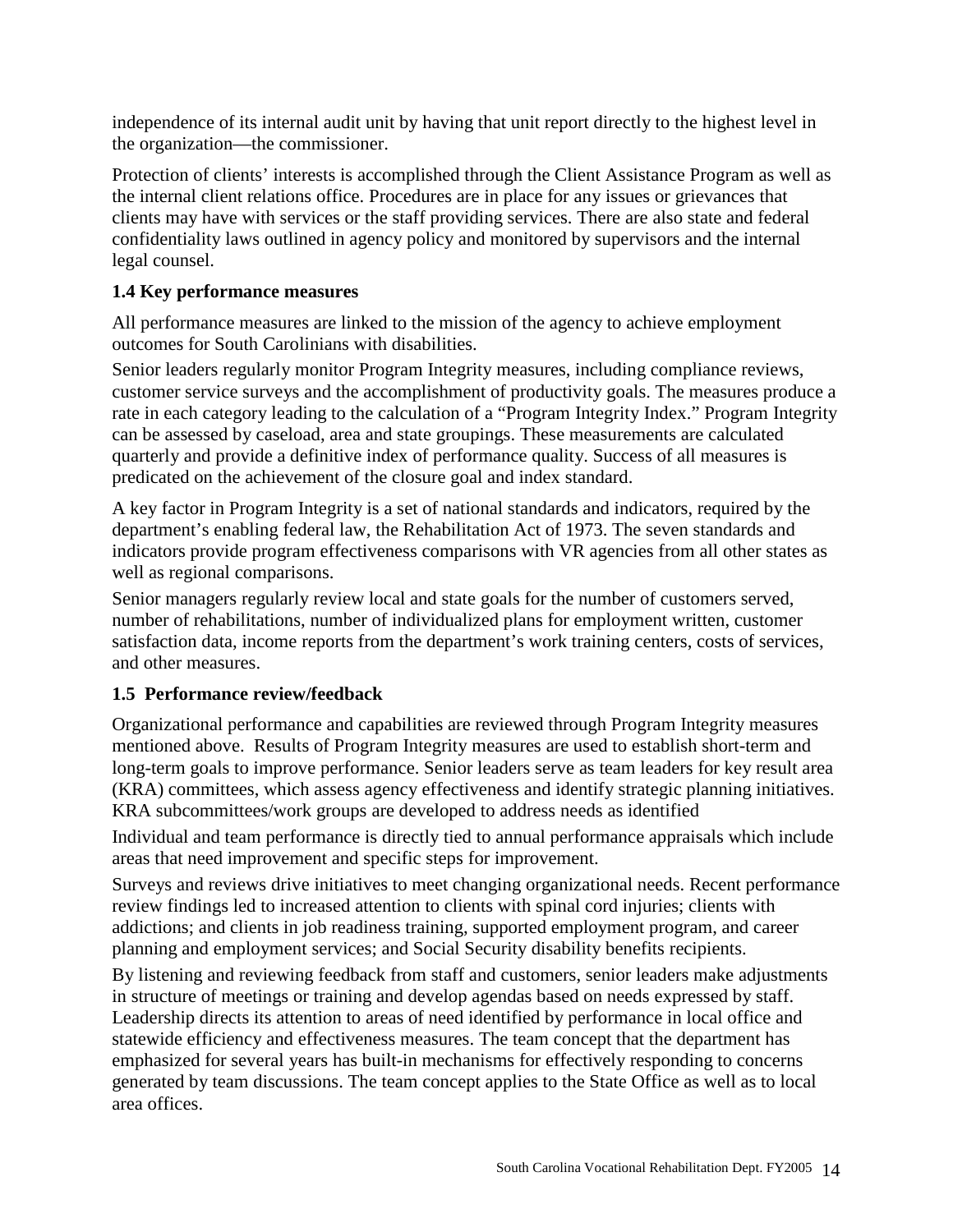The commissioner conducts focus groups, both internal and external, for feedback to be used in continuous improvement efforts. Action plans were put into place to address issues brought forth in these focus groups. State and federal audits also reflect SCVRD performance and provide a basis for establishing goals.

# **Program Integrity**

**Fig. 1.1** *A balance among…*



In the agency's area offices the local leadership stays in close contact with clients, business and industry partners, employers and referral sources to ensure program effectiveness. Formal surveys and focus groups were developed for each of those groups as part of the Program Integrity measurement system to pinpoint areas of concern.

The department has numerous built-in mechanisms for ensuring ethical business practices. Vocational rehabilitation law contains very strict compliance measures that are monitored closely at different levels within the organization and through outside audits. The department's administrative and case service policies outline agency standards for conduct and adherence to the law.

Public hearings allow management to consider the potential risks and effects of proposed policies before they are implemented. Senior managers work closely with the internal client relations specialist and, when necessary, the Client Assistance Program in the Office of the Governor to consider the merits of decisions and their impact on clients.

SCVRD also employs a full-time staff attorney for guidance in compliance issues and legal interpretations.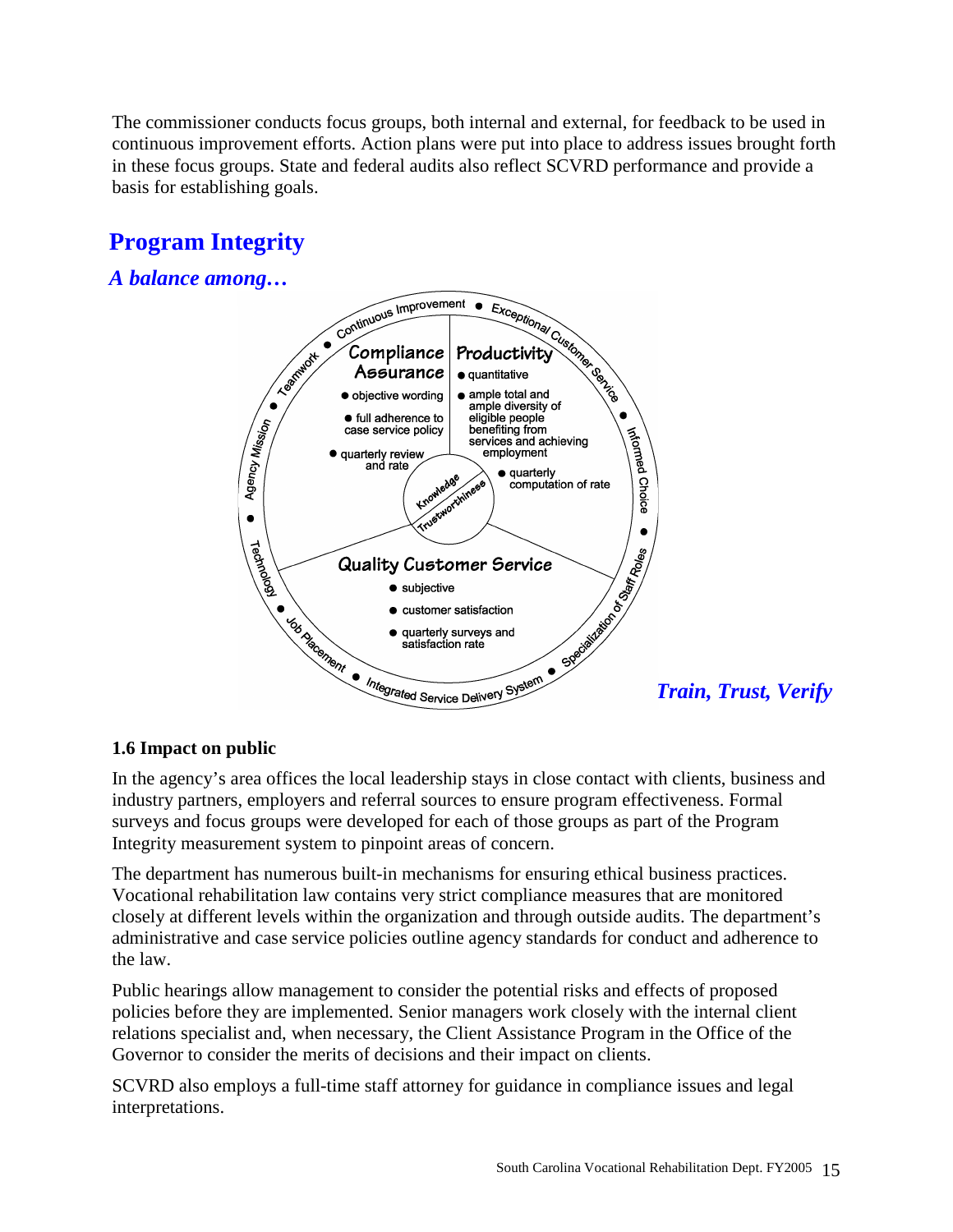The agency's risk management department promotes safety awareness to reduce workplace injuries and illnesses, provide a hazard-free work environment and lower Workers' Compensation premiums. The agency's 23 work training facilities include industrial-type settings for both staff and clients, so high standards for safety are imperative. The risk management department now processes all Workers' Compensation cases for staff and clients. The department's goal is to show a decrease in the number of Workers' Compensation claims and therefore reduce the annual premiums. *(see 7.5-1)*

# **1.7 Priorities for improvement**

The Committee on Rehabilitation Excellence (CORE) meets monthly to ensure achievement of the standards for compliance assurance, productivity and quality customer service. CORE collects and analyzes data, formulates, receives and assesses plans for corrective action and follows up to ensure implementation. The priorities for improvement arise from the Program Integrity index measures. These priorities are communicated through face-to-face discussions with managers and other staff, through written guidelines and policies, through EPMS links to program performance standards, and through development of effective training modules.

Senior leaders also assume key roles in the strategic planning process. They serve as team leaders for key result area committees, which assess agency effectiveness and identify strategic planning initiatives.

# **1.8 Strengthening the community**

The agency's leadership firmly supports citizenship activities nationally, statewide and locally. Members of the senior leadership team are involved in civic organizations, disability advocacy organizations, task forces on disability and other community groups that can benefit from their expertise. The department has increased its collaborative efforts with private, non-profit organizations to expand its services to people with significant disabilities. The commissioner meets with other agency directors to strengthen these relationships.

SCVRD participates in the state's emergency preparedness plan by providing personnel and equipment in the event of a major emergency. Crisis counseling and accessible transportation for people with disabilities are two key areas of contribution.

The agency is also quite active in community assistance projects such as The United Way, Red Cross blood drives, The Good Health Appeal, adopted family efforts during the holidays, Americans with Disabilities Act activities, National Disability Employment Awareness Month and National Disability Mentoring Day.

The department coordinates all activities of the Governor's Committee on Employment of People with Disabilities, which reaches out to the business community and the public on the advantages of hiring people with disabilities. The Governor's Committee is a hub for local mayor's committees, which are spread throughout the state.

Community involvement is essential for SCVRD area supervisors and their staff. These contacts allow staff to spread the word about programs and encourage partnerships with businesses. Through involvement in local chamber of commerce activities, legislative delegations, Rotary groups and other community organizations, SCVRD staff members consistently form bonds within their communities that lead to employment for clients and outsourcing agreements with companies for work training centers.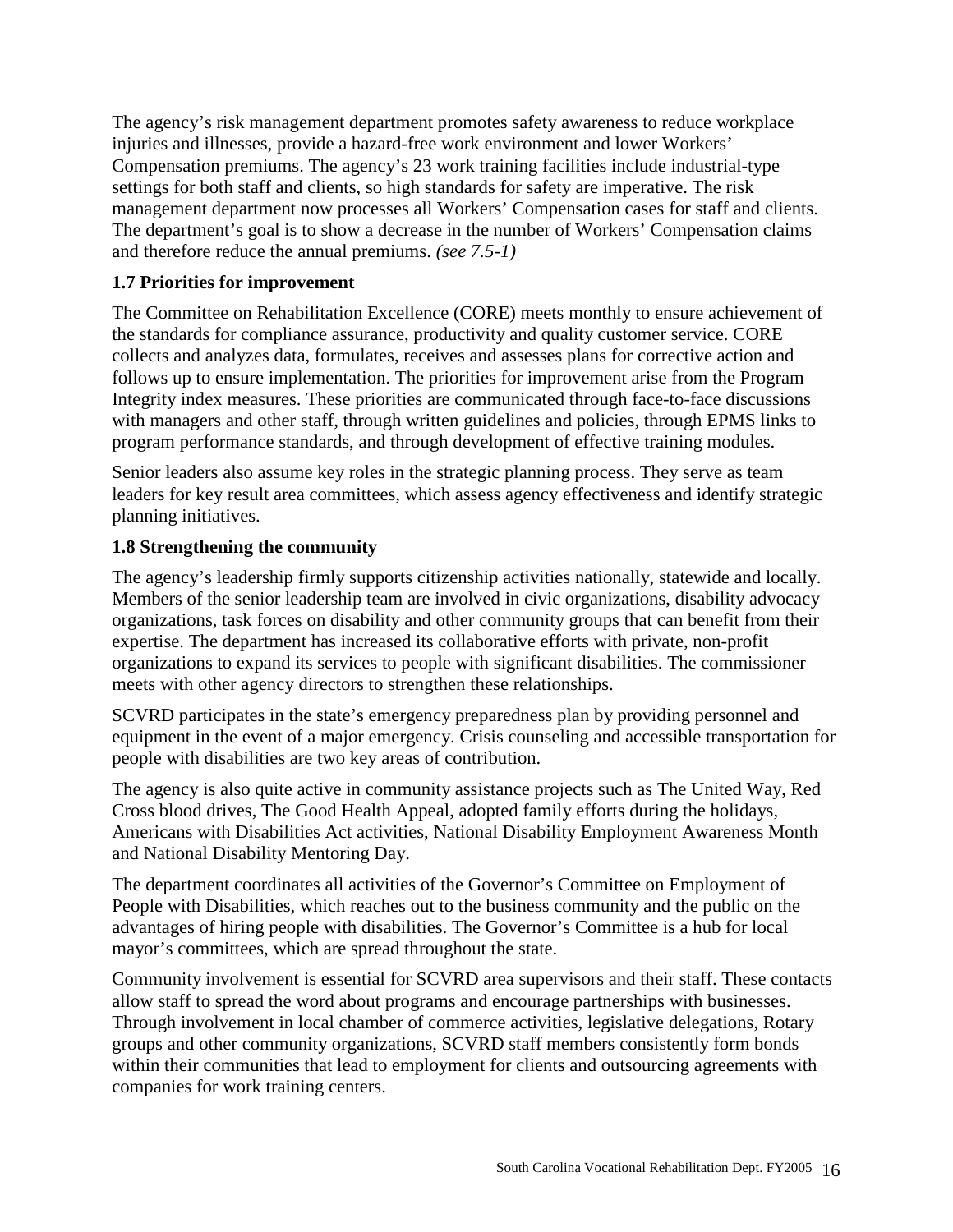# **2. Strategic Planning**

# **2.1 Strategic planning process**

The department's strategic plan launched in the mid-1990s continues to evolve to address current customer needs. All of the key result areas (KRAs) of the original plan have become integrated into the daily operations of the department's service delivery program. Under the guidance of the agency board, commissioner and executive staff, these initiatives have been incorporated into staff development and training and into internal and external communications through supervisory meetings and directly into job descriptions and performance appraisals.

There is a KRA for each of the Baldrige criteria categories, and the KRA teams monitor existing initiatives and identify potential new initiatives for action.

Each key result area features strategic objectives and established time frames for implementation and review of each phase of the plan. Committees representing a wide range of perspectives and positions are assembled to address specific needs and changes sparked by the strategic plan.

Internal and external feedback helps the department develop and deploy strategic planning initiatives. This is sometimes carried out through a statewide committee, where a demonstration program may be developed, or at the local level as part of the action plan that each area office is required to develop and use.

Federal and state laws mandate that SCVRD convert as many eligible people with disabilities from unemployed tax consumers to tax-paying, competitively employed workers as the agency's resources will allow. Strategic planning incorporates performance measures of Program Integrity involving compliance assurance, quality customer service and productivity.

# **2.2 and 2.3 Key strategic objectives and action plans**

All of the department's objectives are geared toward achievement of its mission to enable South Carolinians with disabilities to prepare for, achieve and maintain competitive employment. Accountability to our customers and the public at large is also an intrinsic part of all objectives. *See Strategic Planning chart on next page.*

# **2.4 Developing and tracking action plans**

The agency's Committee on Rehabilitation Excellence (CORE), part of the executive staff, oversees the development of action plans in each of the area offices. The action plans, known as Steps for Excellence, address the commissioner's nine expectations for area operations. These plans are monitored for compliance and achievement of the targeted goals. In turn, they are used as tools for training and the setting of new goals at the beginning of each year.

The management team helps establish local office goals for successful rehabilitations by taking into account staffing, client bases, referral sources, local demographics and economic conditions, previous accomplishments and other factors. These local goals add up to a statewide goal for successful rehabilitations, and allocation of resources is based on goals.

A key component in addressing strategic objectives is the design of customized technology upgrades. The Information Technology department works closely with State Office and local case service personnel to provide data needed to deploy strategic planning initiatives, such as identifying areas that need strengthening or setting appropriate goals.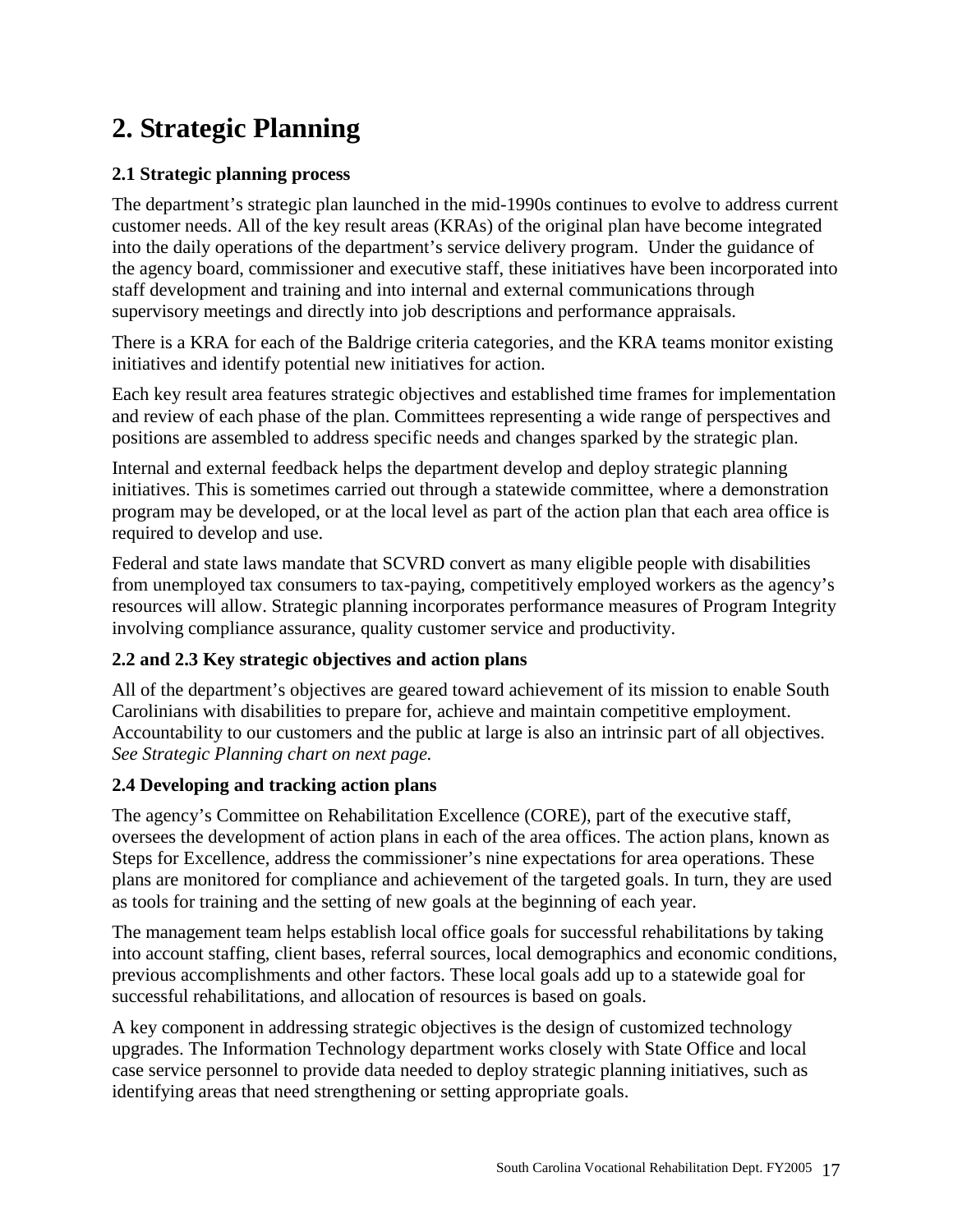The area director, case service manager, and budget director conduct quarterly reviews of area expenditures for consistency and efficiency, make recommendations for reallocation of resources when necessary, and provide intervention when an area is not in alignment with expectations.

Disability Determination Services' long-range and short-range plans are developed or redefined at the beginning of each fiscal year. The objectives for the year are issued to all personnel as goals. Program goals are linked to objectives contained in Employment Performance Management System planning documents and the Program Integrity model. Strategic plans have been established in the areas of communication, operational manuals, training, performance appraisal and productivity goals. Timelines have been established for completion and implementation of these plans to include mechanisms for accountability.

| Program<br><b>Number</b><br>and Title                      | <b>Supported Agency</b><br><b>Strategic Planning</b><br>Goal/Objective                                                                                                                     | Related FY 04-05<br><b>Key Agency</b><br><b>Action Plan/Initiative(s)</b>                                                                                                                                                                                                | <b>Key Cross</b><br><b>References for</b><br>Performance Measures* |
|------------------------------------------------------------|--------------------------------------------------------------------------------------------------------------------------------------------------------------------------------------------|--------------------------------------------------------------------------------------------------------------------------------------------------------------------------------------------------------------------------------------------------------------------------|--------------------------------------------------------------------|
| All                                                        | Program Integrity: a balanced set of<br>measurable standards which are essential to<br>the department's success relative to<br>compliance assurance, productivity and<br>customer service. | Compilation of an index of measurable results to evaluate<br>performance at all levels of the organization, for internal/external<br>benchmarking and continuous improvement. Redirection of staff<br>resources is a related strategic objective.                        | 7.1-1, 7.2-2, 7.2-3                                                |
| All                                                        | Training Center Balance: centers seek to<br>balance financial impact with the need to<br>provide the variety of rehabilitation services of<br>greatest benefit to clients.                 | Development of productivity rate that balances programmatic indicators of<br>client training participation and client wages with business indicators of sales<br>and contribution.                                                                                       | $7.3 - 6, 7.3 - 7$                                                 |
| All                                                        | <b>CORE</b> (Committee on Rehabilitation<br>Excellence)                                                                                                                                    | System to assure achievement of Program Integrity standards by<br>collecting and analyzing data, formulating and assessing plans<br>for corrective action, and assuring implementation and follow-up                                                                     | All Section 7 results                                              |
| All                                                        | <b>Professional Development and Leadership</b><br>Program (PDLP) to transfer organizational<br>knowledge and develop future leaders in light<br>of significant impending retirements.      | Formal program creating an environment that fosters excellence<br>by aligning agency needs with individual career goals. Tracks<br>include management/supervision, pursuit of specialty areas and<br>general professional development. Expanded to include DDS<br>staff. | 7.4                                                                |
| All                                                        | Partnerships to enhance agency outreach<br>and service provision                                                                                                                           | Emphasis on partnerships with other agencies to coordinate<br>services, increase successful closures and provide direct job<br>placements; with empoyers, with business and industry and with<br>former clients to promote the agency.                                   | 7.3-6, 7.3-9                                                       |
| All                                                        | Alternative funding to augment department<br>resources during times of budget reduction.                                                                                                   | Improve level of services through acquisition of grants, through<br>increased reimbursements from Social Security Administration,<br>and through coordination of payment for services by third-party<br>agencies/organizations.                                          | $7.3 - 4, 7.3 - 8$                                                 |
| 25000000<br><b>Disability</b><br>Determination<br>Services | Electronic file: a file whereby all evidence<br>material to the disability decision is either<br>submitted electronically or scanned into the<br>file electronically.                      | Increase examiner adeptness in using the electronic format and<br>continue to advise SSA on enhancements to increase<br>production, decrease processing time and decrease cost per<br>case.                                                                              | $7.2 - 18$                                                         |

#### **Strategic Planning**

\* Key Cross-References are a link to the Category 7 - Business Results. These References provide a Chart number that is included in the 7th section of this document.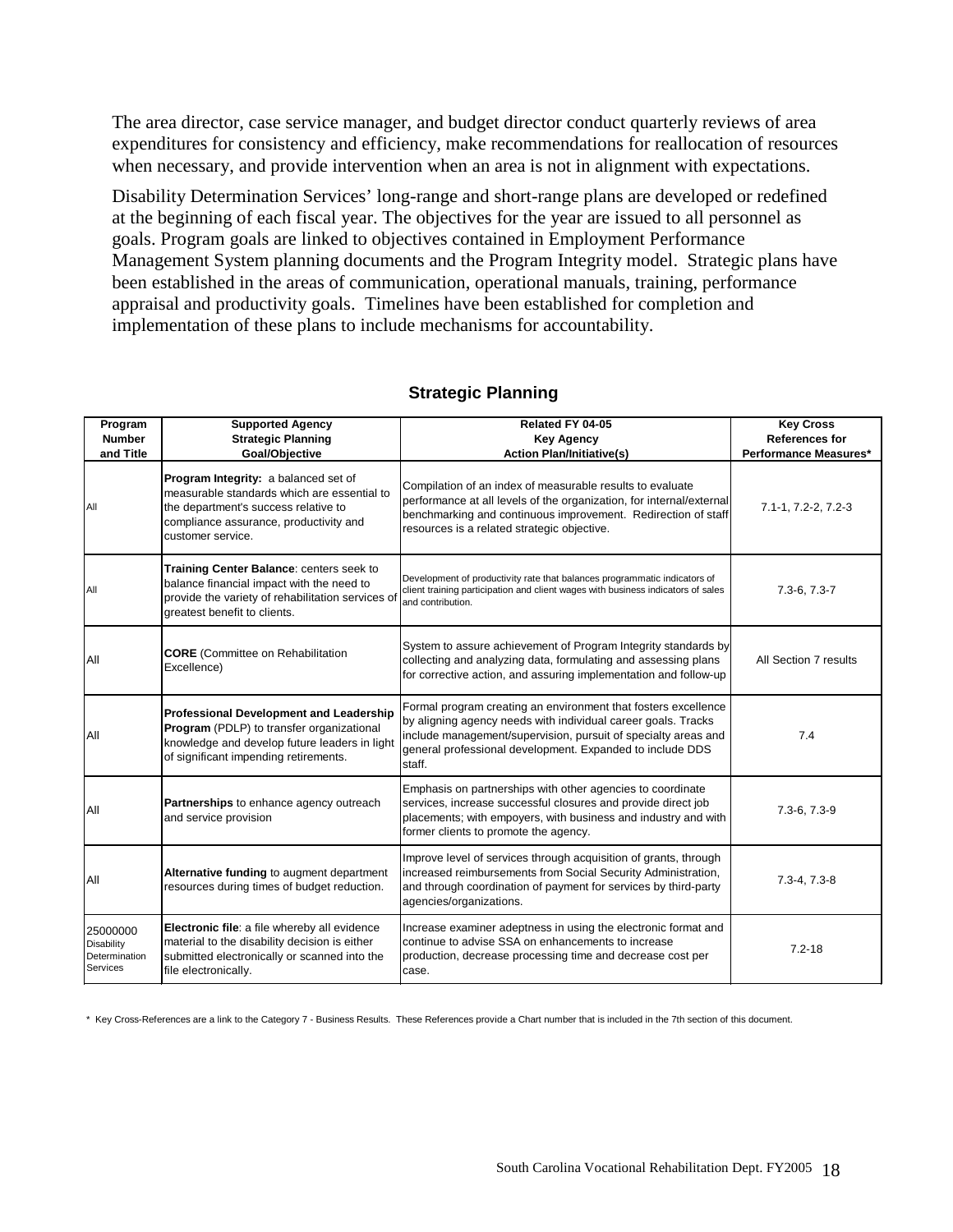# **2.5 Communication and deployment**

Communication of strategic objectives, action plans and performance measures generally occur through verbal discussions and presentations and are likely to be complemented by supporting written communication. Quarterly supervisor meetings hosted by the commissioner often provide the setting for communicating objectives, plans and measures. Senior management provides follow-up throughout the year to ensure that communication cascades throughout the organization and that deployment is in place.

Thorough study of the validity and potential effectiveness of an action plan precedes deployment. Many major action plans have demonstration programs to test their effectiveness and logistical requirements and to offer opportunity for feedback from staff and customers.

During deployment of any major initiative there is ample opportunity for questions or comments from supervisory or other affected staff. Area development directors, part of the senior management team, work with local offices to maintain an open communication link. Local area councils provide an important source of perspectives and suggestions concerning strategic initiatives and service provision. The department's intranet provides topical bulletin board options for all employees to express themselves. Training is developed to enhance staff understanding and "comfort levels" with new objectives or measures. The strategic plan is circulated to staff in all locations.

# **2.6 Strategic plan availability**

The agency's strategic plan is available to the public by e-mailing [info@scvrd.state.sc.us.](mailto:info@scvrd.state.sc.us)

# **3. Customer Focus**

# **3.1 Key customers and stakeholders**

The department determines its customers and customer requirements through a combination of listening/learning methods, both formal and informal. The department's key external customers and stakeholders include:

- Individuals with impairments who intend to achieve an employment outcome
- Business and industry partners, including employers, companies who provide contract work for clients in job readiness training, and businesses taking part in SCVRD work assessment, training, mentoring and job shadowing services
- Other state agencies
- Private, non-profit organizations
- Vendors
- Taxpayers and the legislators representing them
- Referral sources

All individuals with impairments who intend to achieve an employment outcome are potential customers of SCVRD. They can be referred from any source in their communities. Other agencies/public organizations provided the highest percentage of referrals in FY2005. Client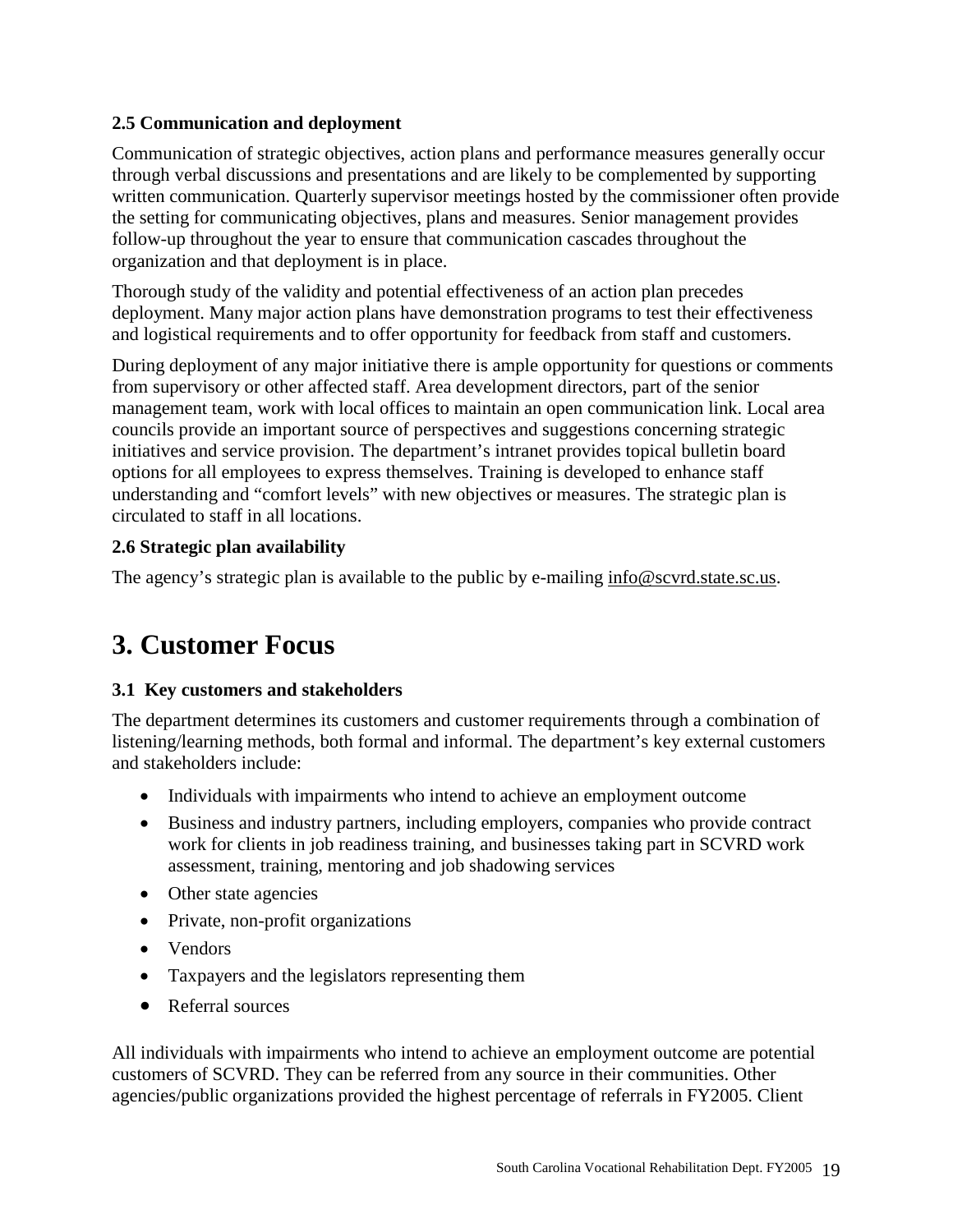requirements are determined based on individual needs regarding services and employment goals. At every major stage in the rehabilitation process, the client is at the center of the planning process.

The department has a highly qualified team of professionals who help the client understand the options that are available and guide them through the process. Identification of the requirements for a client's successful rehabilitation results from a combination of professional assessment and client input.

Other customers include anyone who interacts with SCVRD, including business partners, other state agencies, vendors, taxpayers and legislators and referral sources. Their key requirements are determined by the nature of their relationship with the agency.

# **3.2 Keeping current with changing needs**

The department enhanced its listening and learning methods by implementing targeted customer satisfaction surveys as part of the Program Integrity measurement. It also developed an enhanced system of tracking and reacting to client complaints. SCVRD reviewed customer service information from VR programs in other states as a way of seeking additional ideas.

The commissioner meets with the leaders of key agencies and conducts employer focus groups. The SCVRD state office also has consultants specializing in business and industry relations and has formed a Business Partnership Network. Business partners provide feedback about their needs in today's marketplace, about contract services SCVRD performs for them, and about the clients they hire. Local work training center advisory board members provide ideas, feedback and advice on meeting the needs of their communities.

The department has established a network of successfully rehabilitated former clients who offer assistance in continuous improvement efforts. Agency leaders at the state and local levels stay in touch with members of the General Assembly and Congressional delegation to answer questions and provide information.

The agency's web site is a growing and popular resource for persons seeking services or information. Inquiries are forwarded to the appropriate local offices to initiate services.

As staff members market the program, they also receive feedback from the community.

# **3.3 Using feedback information**

It is required that the client is offered the opportunity for formal input at various stages of the rehabilitation process.

Attention to changing client needs is vital. SCVRD's career planning and employment (CPE) services reflect that approach. Through community-based evaluations, a client with a particular job interest can try out that job in an actual work setting, "shadow" a person in the community who actually performs a certain job, or work under a mentor.

Referral sources are contacted on a frequent basis to assure continuation of collaborative relationships. Cooperative agreements are developed to assure mutually beneficial partnerships. Liaisons are assigned to specific service providers and to disability based private non-profit organizations. Members of the Business Partnership Network are consulted as to their needs for hiring or outsourcing work.

Focus groups are conducted to determine specific target area needs and to understand the nuances of particular audience needs. Individuals living with impairments, collaborating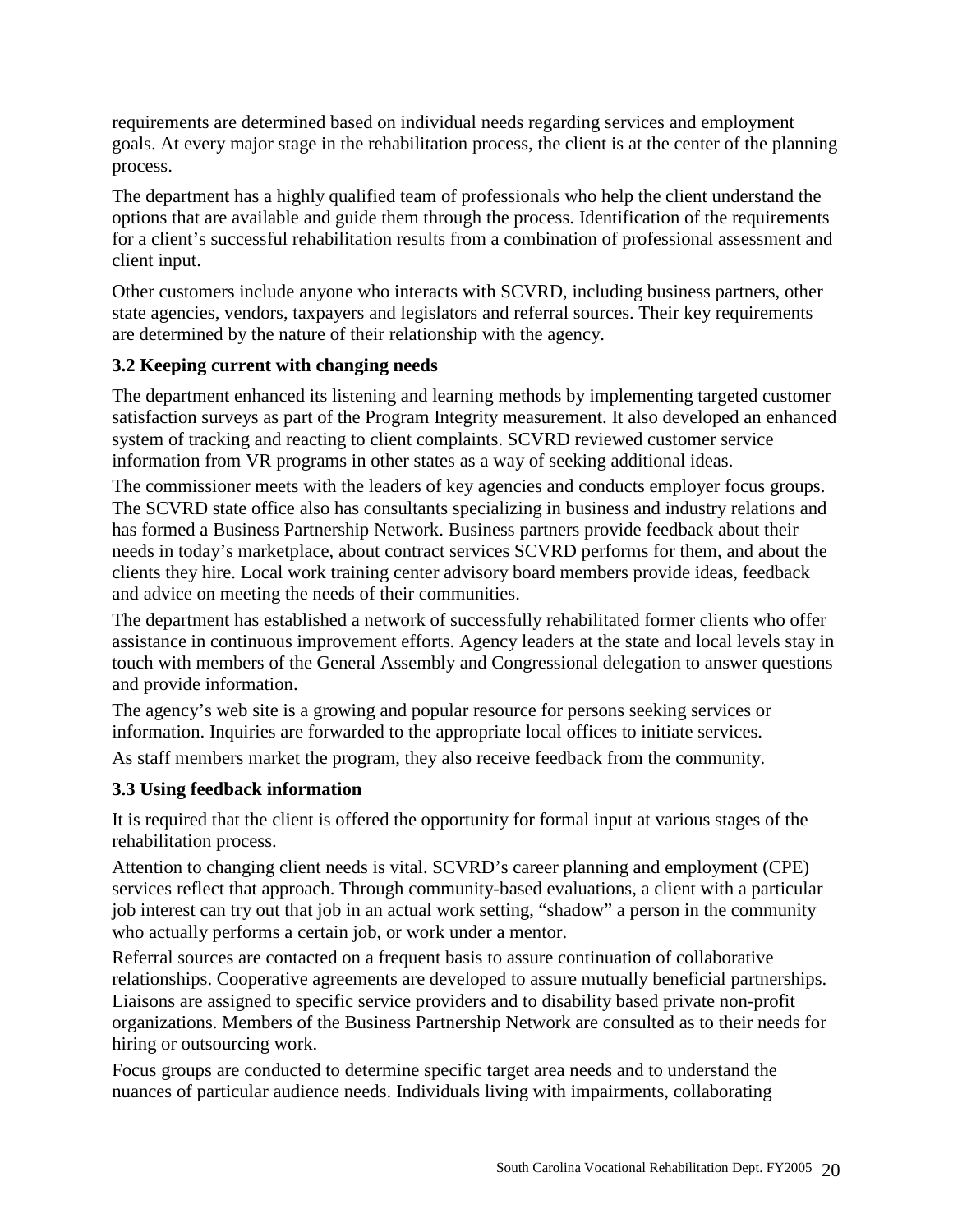agencies, and private non-profit organizations are often included in staff development and training activities.

# **3.4 Measuring satisfaction**

Through the department's Program Integrity measurement system, the client customer service satisfaction rate is calculated quarterly at the area and state levels. Comparisons are made among organizational units and with previous years' performance. Quarterly statewide customer service surveys are conducted focusing on a specific customer population (by impairment, by service, by referral source, employer, etc.). The survey results, compiled and issued to CORE, then distributed to area supervisors, become the subject of policy/procedure revision, staff training, consultation, management action or other continuous improvement application. In some cases the area of concern leads to the development of a KRA committee.

CORE and the department's legal department review complaints received through the client relations office on a quarterly basis to formulate recommendations on policy/procedure revision, staff training or other action.

Each year the department conducts follow-up studies based on surveys of a random sample of successfully rehabilitated clients. This survey monitors satisfaction levels and rates of job retention. The department's program evaluation staff regularly conducts area reviews that include clients who were not successfully rehabilitated to learn why they have not reached an employment outcome and to determine if dissatisfaction played a part.

In a general sense satisfaction from employers is measured in the success level of clients placed into employment, in the amount of outsource work contracted to SCVRD training centers, or through customer service surveys and focus groups. More specific feedback is gained through the daily relationships with those employers cultivated by local VR staffs. Area work training centers survey businesses for which they perform outsource work. This is used to correct deficiencies, strengthen client qualifications, and develop new contract opportunities.

# **3.5 Building positive relationships**

The department's focus on "informed choice" is the cornerstone for successfully building positive relationships with its clients, who are its primary customers. At every stage of the rehabilitation process, the client is involved in planning and signs off on his or her Individualized Plan for Employment (IPE). Staff promotes client choice in the selection of vocational objectives, services and service providers. Clients are encouraged to provide feedback formally or informally. The client must be satisfied with services and vocational rehabilitation outcome before the department claims a successful rehabilitation.

The department also builds positive relationships through cooperative agreements with other state agencies; through community outreach to solicit business and industry involvement with the program as employers, contractors, or advisors; through cultivation of ongoing relationships with successfully rehabilitated clients who are now firmly established in their communities and offer a great source of feedback and advocacy (this VR Partners group has grown to 272 participants); and through contact with community organizations and legislators.

The department has placed great emphasis on building positive relationships with other state and local agencies. SCVRD enhances the services of other agencies by providing clients of those agencies with the employment services they need to gain independence. There are more than 400 cooperative agreements with other organizations. These relationships are strengthened by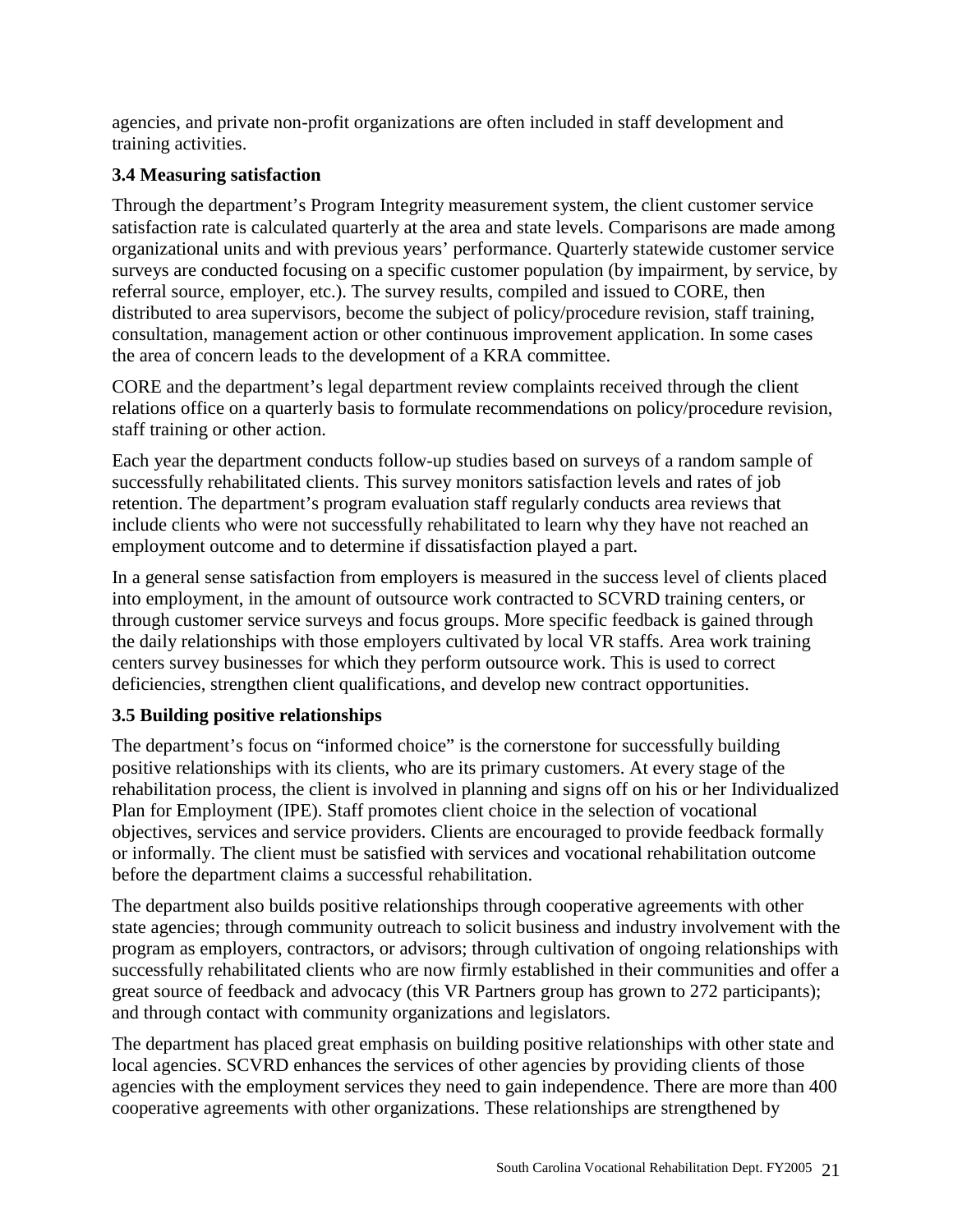SCVRD's attention to providing prompt and thorough feedback to its referral sources as to progress and outcomes for clients they refer.

Marketing tools such as printed publications, videos, television features and public service announcements, and the agency web site enhance relationship building efforts.

Each year, Disability Determination Services (DDS) managers develop outreach objectives and plans based on identified and/or projected needs. The administration coordinates attendance at conferences and meetings and provides individual visits with professionals, advocacy groups or claimants to disseminate information about the program. DDS staff members make over 200 presentations each year to medical professionals, community organizations, state and federal agencies, and the general public. Responses to 10,000 to 12,000 inquiries from public officials, legal representatives and claimants are provided by DDS personnel.

The DDS has established partnering initiatives with SSA field office personnel in an effort to strengthen communication, collaboration and cooperation. DDS and SSA hold quarterly meetings to address common goals and issues. Exchange programs for DDS examiner trainees and SSA claims representatives are being established to foster better understanding of the role of each component in the disability claims adjudication process.

The DDS professional relations officers and medical relations coordinator are heavily involved in recruiting hospitals, clinics and other vendors to provide medical information electronically which serves to expedite both the adjudication process and payment to sources that the DDS contacts for evidence.

Call center procedures in the DDS regional offices continue to be refined in order to provide exceptional service to all individuals requesting information. Establishment of call centers has resulted in increased responsiveness to those who interact with the DDS via telephone.

Clerical positions within DDS scanning centers are staffed with SCVRD clients. These mutually beneficial arrangements enhance service delivery to both internal and external customers.

# **4. Measurement, Analysis and Knowledge Management**

# **4.1 Determination of measures**

The department uses many performance measures, all tied into the accomplishment of the most important performance measure of all—its mission to enable eligible South Carolinians with disabilities to prepare for, achieve and maintain competitive employment.

Information to analyze the department's success comes from a variety of internal and external sources. Each component of the service delivery system and support systems has performance measures that factor into the "big picture" of agency mission accomplishment. Through analysis of the department's enabling legislation as well as other federal and state guidelines and through feedback from internal and external customers, the agency's leadership has developed key performance measures.

National standards and indicators are used to compare SCVRD with other state programs at the national and regional levels. The department has developed a computer program that can analyze standards and indicators data by caseload, team, office and state.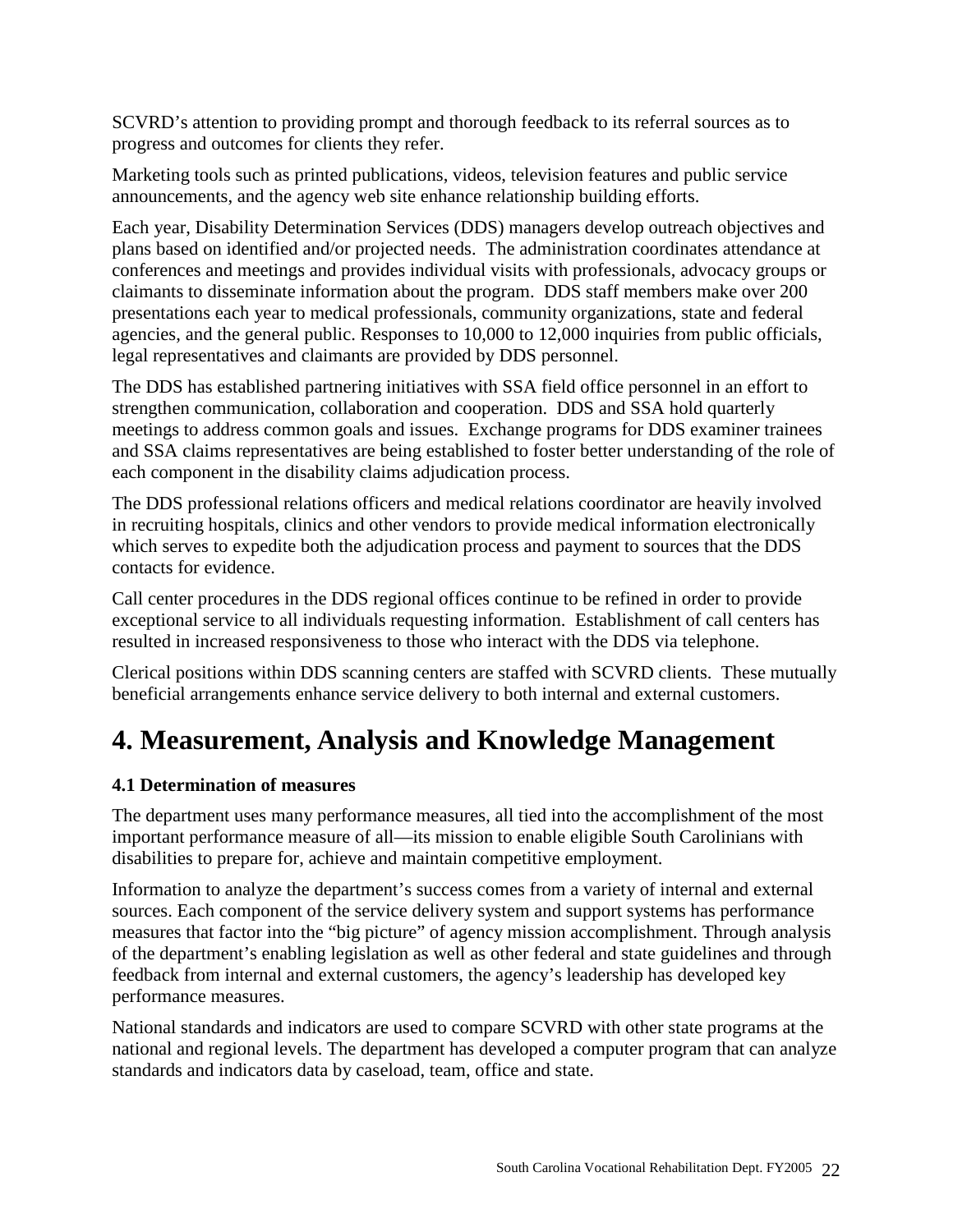Internal benchmarking has been divided into the three elements of the Program Integrity model: compliance assurance, quality customer service and productivity. New procedures, instruments and empirical methods have been developed to review caseloads, collect customer satisfaction information and expand the means of tracking and quantifying productivity. The Committee on Rehabilitation Excellence meets on a regular basis to coordinate the review and access the information gathered and to serve as a mechanism for feedback, decision-making and development of action plans. Program Integrity indexes can be calculated by area, region and the state, so that data collected can be used to foster improvement at any of those levels. Program Integrity measures go beyond direct client service to include other operational divisions of the department such as human resources, finance, information technology, and others.

Accountability to all taxpaying citizens is paramount and drives development of key measures. The department seeks to serve and rehabilitate the greatest possible number of people with disabilities as cost-effectively as possible and at the highest level of service as possible. Another performance measure is the rate of return on the taxpayer dollar. Key indicators are the length of time it takes for a rehabilitated client to repay the cost of his or her rehabilitation after becoming a taxpayer, the amount that the rehabilitated client repays for every dollar spent on his or her rehabilitation, and degree to which their earnings increase after rehabilitation.

### **4.2 Key measures**

As mentioned above, all Program Integrity measures, including national standards and indicators, are considered extremely important because they reflect performance in the key areas of compliance assurance, customer service and productivity. All measures related to the successful employment of people with disabilities are key measures, including number of people rehabilitated, referrals, individual plans for employment written, direct job placements and cost effectiveness.

Disability Determination Services key measures include productivity, processing time, documentation and decision quality, and cost effectiveness.

# **4.3 Data quality, reliability, availability**

Department staff throughout the state have gained much easier access to information necessary to support daily operations thanks to substantial upgrades in technology. This fiscal year brought further upgrades to computer programs to help streamline the service delivery process and meet compliance standards.

Through these upgrades, data quality, reliability, completeness and availability for decision making have been enhanced. Many case service reports that once required delays and personal assistance can now be accessed instantly on computer workstations by staff members. Often these reports are available in real-time. An example of the user-friendliness of this information is STARS (Statistical Tool and Reporting System), which enables users to build customized reports that include specific items about client service. The Local Office Information System (LOIS) provides additional specialized information that is a valuable management tool for the local office supervisor. Strong security, backup and data integrity procedures are in place.

# **4.4 Using data/information in decision making**

Information gathered in analyzing performance also is useful in spotlighting strengths and weaknesses and can be used to update the strategic plan. The department conducts area caseload reviews to ensure that SCVRD teams carry out their duties in compliance with federal and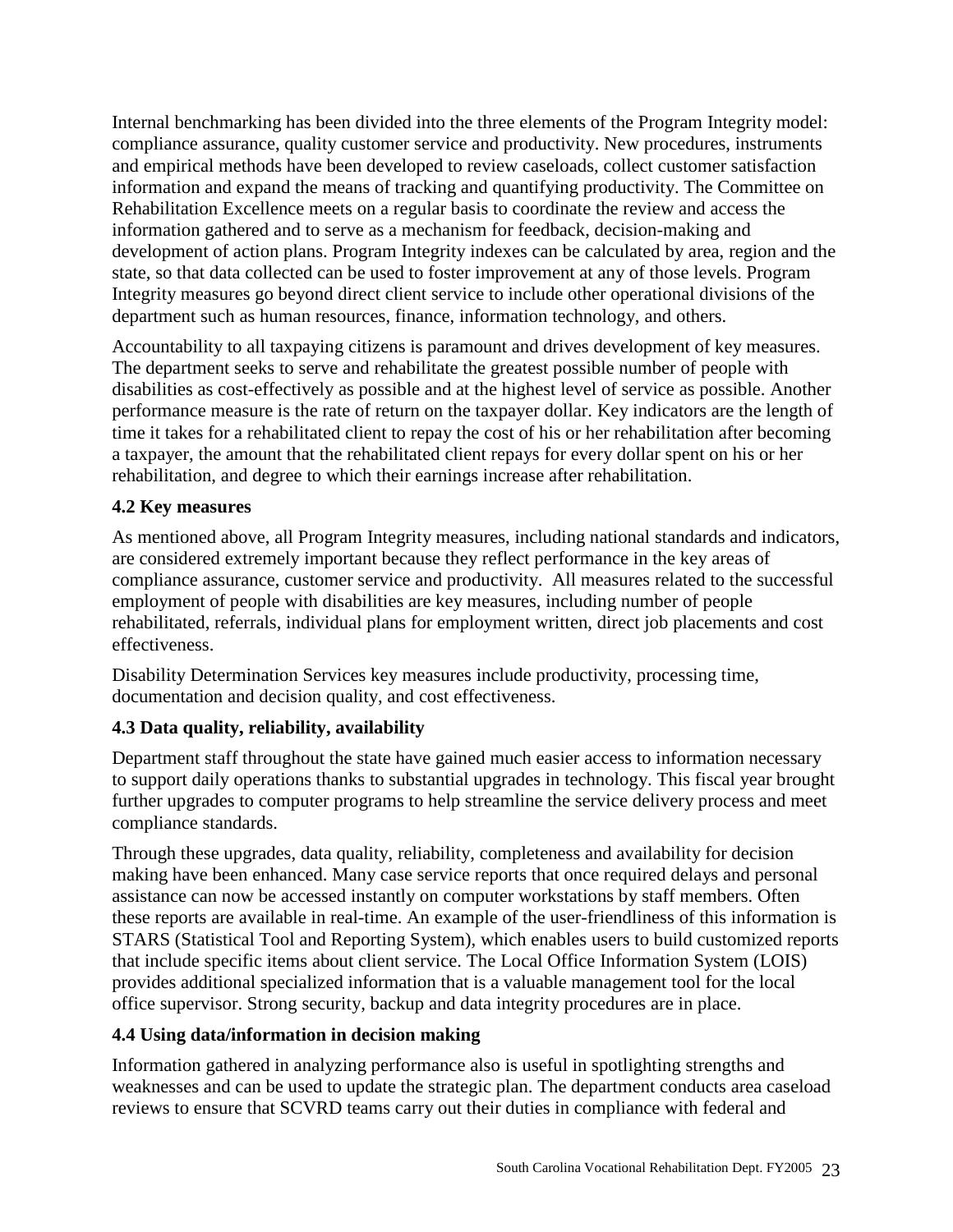agency regulations and standards. Proper documentation of each stage of a client's services is expected to detail appropriate services to meet the client's vocational needs; appropriate spending for services, including documentation that external funding alternatives are being sought; provision of informed choices for the client; and efforts to secure suitable employment for the client and satisfaction for the employer.

The department uses reports to spot trends, project future needs and address federal key indicators. For example, the data can be used to anticipate staffing needs by analyzing the population or to establish training needs.

Customer satisfaction surveys are carefully evaluated and used in the consideration of improvements or new services in accordance with the Program Integrity measures mentioned earlier.

The Disability Determination Services maintains an extensive array of daily, weekly, monthly, quarterly and annual reports through comprehensive division, agency and Social Security computer reporting systems. Statistical reports are aimed at providing performance tracking information related to established goals and objectives. Data allows comparisons at the individual, unit, office, state, and national levels in areas such as productivity, processing time, documentation and decision quality, cost effectiveness and staff attrition. Case folders will eventually be replaced with the electronic folder, beginning in late September 2005. This will enable more fluid movement of files, as well as decrease the amount of time it takes for medical and other evidence to be included in the file (eliminating mail delays).

# **4.5 Comparative data use**

Selection and use of comparative data is based on national standards and indicators, which reveal how the department ranks in federally mandated measures. These figures are used by the Rehabilitation Services Administration, the department's regulatory agency, to assess effectiveness of state VR programs. The department, in turn, uses them as a basis to consider improvements to service delivery when necessary.

The Program Integrity Index is an internal comparative data mechanism that enables the leadership to compare key performance measures at all levels of the service delivery system and foster continuous improvement.

Efficiency and effectiveness comparative data enables the agency to monitor and address trends in national, regional and internal benchmarking.

# **4.6 Management organizational knowledge/best practices**

Succession planning is a key management tool for collecting and transferring organizational knowledge. The Professional Development and Leadership Program facilitates this process by exposing candidates to a well-rounded study of the entire organization and a more focused study on their areas of greatest interest. Organizational veterans provide the knowledge base for this instruction.

Coaching and mentoring is provided to all new supervisors. Senior managers who are nearing retirement also provide a great deal of informal transfer of knowledge to their associates.

Best practices are routinely shared at all levels of training and supervisory meetings.

CORE's members are at various stages of their careers, and knowledge is transferred within that group.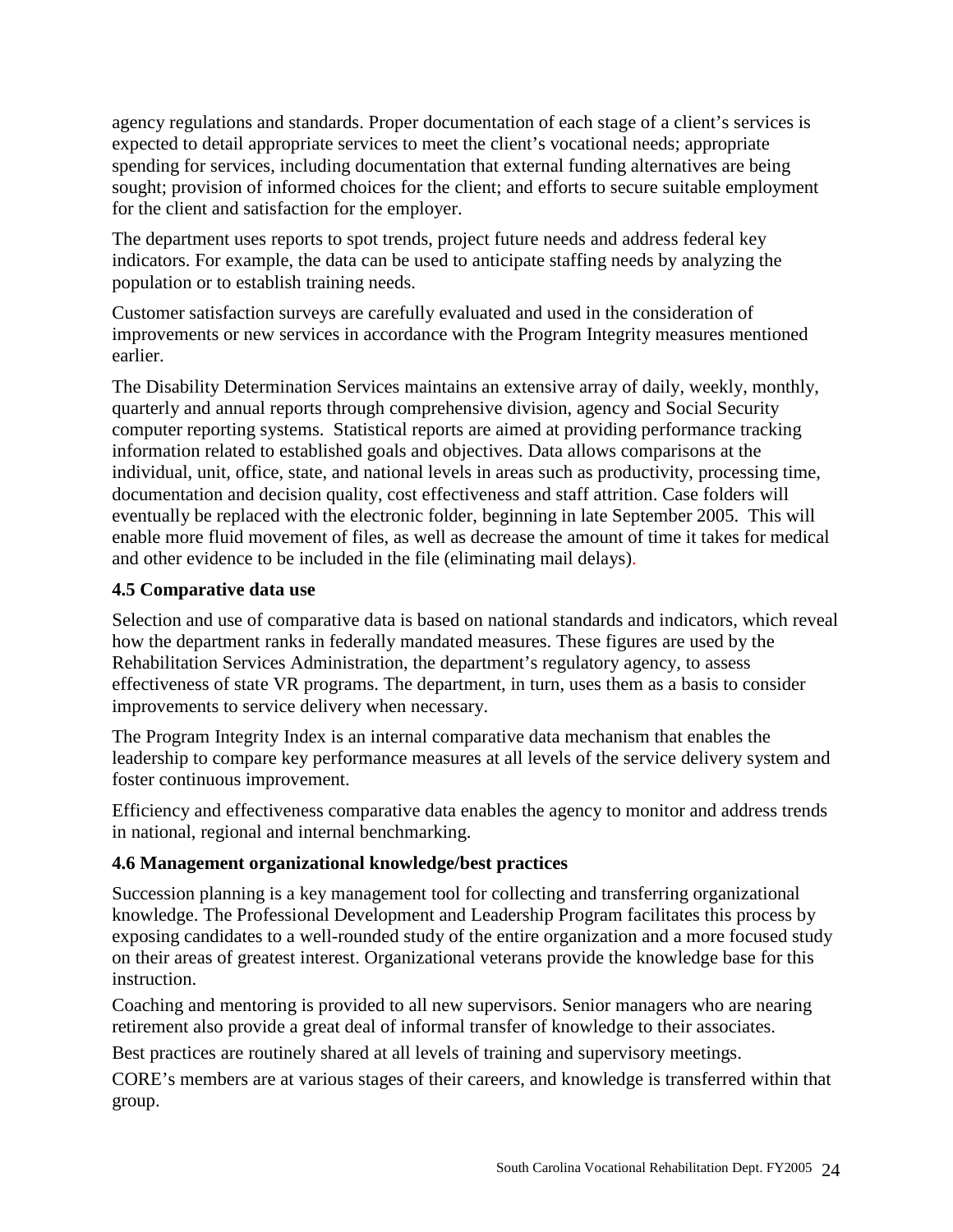# **5. Human Resource Focus**

# **5.1 Employee motivation to achieve potential**

The department is committed to excellent employee-employer relations. This includes creating an environment where employees understand how their positions support the agency mission and feel valued for their efforts.

Career ladders have been established and continue to be refined for most major job categories to encourage employees in their development. The agency has developed matrices to help employees understand how promotions may occur and provide supervisors with a guide to employee development.

State regulations and policies govern employee compensation and benefits. While benefits are standardized across state agencies, the department exercises flexibility allowed by the regulations to provide pay increases for promotions, reclassifications, good performance, and additional knowledge and duties as well as bonuses. Such salary increases are tied directly to the accomplishment of the department's mission and are approved only after the employee satisfies the published criteria for the attainment of each increase.

The "Celebration of Success" program is an innovative reward and recognition system that allows employees to recognize their peers for significant accomplishments. The program fosters a work environment that rewards employees for providing excellent customer service and for contributions to productivity and program excellence. Any employee who receives three awards may choose a prize from a catalog featuring a variety of products emblazoned with the agency logo. Another recognition program, the Disability Determination Services' PRIDE (People Responsibly Influencing Decisional Excellence) awards recognize superior job performance and provide awards for creative achievement, humanitarian service and special acts of service.

The Department's "flex time" policy allows most employees to adjust their work schedules to accommodate outside commitments and to provide better internal and external customer service.

# **5.2 Key developmental and training needs identification**

SCVRD's Human Resources Development Center in West Columbia is a well-equipped, technologically advanced facility that supports a variety of training options. Training is designed around the identified goals of the organization and to support the employee's needs in terms of job competencies and career development. Job orientation, leadership, safety, performance improvement, diversity, technical skills and disability-specific training are specific areas of instruction.

Training is designed on three levels—basic, ongoing, and job enrichment. The department utilizes a federal training grant specifically for training that supports the agency mission and goals.

CORE makes recommendations for training based on client and other customer needs assessments and other Program Integrity results, and technological training is also emphasized to empower staff to fully utilize the computer technology advancements made within the department in recent years. There is a specific training program for all new counselors.

SCVRD has initiated a program to enable all counselors to meet required educational standards. This involves partnering with the University of South Carolina and South Carolina State University to provide advanced academic coursework in the classroom and through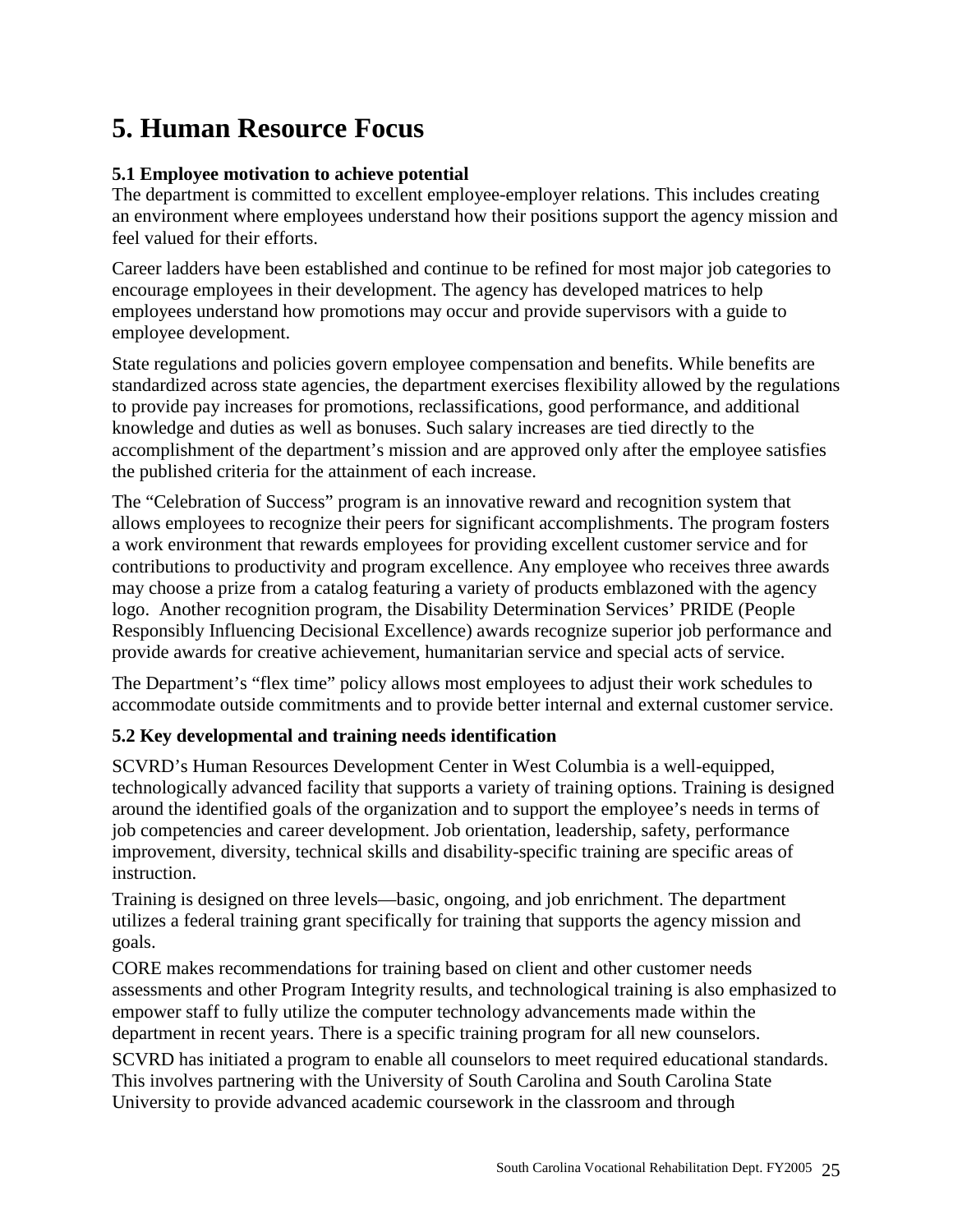videoconferencing. In addition, Internet courses are used to accommodate the needs of individual counselors in meeting the requirements.

The department's training and education approach balances organizational objectives with employee needs for development through a thorough analysis of the agency's workforce, the Professional Development and Leadership Program, mentoring and coaching.

New employees attend a two-day orientation session that covers a full range of information about the department's programs, benefits and procedures. The department also offers job orientation programs designed by job titles and duties.

New supervisor training is a continuous emphasis; training varies according to the type of supervisor. All new area supervisors receive extensive guidance with one or more of the following:

- A two-day new supervisor training, which includes site visits to key offices and programs;
- The Budget and Control Board's Division of Training; and/or
- The New Supervisors Institute at Georgia State University.

They also have colleagues who are assigned to mentor them, and area office development directors provide coaching on a daily, as-needed basis.

Professional growth is also addressed through the Professional Development and Leadership Program *(see 2.4).*

The department is updating its diversity training program. Ethics are incorporated into all orientation sessions as well as other training sessions. SCVRD is now developing an ethics training program for all employees.

Employee and workplace safety are the focus of training both at the state and local levels.

A formal needs assessment is conducted for training. Training needs are identified through, management reviews (CORE), program reviews, customer service surveys, EPMS documents, training requests, staff input, and basic job competency requirements. From this information, development plans and training sessions can be established to enhance the employees' ability to support the agency's mission. Training needs are also established through external means such as federal regulations.

Organizational learning and knowledge assets are incorporated through the internal training staff, external trainers and consumers.

# **5.3 EPMS support of high performance**

The department's Employee Performance Management System process supports two-way communication between the supervisor and employee.

It is designed to be a cyclical process beginning with clear communication of job duties (from position description), success criteria, and performance characteristics. It continues with ongoing performance communication, and culminates in an evaluation of the employee's progress towards the achievement of the goals documented at the beginning of the cycle. The EPMS cycle generally is an annual process. However, when an employee changes job classifications, a shorter time frame is used to ensure that the employee is performing successfully in the new role or to remove the employee from the new position if performance is not acceptable.

If an employee is not performing at an acceptable level, the EPMS system incorporates an intensive process (Warning Notice of Substandard Performance) designed to provide the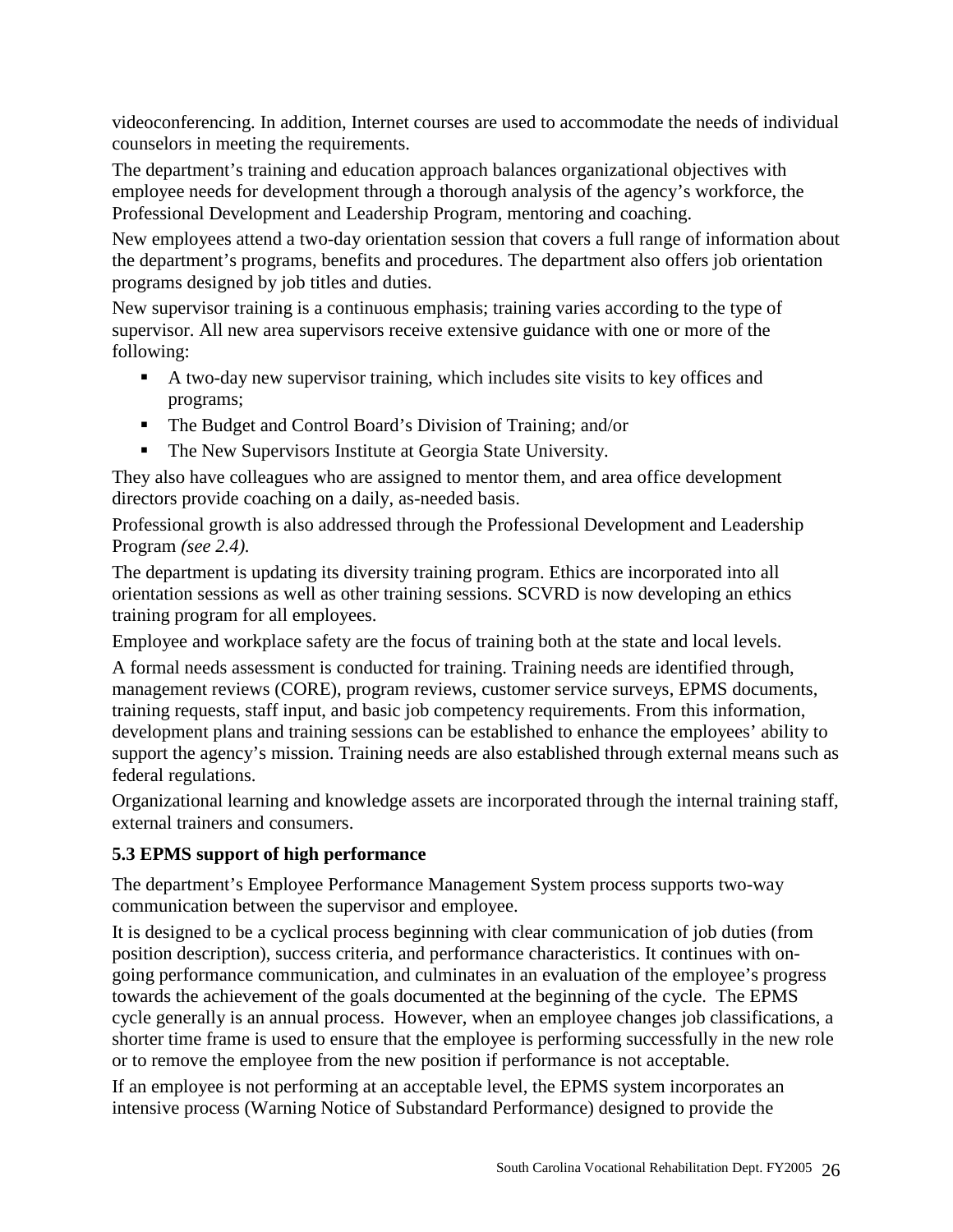employee with additional supervisor support and resources and enhance his/her chances for reaching acceptable performance levels.

Core job duties have been developed for most position types within the agency and are consistent statewide. The EPMS allows for supervisors to add additional job duties to the core duties in order to meet local needs. The core job duties were designed around the work team roles required in the field offices.

The success criteria developed for use with the EPMS are the measurable and or observable results which should be achieved to indicate successful performance. Most success criteria relate directly to the Program Integrity measures of quality customer service, productivity and compliance assurance. In addition, successful results, as documented on employees' EPMS evaluations, are directly linked to upward reclassification actions and associated salary increases.

Performance characteristics include concepts such as teamwork, customer service, quality of work, etc. An employee is rated on these aspects to provide feedback on the manner in which the employee is performing the required tasks.

# **5.4 Employee well-being and satisfaction measures**

The agency's employee job satisfaction survey tracks the effects of administrative and programmatic initiatives on employee job satisfaction. Employee job-satisfaction surveys are sent out quarterly *(see 7.4-1).* The department is now conducting this survey annually with all employees. The feedback will be compared to national results to assist SCVRD in assessing its strengths and weaknesses as an employer. Feedback also will be used in designing policies and programs that promote job satisfaction. Focus groups will be formed as needed to address issues raised by the survey.

The commissioner forms and meets with focus groups to gather feedback on employee wellbeing and job satisfaction and to assess the work environment. Feedback from these groups is distributed to senior managers for follow-up and reports responding to the issues raised by the focus groups are generated. These reports include specific actions plans to address the various issues raised by the focus group.

One measure to determine how effective initiatives have been in creating a positive and productive work environment is the employee turnover rate. SCVRD's turnover rate is significantly lower than the national average for state and local governments.

# **5.5 Maintaining safe and healthy work environment**

Safety assessments are conducted on each facility by State Office personnel at least once every two years. Safety concerns are documented after each safety assessment and a report is sent to the supervisor, who has 30 days to address and correct each concern.

New employees receive safety training at orientation, and new center managers and area supervisors receive safety training.

Safety teams meet quarterly in every facility. Teams are composed of representative employees from each section. Team duties include: implement the safety program with a goal of providing a safe work environment; enhance safety awareness among employees; identify hazards and suggest actions to eliminate them; identify employee safety training needs; develop and implement accident investigation procedures.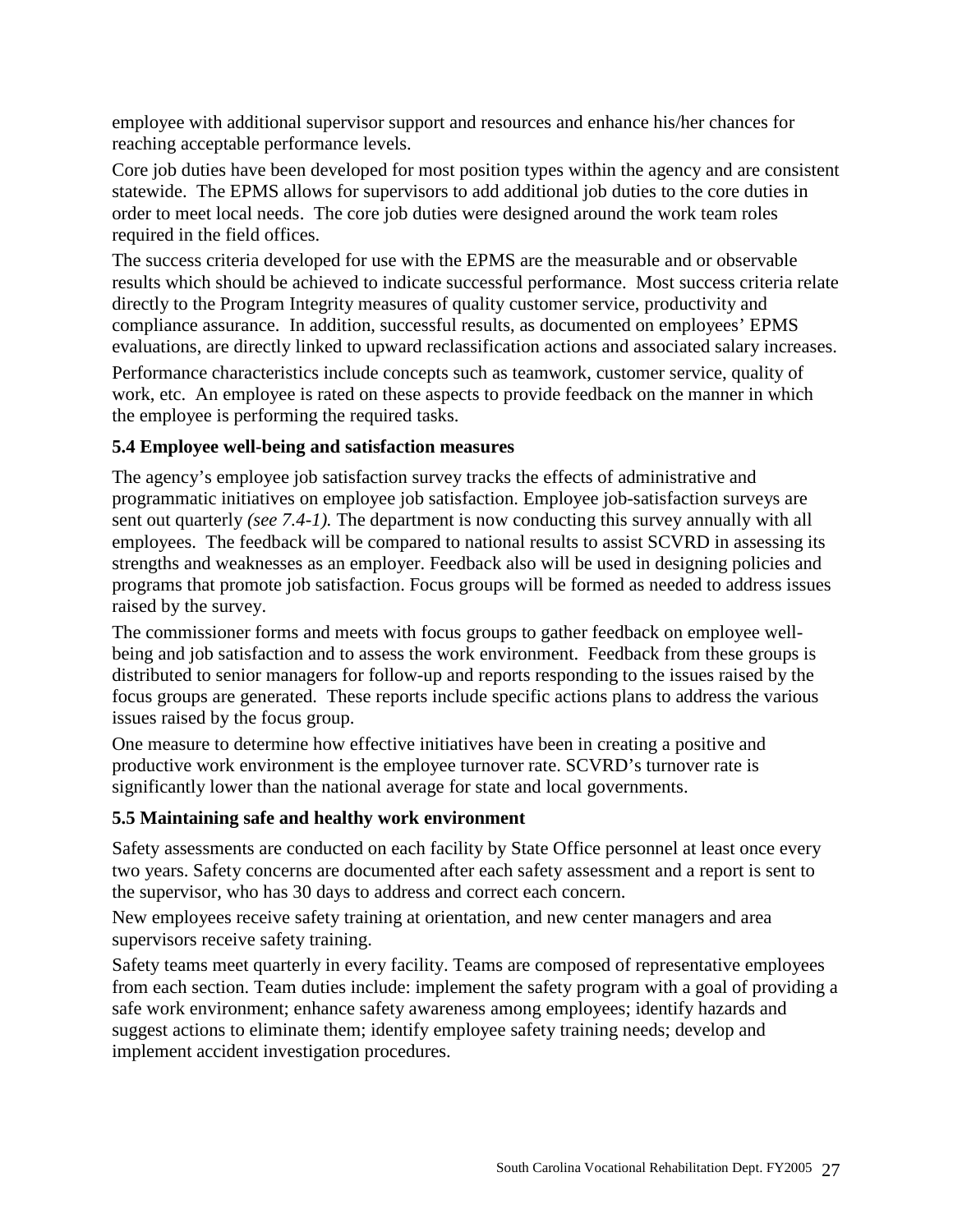Each facility is required to prepare and follow safety plans, including: general safety plan; blood borne pathogens exposure control plan; hazard assessment plan; lock-out/tag-out plan; emergency action plan (tornado, fire, bomb threat); hazard communication plan.

Regularly scheduled training includes: fire suppression for all staff annually; blood borne pathogens and CPR annually for first aid responders; first aid every 3 years for first aid responders; forklift training every 3 years or after an accident or near-miss for all operators; driver safety training within 90 days of employment for all staff whose primary task is driving.

A safety hazard reporting system is in place. Safety team meetings are recorded on a standard form which includes a section allowing teams to list any safety concerns. The forms are forwarded quarterly to the agency's safety and risk manager for action.

Quarterly accident reports from the State Accident Fund are summarized and information on the most frequently occurring accidents is shared with supervisors. Subsequent safety assessments place emphasis on preventing similar accidents.

A key safety measure is the accident rate for each facility. The department's goal is to see an accident rate that is lower than the national average for people employed in similar vocations (data source: U.S. Department of Labor statistics). This in turn accomplishes a cost savings in workers compensation premiums.

Finally, the department will continue to monitor the Experience Modifier (EMOD) for each facility. These EMODs will be compared with those from similar agencies (data source: State Accident Fund) with a goal of maintaining a lower EMOD than comparable agencies.

# **5.6 Community involvement**

SCVRD is deeply involved in the many communities it serves, through personal donations and volunteer time, or involvement in community activities as agency representatives. *(See Section 1.8)*

# **6.0 Process Management**

# **6.1 Key design and delivery processes**

Every work process of the department can be defined and measured through the Program Integrity model. The Integrated Service Delivery System defines the members of the client service team and is designed to provide clients with a seamless program of quality services that comply with the law and lead to the desired employment outcome.

At each stop along the road in service delivery there are checks and balances to ensure compliance with the law and the client's informed choice. In the Integrated Service Delivery System, an applicant for services has direct interaction with a counselor. Eligibility support personnel secure existing records, such as medical or psychological information, to help determine if the applicant is eligible for services. Using existing records whenever possible instead of ordering new examinations, tests, etc., has helped accelerate the eligibility process and reduce costs.

Sometimes a trial work experience is the best way to determine whether a person is employable and in some cases that applicant may be placed in extended evaluation.

Once the counselor and other members of the service delivery team make an eligibility determination, the applicant is either: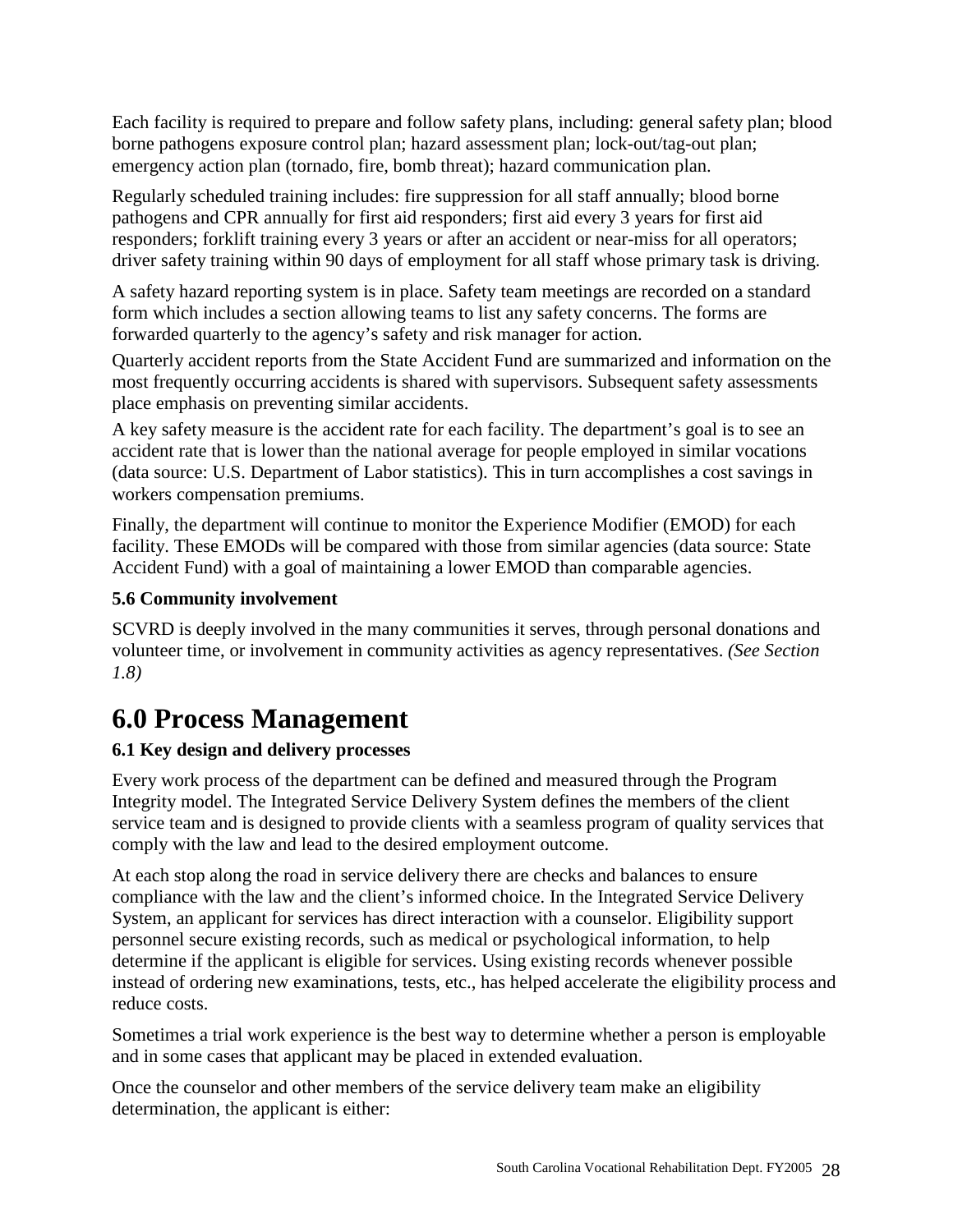- accepted for services and certified as eligible, or
- denied services based on mandated eligibility requirements that a person must have a physical or mental impairment that substantially interferes with his or her ability to work and must require and be able to benefit from VR services that would lead to permanent, competitive employment.

Once found eligible, the client's Individualized Plan for Employment (IPE) is formulated to determine VR service needs. This is done through coordinated services and professional services. This process is driven by the client, who normally chooses to develop the plan with the assistance of the counselor and other VR team members. The professional staff focuses on client and community interaction, while the support staff focuses on case management activities.

In addition to counseling and guidance, services might include:

Comprehensive evaluation/occupational or physical therapy Alcohol/drug abuse treatment Diagnosis and treatment Rehabilitation technology Interpreter services Personal attendant services **Transportation** Maintenance Supported employment Job readiness training

Career planning and employment services College/university training Occupational/vocational training On-the-job training Miscellaneous training Job search/placement On-the-job supports Technical assistance Information and referral services Post-employment services

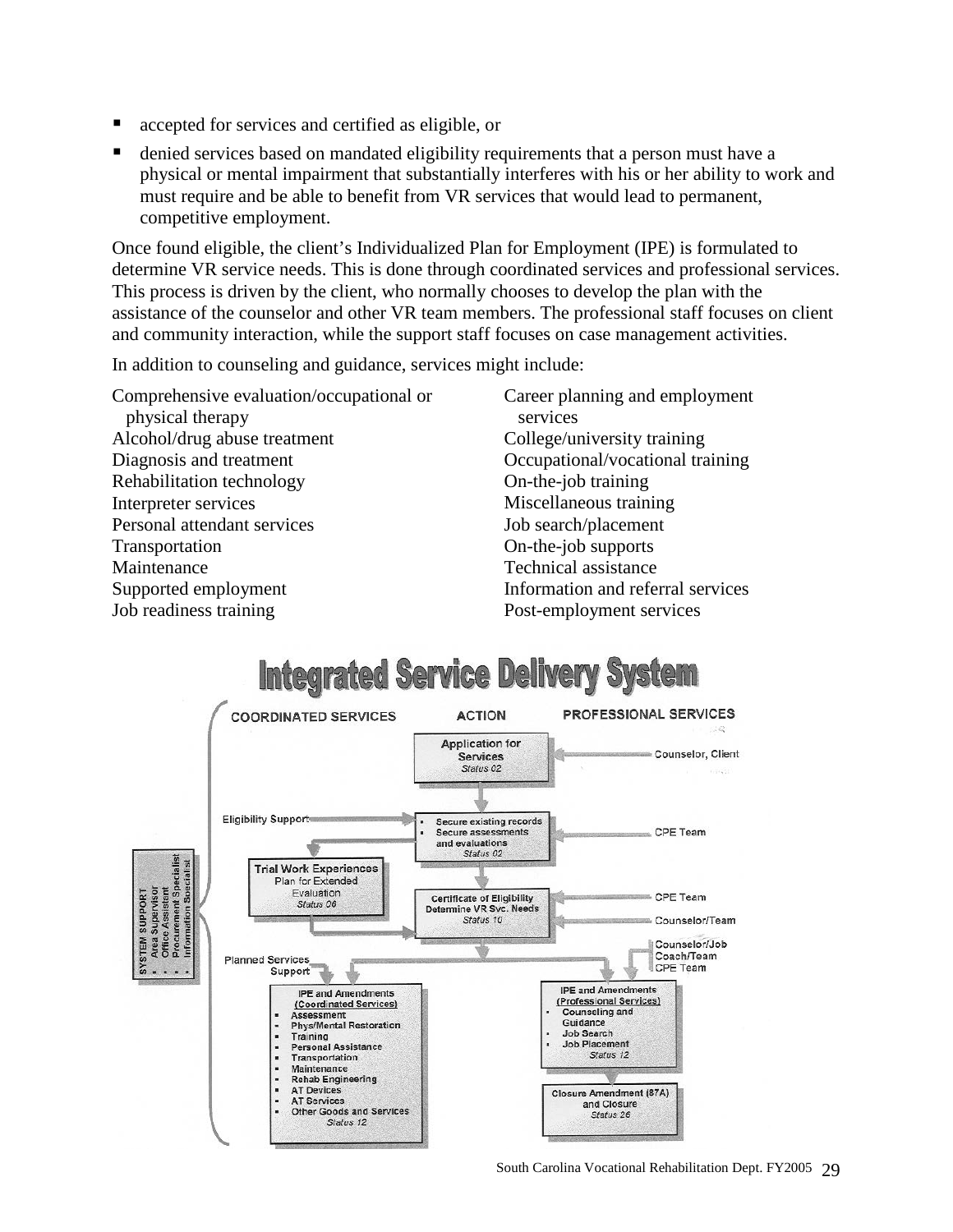Career planning and employment classes are offered to all clients as they prepare for employment. These include: disability-related classes that address specific disabilities and how they affect the client's ability to work; pre-employment classes for filling out job applications, developing interview skills, and basic computer skills; and/or employment classes for job-ready clients, including job-seeking groups, advanced interview skills and other topics.

Job-readiness training helps the client develop positive work behaviors and the physical stamina needed for successful adjustment to a new job. This training usually includes performing work outsourced to SCVRD work training center by area businesses and industries.

As the client approaches the completion of the services on the IPE, the counselor and other team members focus on the job placement process. Many clients can and do find their own jobs. However, other clients require varying degrees of job placement assistance. The department places a strong emphasis on direct placement.

Once a client is placed into employment, there is regular monitoring of his or her progress. When a client has worked successfully on a job for at least 90 days and the employer and client are satisfied, the case is closed. The client signs off on the closure and is given the opportunity for feedback on the services received.

The department also has engineers who provide rehabilitation technology solutions to help clients with mobility and accessibility problems. This enhances job placement potential. Throughout the process, staff has access to customized technological tools such as computer programs that keep the rehabilitation process moving and allow for monitoring of activity to ensure compliance, quality customer service and productivity.

The Process Management KRA committee developed an inventory of key processes in every department within the agency; and examines and evaluates how these processes add value to the agency mission. These examinations result in identification of opportunities for improvement and recommendations for action.

# **6.2 Incorporation of efficiency and effectiveness measures into processes**

The Program Integrity index was designed to monitor the key processes on a quarterly basis. This allows for trend analysis and quick response to problem areas. The Program Integrity model with each index component is an umbrella that covers the entire rehabilitation process. The index information is available in a statewide format, local area office format, and when applicable, by team. This allows management to identify specific problems with compliance assurance, customer service, and productivity as well as the specific location(s) of the problem.

New technology has been instrumental in continuous improvement processes. Users suggest improvements to computer applications through the use of the "Request for Information Services" electronic form process. This allows input from the field from those at the "closest to the process" level.

Technology advances in recent years that have positively impacted processes including customized casework menus, Internet access, MS Outlook e-mail/ planners, availability of policies online, financial tools, electronic forms, HR and procurement documents and many other aspects of day-to-day operation, including the automation of employee leave and EPMS. This evolution has involved the participation of all work units in the design, development, and testing of new computer programs and menus.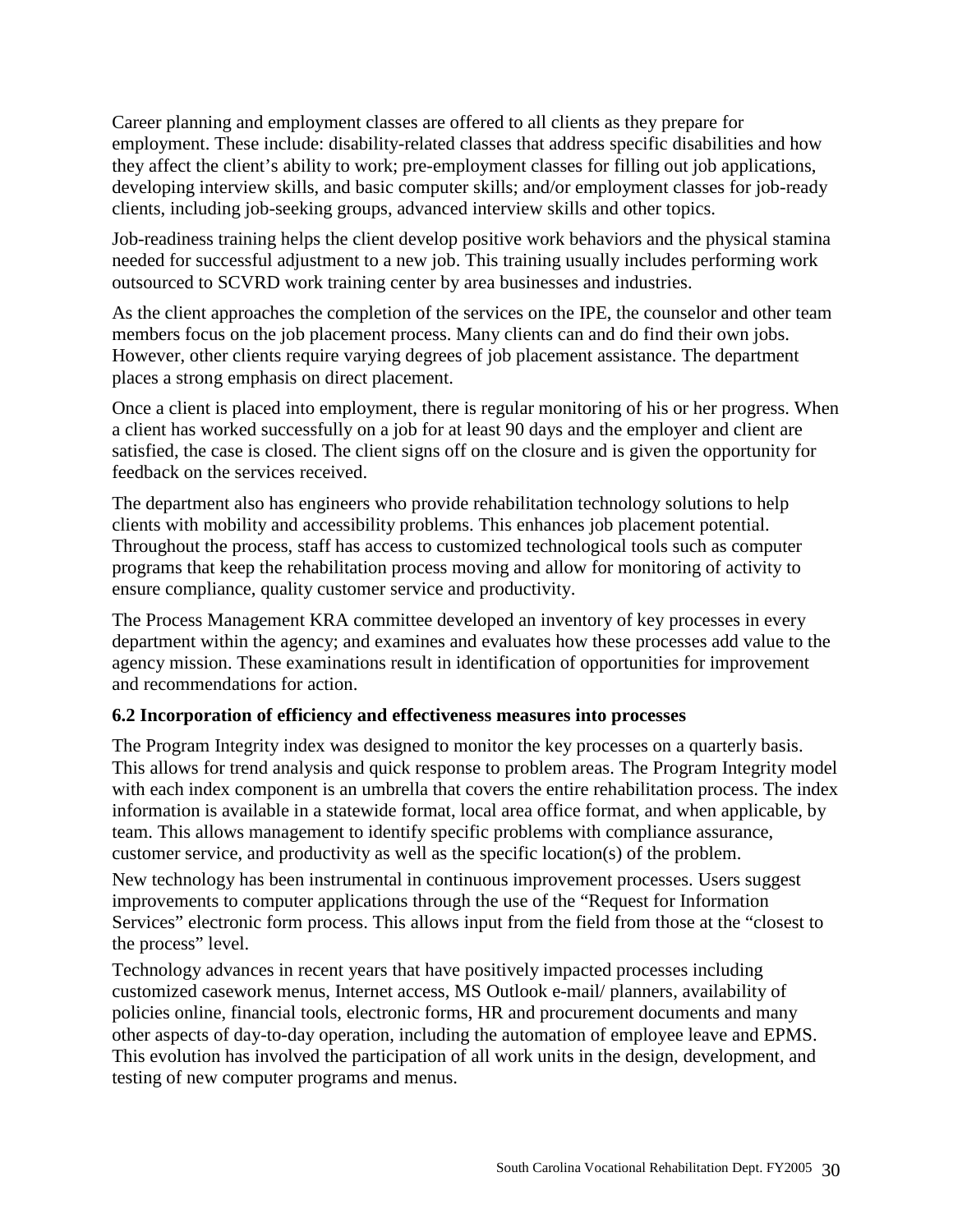Computer training provided by the Human Resource Development (HRD) staff has facilitated user proficiency with MS Office. The integration of MS Outlook into daily processes promotes effective communication among team members and is an effective method for advanced planning.

SCVRD frequently uses pilot projects to test new ideas before agency-wide deployment. Demonstration projects have input from the staff involved. Creativity with exploring new methods and processes are encouraged.

The electronic Caseload Message Listing alerts casework field staff in the area offices about upcoming compliance requirements.

The Integrated Services Delivery System Timeline *(pg. 30)* incorporating teamwork ensures the client moves efficiently through the rehabilitation process. Each team member has a specific role, function, and responsibility to the client during each phase of the rehabilitation process.

To confirm job satisfaction and performance, a client must be successfully employed for at least 90 days. The 90 days following employment is the time-span in which the team provides job support services for a successful employment outcome. Although this requirement is supported by regulation and policy, it is enforced by time requirements within the case service computer application.

Regulatory and policy mandated requirements are supported in computer applications. Mandated time-frames can not be exceeded or shortened due to SCVRD Case Service programs.

Implementation and interpretation of policies are important since they reflect current regulations. Case service policy is online and available to all users. This allows for updates as necessary and reduces the time involved in making the changes as well as cost savings as a result of using an electronic format.

# **6.3 Daily operation/meeting key performance requirements**

The department's Program Integrity measures are ingrained in daily operations, both at the direct client service level and administrative/support levels. Compliance assurance, quality customer service and productivity are monitored regularly through reviews of Program Integrity reports. The Committee on Rehabilitation Excellence coordinates reviews of all aspects of daily operations and makes recommendations for action plans to address opportunities for improvement in the department's processes.

The Disability Determination Services program uses extensive quality assurance and operational analysis systems to maintain an ongoing assessment of work processes and costs.

# **6.4 Key support processes**

Critical agency work processes are outlined in detail through role definitions and charts showing the flow of the rehabilitation process. Employees understand their roles in the process through formal training and team building on the job.

Personnel such as area supervisors, procurement specialists, accounting technicians, office assistants and information specialists provide administrative support in SCVRD area offices.

Some of the key State Office and other support processes include:

Administrative Services Area Office Development Budgets

Case Services Center for Comprehensive Services Client Relations *(continued)*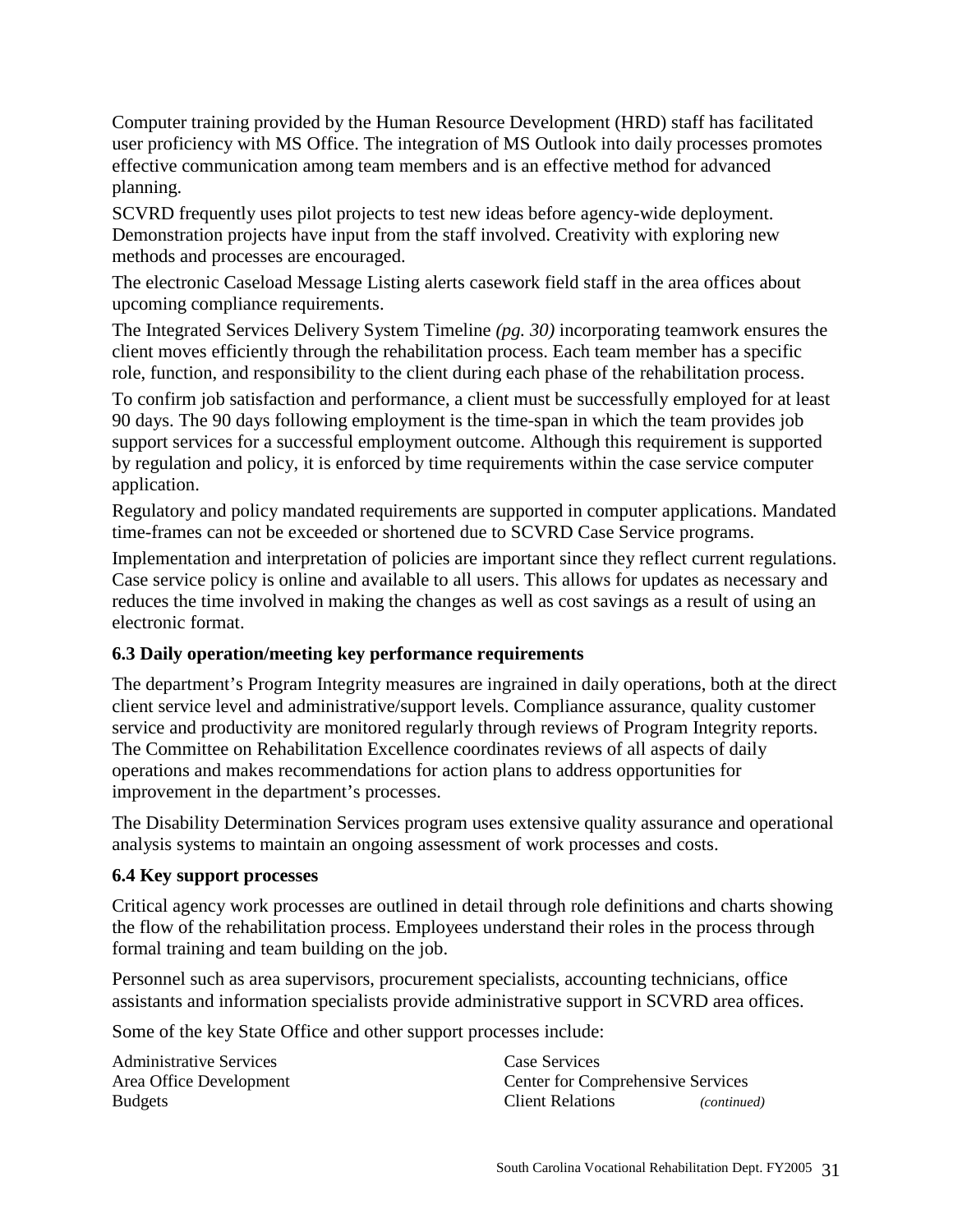- Deaf Services Facility Management Finance Human Resources Human Resources Development & Training Information Technology Internal Audits Inventory and Supply Services Office of the Commissioner
- Planning & Program Development Procurement Services Professional Development Program Evaluations Public Information Risk Management Staff Attorney Substance Abuse Treatment Facilities Training Center Services

Each support process work unit functions under its own Program Integrity measures. These support components are improved and updated in response to internal and external surveys and focus groups or through technological upgrades, through development of mission-focused training modules, through the Employee Performance Management System process and through Key Result Area teamwork.

# **6.5 Supplier/contractor/partner interactions**

The agency has very strict standards for suppliers, who must adhere to firmly established fee schedules for all purchased products and services in the client service program. Members of SCVRD teams constantly "shop around" for the best values in purchased services. When referring clients for needed medical services, the department requires that all physicians be approved for Medicare reimbursement. When sponsoring a client's post-secondary education or training, the department requires certification of the institution. Qualifications of vendors are checked in the best interest of clients.

The department complies with all state and federal procurement regulations, requires competitive bidding in line with those regulations, and utilizes the advantages of the state contract system for purchases when possible. Suppliers who work with SCVRD are subject to regular state and federal audits.

A key component of the partnering process involves SCVRD Work Training Center partnerships with more than 450 businesses and industries statewide, nationally, and internationally. These companies provide outsource work to the centers, where clients get real work experience and get paid for their work. This is successful because it is mutually advantageous. Employers become involved with the training centers not simply because of a sense of compassion, but because they can get quality work done at a good price. Recruitment of businesses to participate in the program is essential, and center managers, area supervisors and other SCVRD staff continuously work on maintaining these partnerships through marketing efforts and community involvement. Partners often refer other businesses to our centers. Performance is improved through quality control measures and production standards that must match the high expectations of business and industry partners.

The VR Business Partnership Network takes the department's relationship with businesses to an even higher level. The network, a division of the South Carolina Vocational Rehabilitation Association, consists of businesses making special efforts in providing leadership in disability employment awareness, accessibility, and other areas that benefit businesses and employees with disabilities. The network began with 12 charter members and has grown to 24.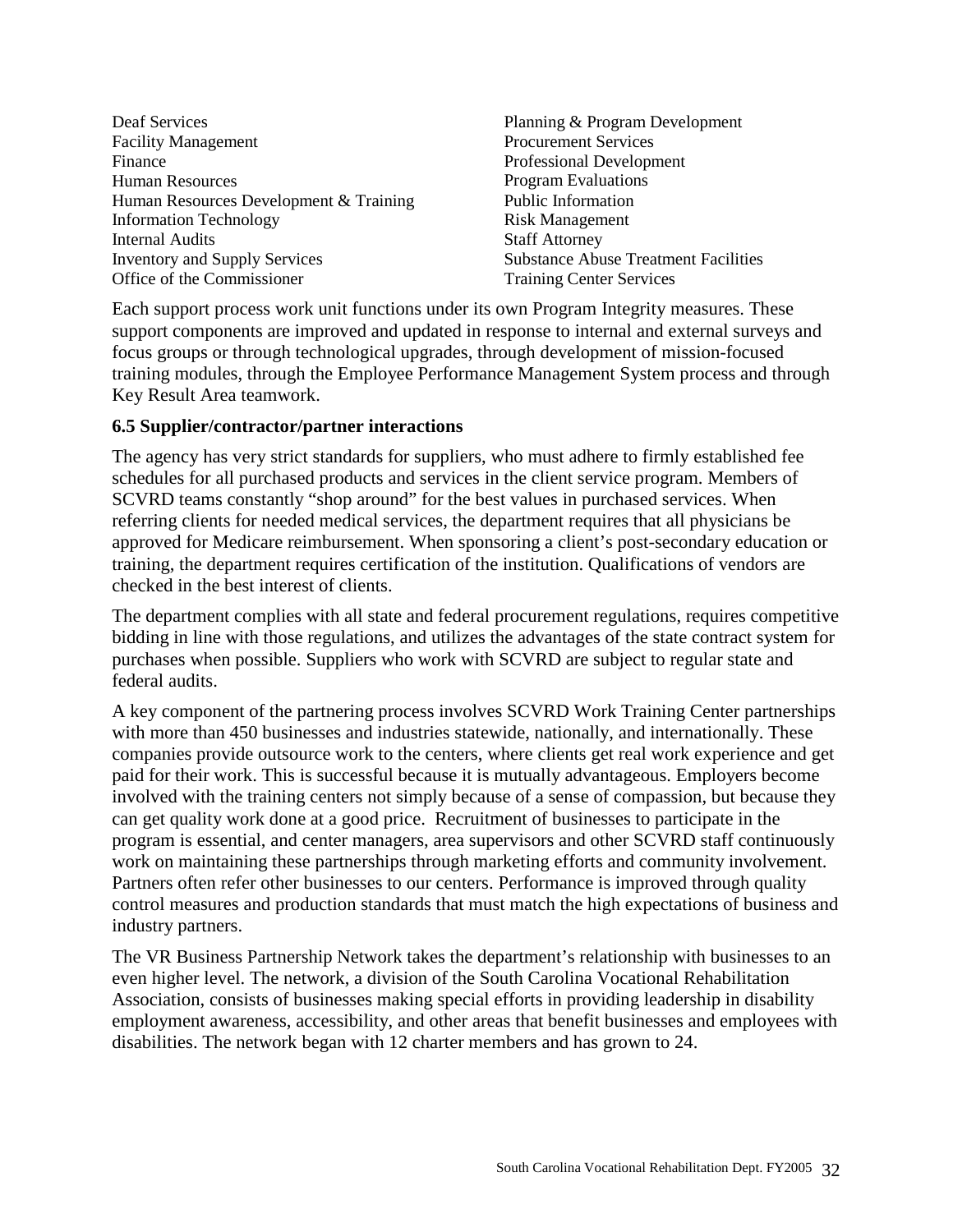# **7. Results**

# **7.1 Customer Focused Results**

#### *Fig. 7.1-1*

# **PROGRAM INTEGRITY CUSTOMER SURVEYS**

As part of the Program Integrity balanced scorecard, customer groups are surveyed each quarter to measure their satisfaction with the agency's services, staff and effectiveness in meeting their needs. Customers were randomly selected from case files in all SCVRD area offices.

#### **Customer Groups: Overall Satisfaction Rating**

|                                                                                      | FY2004 | FY2005 |  |
|--------------------------------------------------------------------------------------|--------|--------|--|
| <b>Referral Sources</b>                                                              | 97.2%  | 97.0%  |  |
| <b>Employers</b>                                                                     | 98.3%  |        |  |
| College, technical, or vocational training recipients                                | 88.9%  |        |  |
| High school students                                                                 | 88.7%  |        |  |
| Multi-closure customers                                                              |        | 92.9%  |  |
| VR Customers-Direct Placements                                                       |        | 89.0%  |  |
| Individualized Plan for Employment participants                                      |        | 88.5%  |  |
| Some key customer groups are surveyed on a yearly basis, others at longer intervals. |        |        |  |

### *Fig. 7.1-2*

**FOLLOW UP SURVEYS OF REHABILITATED CLIENTS** show a highly favorable assessment of SCVRD services. The department surveys a random sample of clients one year after their cases are closed *(therefore most recent data is from FY2004 closures).*

| Year in which cases were closed:                                                                   | <b>FY2000</b> | FY2001 | <b>FY2002</b> | <b>FY2003</b> | <b>FY2004</b> |
|----------------------------------------------------------------------------------------------------|---------------|--------|---------------|---------------|---------------|
| Employed one year after closure                                                                    | 75%           | 74%    | 73%           | 71%           | 76%           |
| Counselor willingness to listen to client's<br>ideas and suggestions in developing<br>service plan | 97%           | 98%    | 99%           | 98%           | 99%           |
| Satisfied with adequacy of information<br>about their disabilities                                 | 97%           | 98%    | 97%           | 98%           | 98%           |
| Satisfied with promptness of service<br>delivery                                                   | 97%           | 98%    | 98%           | 97%           | 99%           |
| Satisfied with kind of training received                                                           | 93%           | 93%    | 97%           | 93%           | 92%           |
| Satisfied with benefits of training received                                                       | 94%           | 96%    | 96%           | 92%           | 90%           |
| Satisfied with assistance in seeking job<br>and finding employment                                 | 93%           | 95%    | 94%           | 94%           | 96%           |
| Satisfied with results of physical<br>restoration services                                         | 96%           | 99%    | 95%           | 98%           | 96%           |
| <b>Would recommend SCVRD to others</b>                                                             | 99%           | 98%    | 99%           | 99%           | 99%           |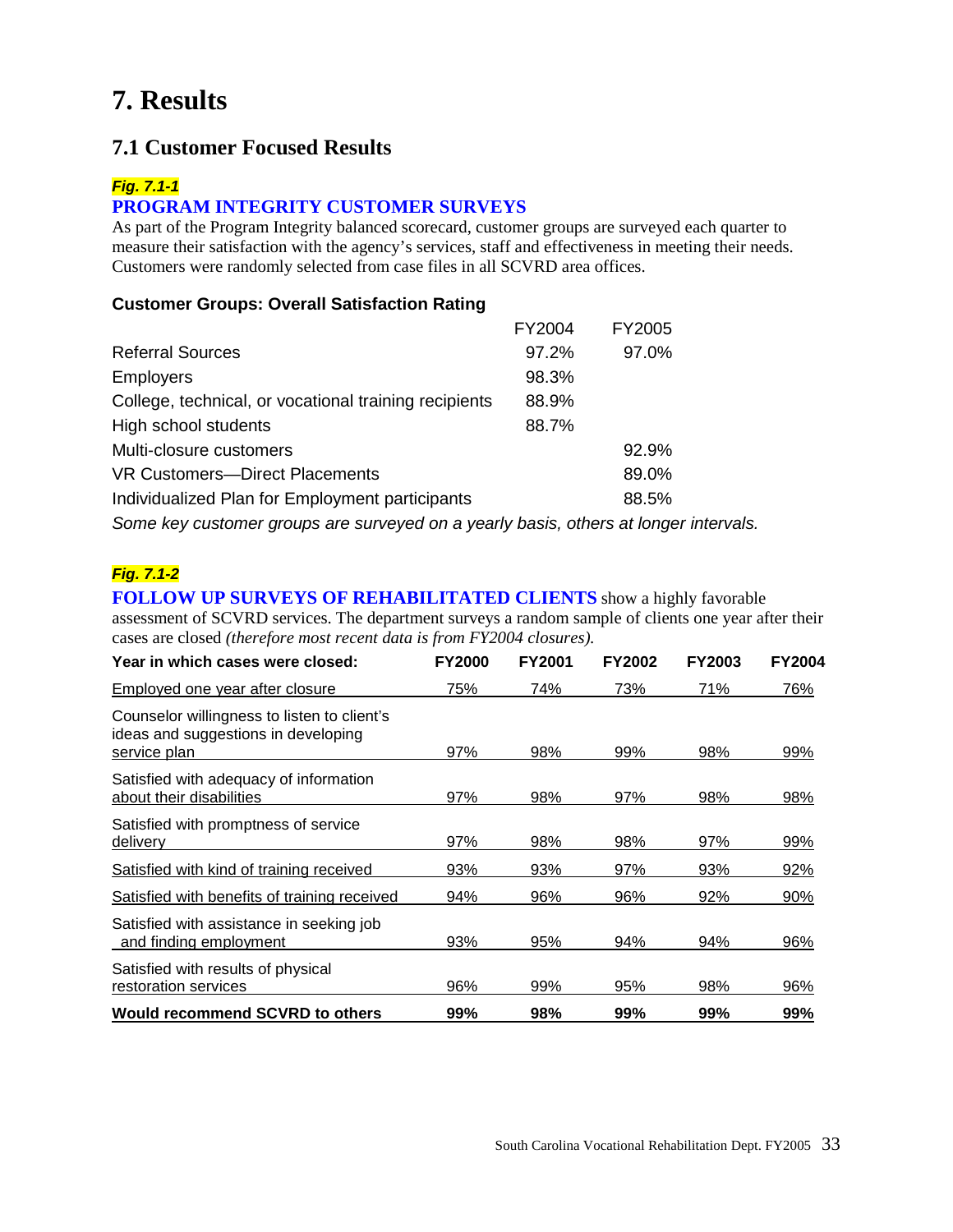# **7.2 Mission Accomplishment/Organizational Effectiveness Results**

#### *Fig. 7.2-1* **SUCCESSFUL CLOSURES**

A key performance effectiveness result is the number of successful closures SCVRD produces. This is the measurement of the number of people with disabilities that have employment outcomes after receiving SCVRD services, the primary mission of the agency. Decline in closures since 2001 is attributed largely to effects of a 35% state appropriations reduction between 2001 and 2005. Despite a drop in closures in FY2005, the department reached its goal, which had been reduced due to budget constraints.



# *Fig. 7.2-2* **PROGRAM INTEGRITY RESULTS**

Program Integrity measures performance in three areas vital to the agency's success—compliance with federal regulations and agency policy, customer service and satisfaction measures, and productivity based on federally mandated standards and indicators. The department combines the three elements into an overall Program Integrity Index to measure performance and to foster continuous improvement. These rankings can be as specific as one caseload or area office and as broad as the statewide performance shown below. These results form the baseline for future comparisons and trending. The overall index has risen since the inception of the measures in 2003.

|                                | <b>FY2003</b> | <b>FY2004</b> | <b>FY2005</b> |
|--------------------------------|---------------|---------------|---------------|
| <b>Compliance</b>              | $94.1\%$      | $93.2\%$      | $95.4\%$      |
| <b>Customer Service</b>        | $92.2\%$      | $93.9\%$      | $92.2\%$      |
| <b>Productivity</b>            | $82.2 \%$     | $82.1\%*$     | $83.6\%*$     |
| <b>Program Integrity Index</b> | $89.5\%$      | 89.7%         | $90.4\%$      |

*\* The department's productivity based on federally required levels was 123%.*

SEE FULL CHART WITH AREA-SPECIFIC RESULTS ON NEXT PAGE.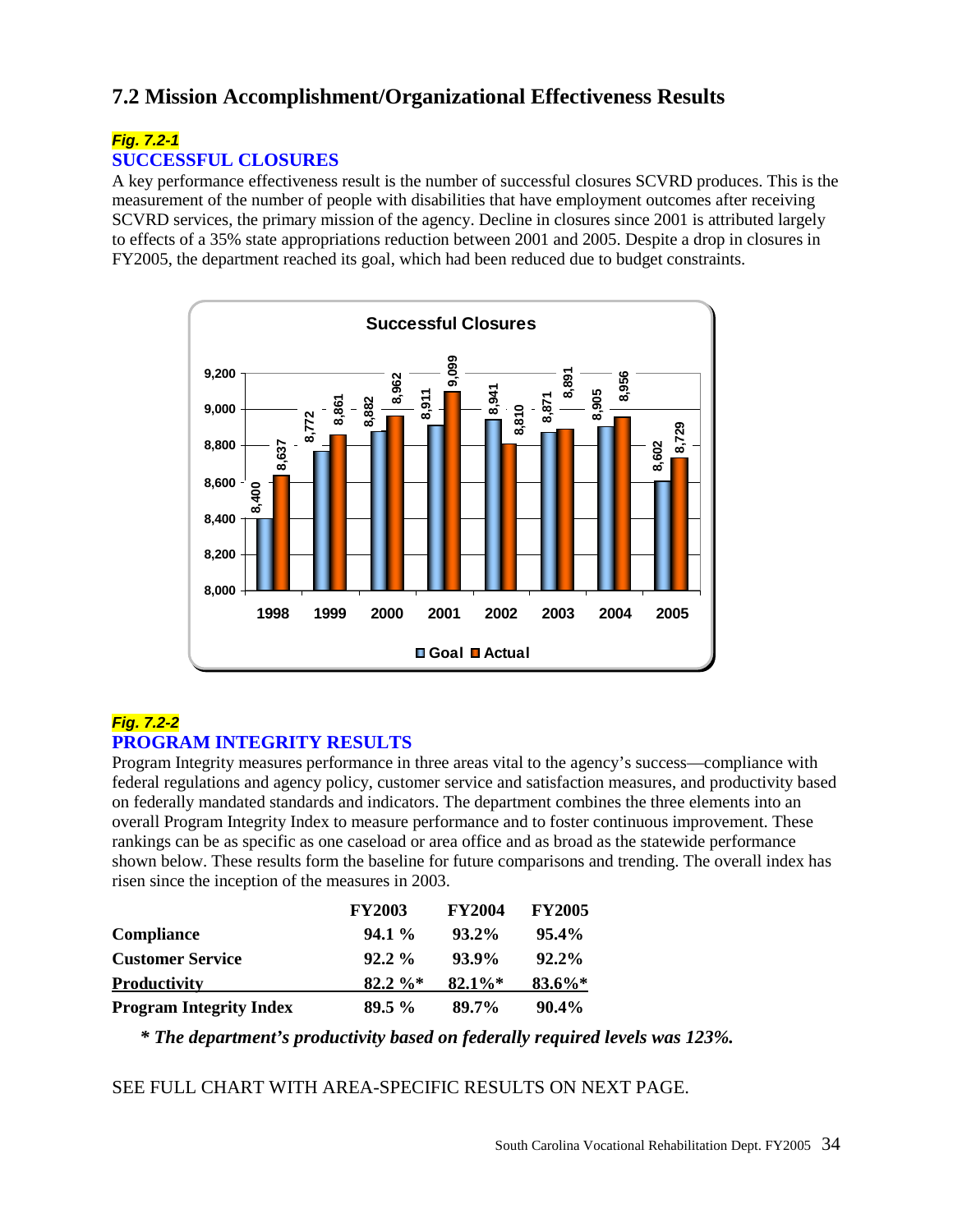|                     |       | SFY <sub>21</sub> | 003  |                               |       | <b>SFY 2004</b>      |      |                         |            | <b>SFY 2005</b> |      |                         |              |               |
|---------------------|-------|-------------------|------|-------------------------------|-------|----------------------|------|-------------------------|------------|-----------------|------|-------------------------|--------------|---------------|
|                     | Comp  | Cust              |      | $\overline{\mathbf{r}}$       | Comp  | Cust                 |      | $\overline{\mathbf{a}}$ | Comp       | Cust            |      | $\overline{\mathbf{r}}$ | PI Differ    | PI Differ     |
| Area                | Assur | Serv              | Prod | Index                         | Assur | $rac{8}{3}$          | Prod | Index                   | Assur      | Serv            | Prod | Index                   | 2004-2005    | 2003-2005     |
| Aiken               | 93.4  | 94.1              | 86.0 | Ņ<br>5                        | 94.1  | 93.3                 | 84.8 | 90.7                    | 92.9       | 87.1            | 80.0 | 86.7                    | $-4.0$       | $-4.5$        |
| Anderson            | 95.2  | 96.8              | 83.8 | <u>၈</u><br>$\overline{5}$    | 92.7  | 98.0                 | 81.0 | 90.6                    | 95.5       | 91.2            | 85.7 | 90.8                    | $\ddot{ }$ . | $\frac{1}{2}$ |
| <b>Beaufort</b>     | 88.4  | 81.7              | 80.9 | 83.7                          | 94.8  | 99.5                 | 83.3 | 92.5                    | 93.3       | 96.9            | 85.5 | 91.9                    | ە.<br>-      | $+8.2$        |
| Berkeley-Dorchester | 88.1  | 78.2              | 77.3 | יִ<br>$\overline{\mathbf{5}}$ | 86.2  | 86.6                 | 80.9 | 84.6                    | r.<br>84.  | 93.4            | 82   | 86.6                    | $+2.0$       | $+5.4$        |
| Camden              | 96.5  | 94.5              | 86.8 | 92.6                          | 94.7  | 99.3                 | 84.8 | 92.9                    |            |                 |      |                         |              |               |
| Charleston          | 96.2  | 89.3              | 83.0 | 89.5                          | 90.8  | 91.2                 | 82.2 | 88.1                    | 93.5       | 94.2            | 84.6 | 90.8                    | $+2.7$       | $+1.3$        |
| Conway              | 94.8  | 91.5              | 83.9 | 90.1                          | 87.4  | 97.6                 | 85.9 | 90.3                    | 94.4       | 93.2            | 87.5 | 5.16                    | $+1.4$       | $+1.6$        |
| Florence            | 96.4  | 94.0              | 81.5 | 90.6                          | 98.6  | 96.5                 | 83.4 | 92.8                    | 96.2       | 94.2            | 85   | 91.8                    | $-1.0$       | $+1.2$        |
| Greenville          | 95.4  | 93.7              | 79.5 | 89.5                          | 92.6  | 92.8                 | 77.4 | 87.6                    | ró.<br>97. | 89.1            | 81.1 | 89.2                    | $+2.4$       | <u>ي</u> ۔    |
| ancaster            | 98.4  | 93.5              | 79.9 | 90.6                          | 89.3  | 95.2                 | 82.8 | 89.1                    |            |                 |      |                         |              |               |
| aurens-Greenwood    | 95.1  | 93.9              | 81.2 | 50.1                          | 93.0  | 94.2                 | 79.9 | 89.0                    | 94.4       | 98.5            | 83.6 | 92.2                    | $+3.2$       | $+2.1$        |
| exington            | 94.3  | 95.5              | 83.0 | 90.9                          | 94.2  | 87.8                 | 83.2 | 88.4                    | 96.9       | 88.1            | 86.8 | 90.6                    | $+2.2$       | က္            |
| Marlboro            | 94.3  | 92.4              | 81.8 | 89.5                          | 91.8  | 91.8                 | 77.5 | 87.0                    | 97.0       | 95.9            | 82.6 | 91.8                    | $+4.8$       | $+2.3$        |
| Oconee-Pickens      | 92.3  | 88.8              | 81.2 | 87.4                          | 92.7  | 93.0                 | 83.9 | 89.9                    | 97.2       | 94.0            | 83.1 | 91.4                    | $+1.5$       | $+4.0$        |
| Orangeburg          | 91.1  | 94.3              | 81.5 | 89.0                          | 95.9  | 93.2                 | 84.2 | 91.1                    | 97.0       | 92.1            | 85   | 91.4                    | $\ddot{ }$ . | $+2.4$        |
| Richland            | 94.2  | 92.1              | 85.5 | 90.6                          | 96.7  | 94.1                 | 86.0 | 92.3                    | 96.0       | $-0.1$          | 85.5 | 90.5                    | $-1.8$       | 두             |
| Rock Hill           | 97.3  | 97.0              | 79.5 | 91.3                          | 89.0  | 96.6                 | 83.6 | 89.7                    | 96.5       | 86.8            | 82.3 | 88.5                    | $-1.2$       | $-2.8$        |
| Spartanburg         | 94.7  | 98.0              | 85.4 | 92.7                          | 95.2  | 97.7                 | 85.9 | 92.9                    | 98.1       | 92.0            | 86.1 | 92.0                    | <u>့်</u>    | خ.            |
| Sumter              | 90.8  | 95.4              | 82.6 | 89.6                          | 92.9  | တု<br>$\overline{4}$ | 85.0 | 90.9                    | 96.6       | 94.1            | 84.4 | 91.7                    | $+8$         | $+2.1$        |
| Walterboro          | 94.7  | 89.1              | 80.5 | 88.1                          | 93.1  | 97.4                 | 84.1 | 91.5                    | 89.6       | 91.2            | 81.8 | 87.5                    | $-4.0$       | ؋             |
| State               | 94.1  | 92.2              | 82.2 | 89.5                          | 93.2  | 93.9                 | 82.1 | 89.7                    | 95.4       | 92.2            | 83.6 | 90.4                    | -7           | <u>၈</u>      |

*Fig. 7.2-3* **PROGRAM INTEGRITY RESULTS BY AREA**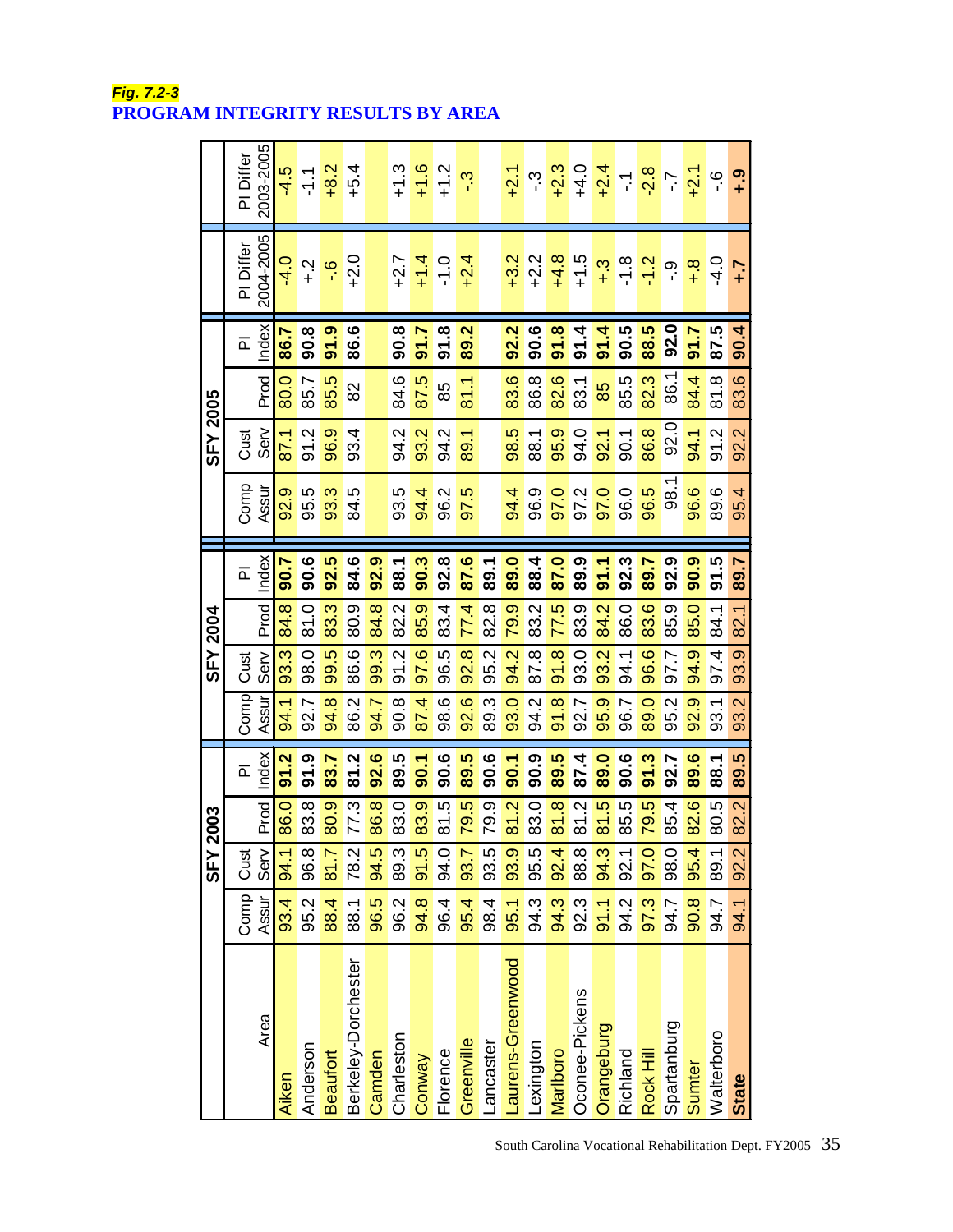# *Fig. 7.2-4* **REHABILITATIONS PER 100,000 POPULATION**

For many years SCVRD has been **#1** among the nation's public vocational rehabilitation programs in the number of people rehabilitated per 100,000 population. The latest national figures, from 2004, show SCVRD at 223 people rehabilitated per 100,000. Vermont was second at 219. The Southeast average was 98 and the national average was 72.



# *Fig. 7.2-5* **DIRECT JOB PLACEMENTS**

Some VR clients need more assistance than others in landing a job as they complete their VR services. The department has emphasized direct job placement in recent years in response to customer feedback. Results have now improved for four consecutive years. The chart shows the percentage of successfully rehabilitated clients who received direct placement services from SCVRD.

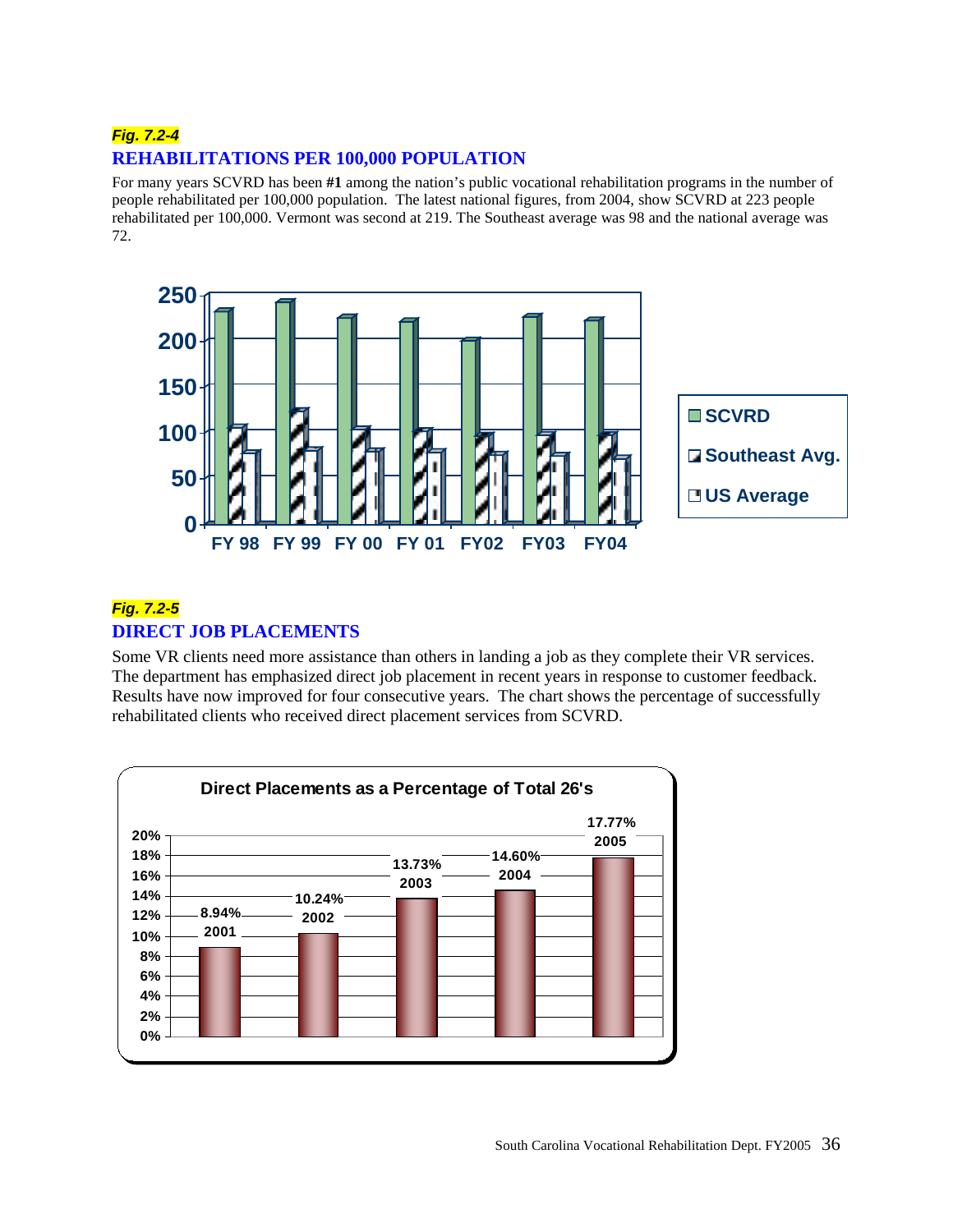# *Fig. 7.2-6* **NUMBER OF REFERRALS**

Client referrals (new applicants) are vital as the department seeks to increase its impact on employment of citizens with disabilities. Referral goals have dropped due to budget constraints.



# *Fig. 7.2-7* **NUMBER OF APPLICANTS ELIGIBLE FOR SERVICES**

Clients who met eligibility criteria and began receiving services. Recent drops in this measure are budget-related.



# *Fig. 7.2-8*

# **NUMBER OF INDIVIDUALIZED PLANS FOR EMPLOYMENT (IPEs) WRITTEN**

IPEs are written with client to coordinate a plan of services tailored to reach client's job goals. Recent drops in this measure are budget related.

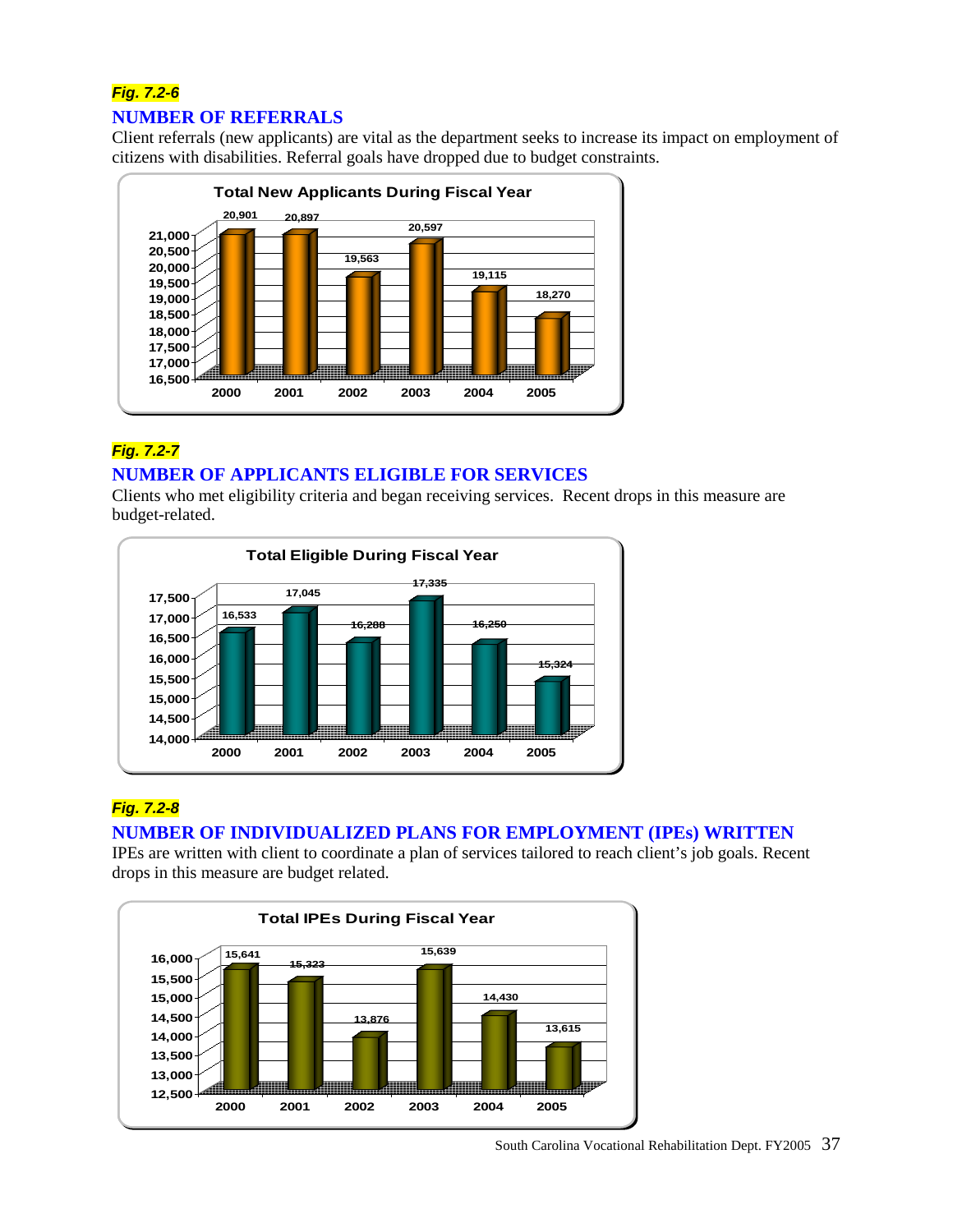# *Fig. 7.2-9* **TICKET TO WORK ASSIGNMENTS**

Social Security disability benefits recipients receive "tickets" to access employment services from an "employment network" of their choice. SCVRD has the third highest number of ticket assignments among state VR programs in the Southeast. Differing rollout dates and population differences among states account for disparity in the total number of tickets distributed. *However, SCVRD receives the* 



*highest percentage of its state's "tickets" (96.1%) in the region. ("EN" designates employment networks other than VR agencies receiving tickets.)*

#### **NATIONAL STANDARDS AND INDICATORS** established by the Rehabilitation Services

Administration, U.S. Department of Education. Because RSA operates on the federal fiscal year, 2005 data is not yet available.

#### *Fig. 7.2-10*

#### **Change in number of closures from previous year**

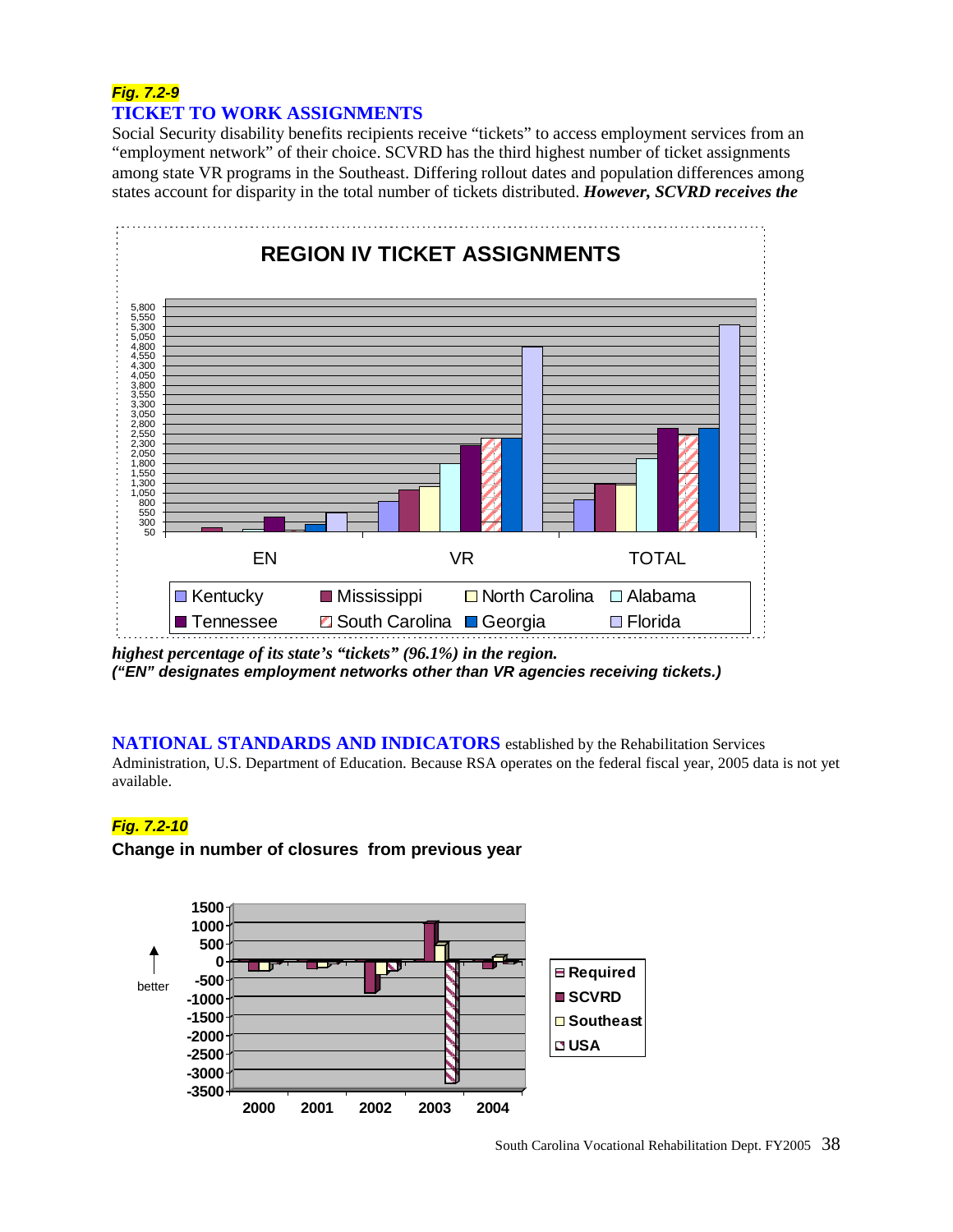# *Fig. 7.2-11*  **Percentage of clients with employment outcomes**



### *Fig. 7.2-12*

**Percentage of clients with employment outcomes who were competitively employed**



# *Fig. 7.2-13*

**Percentage of competitively employed clients having "significant" disabilities**

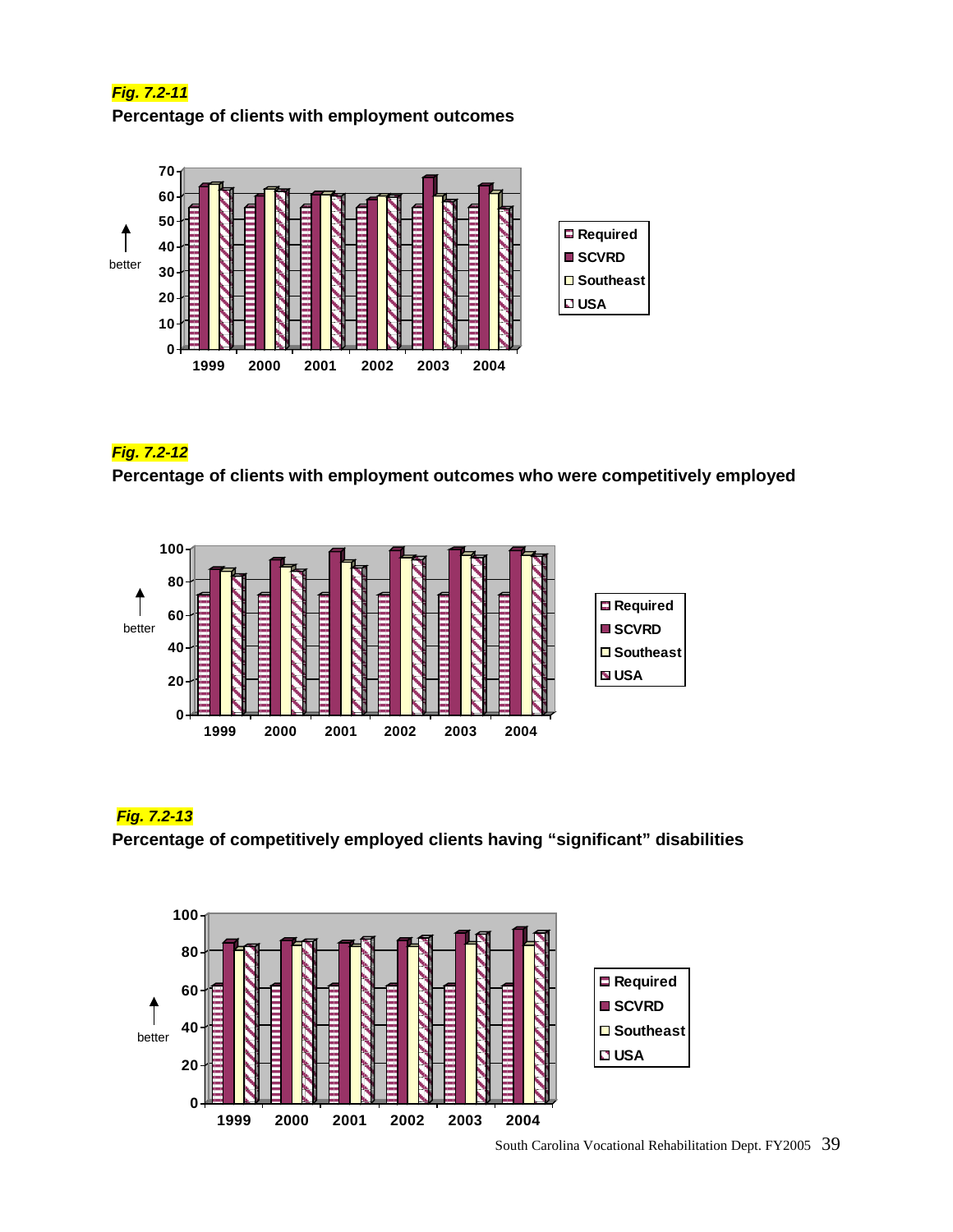# *Fig. 7.2-14* **Ratio of rehabilitated client wages compared to state average wage**



# *Fig. 7.2-15*

**Difference in percentage of clients self-supporting after services compared with before**



# *Fig. 7.2-16*

**Service rate for minority clients as ratio to non-minority**

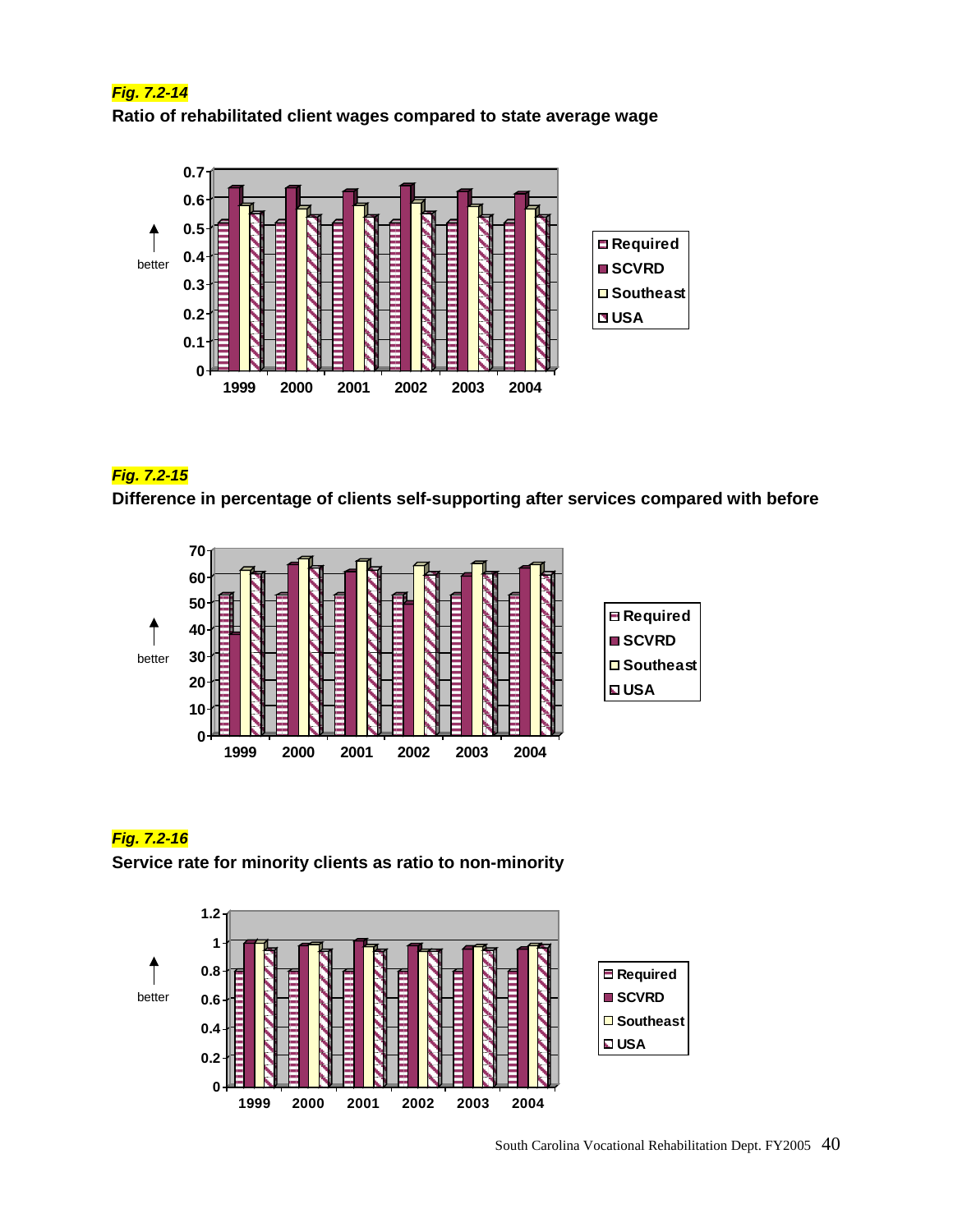# *Fig. 7.2-17* **CYCLE TIME FOR SUCCESSFULLY REHABILITATED CLIENTS**

The most recent RSA statistics for mean time spent in the VR program for clients with employment outcomes show that SCVRD has ranked **#1 nationally in shortest cycle time for clients to achieve employment each of the past three years.**



# *Fig. 7.2-18*

# **DISABILITY DETERMINATION SERVICES**

The Disability Determination Services (DDS) unit adjudicates disability claims for the Social Security Administration, the South Carolina Retirement Systems, the County Auditors Offices and the Department of Health and Human Services. DDS strives to achieve performance levels that are equal to or greater than the national average in the areas of productivity (number of claims produced for each FTE); cost per case; and medical cost per case.

| <b>Effectiveness and</b><br><b>Efficiency Measures</b>                                  | <b>South Carolina</b><br>$2004 - 2005$ | <b>Atlanta Region</b><br>$2004 - 2005$ | <b>National Avg.</b><br>$2004 - 2005$ |  |  |
|-----------------------------------------------------------------------------------------|----------------------------------------|----------------------------------------|---------------------------------------|--|--|
| Cost per case                                                                           | \$409.28                               | unavailable                            | unavailable                           |  |  |
| Medical cost per case                                                                   | \$115.99                               | \$119.11                               | unavailable                           |  |  |
| Production per work year                                                                | 259.7                                  | 252.1                                  | 260.8                                 |  |  |
| Processing time                                                                         | 105.7                                  | 96.9                                   | 96.3                                  |  |  |
| Documentation accuracy                                                                  | 96.3                                   | 97.1                                   | 93.4                                  |  |  |
| DDS has bettered national averages in cost and production for several vears. In July of |                                        |                                        |                                       |  |  |

DDS faces significant challenges in view of dramatic increases in application rates and limited  funding for case processing. During federal fiscal year 2004-2005 the Disability Determination  Exervices will receive, develop and adjudicate more than 76,500 claims on more than 70,000 individual applicants for Social Security or SSI benefits. (Some individuals will apply for both  programs at the same time.) In addition, approximately 2,000 claims for disability benefits under programs at the same time.) In addition, approximately 2,000 claims for disability benefits under programs at the same time.) In addition, approximately 2,000 claims for disability under the South Carolina Retirement System; 6,000 claims for Medicaid Disability under the Department of Health and Human Services and approximately 100 applications under the disability provisions of the Homestead Exemption Act will be processed. This will result in more than 1,700 determinations per week with decisions reached in an average of 103 days or less. Through innovative approaches to case development and continued efforts to improve operational efficiency DDS expects to maintain or improve performance in key measurement areas.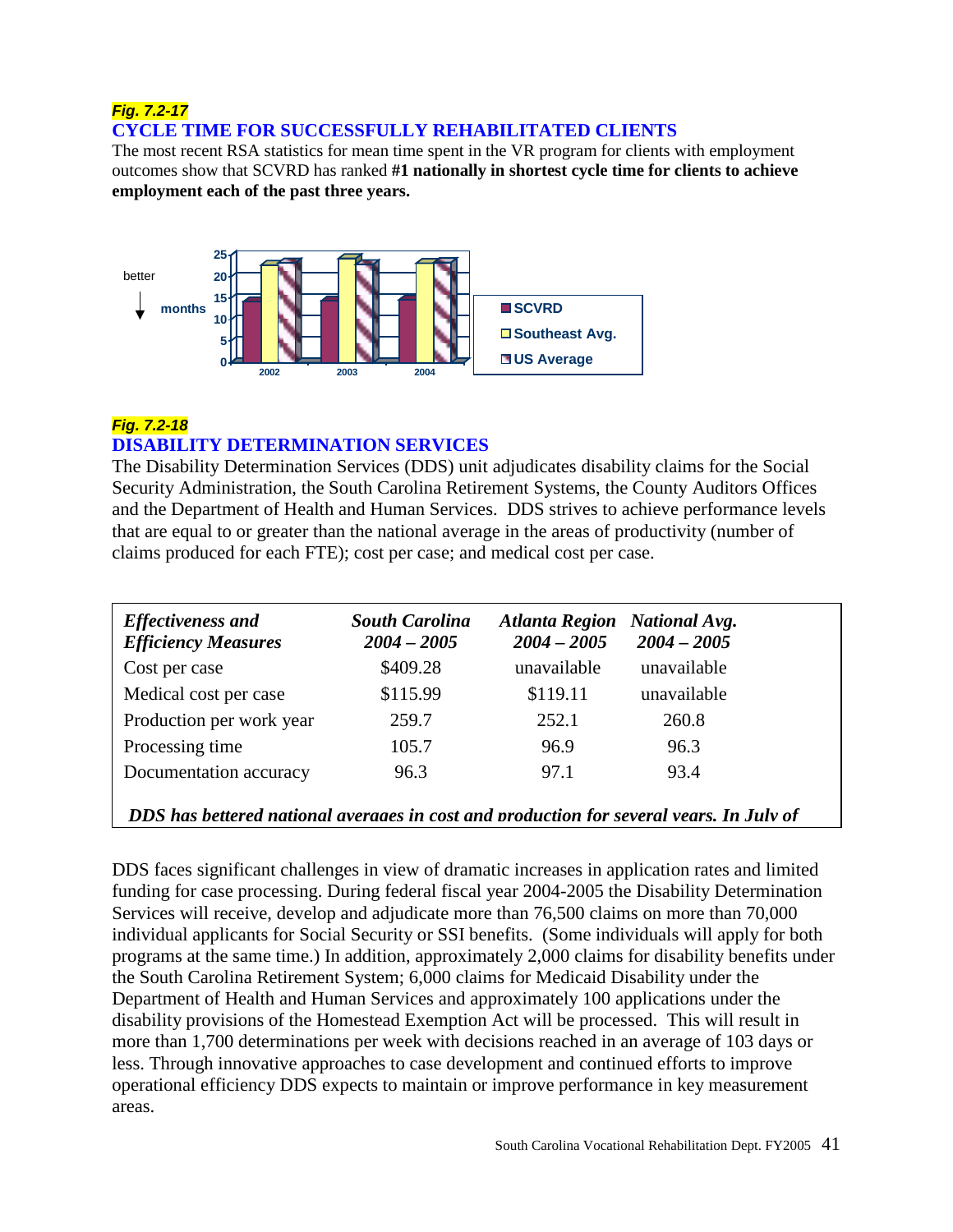# **7.3 Financial Performance Results**

#### *Fig. 7.3-1*

#### **AVERAGE COST PER CLIENT SERVED**

SCVRD has consistently ranked among the nation's best programs in the average cost per client served. In the most recently available national and regional comparisons  $(2004)$ , the department had the 9<sup>th</sup> lowest cost per client served *(\$1,504)* among state VR programs in the U.S. SCVRD also betters the average cost among the eight Southeastern regional states.



### *Fig. 7.3-2*  **AVERAGE COST PER CLIENT REHABILITATED**

The department's efficiency and effectiveness is reflected in its national prominence among VR agencies in cost per rehabilitation. For each successfully employed client in federal FY2004, the department's average cost was **\$7,485, the lowest in the entire nation** (for the second consecutive year). Alabama was second at \$8,677. The department consistently leads the eight Southeastern region states in this measure.

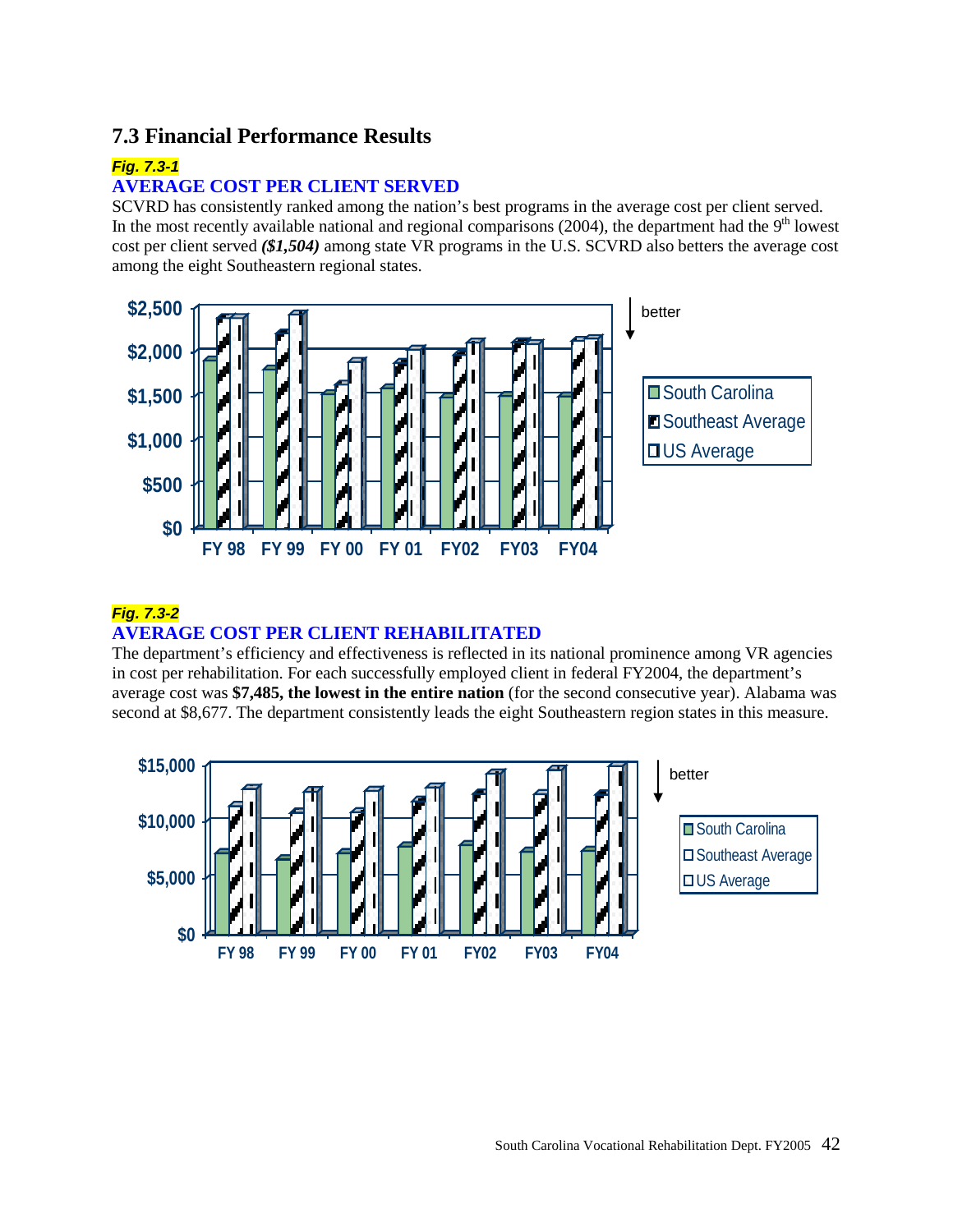# *Fig. 7.3-3*  **RATE OF RETURN ON TAXPAYER INVESTMENT**

SCVRD provides an excellent rate of return on resources invested in its clients. By becoming competitively employed, clients lessen their dependence on public assistance such as Social Security disability benefits, Medicaid, welfare, etc. Clients who become employed realize an increase in their earnings by **\$11.75** for every dollar of Vocational Rehabilitation Department funds invested in their rehabilitation. They return an estimated **\$2.89** in taxes for every dollar spent on their vocational rehabilitation. By paying taxes, they repay the cost of their rehabilitation in an average of **5.4 years**. The following chart shows the annual rate of return for each successfully employed client. The annual rate of return has improved each of the last three years.



# *Fig. 7.3-4*

#### **REIMBURSEMENTS FROM SOCIAL SECURITY ADMINISTRATION**

For converting recipients of Social Security disability benefits into competitively employed persons who no longer rely on those benefits, the department is reimbursed by the Social Security Administration for monies spent on those cases. The department had a banner year in 2005 with a total reimbursement of \$1.29 million. The department also had a higher number of reimbursements (148 compared with 119 in 2004) and a higher average reimbursement (\$8,743 compared with \$7,779).



#### **SSA Reimbursements (in millions)**

# *Fig. 7.3-5* **PERCENTAGE OF EXPENDITURES SPENT ON ADMINISTRATIVE COSTS**

The most recent RSA statistics show that SCVRD spent a smaller portion of its appropriations on administrative costs than the regional (8 states) and national average. This translates into a higher percentage of spending on direct client services leading to employment goals.

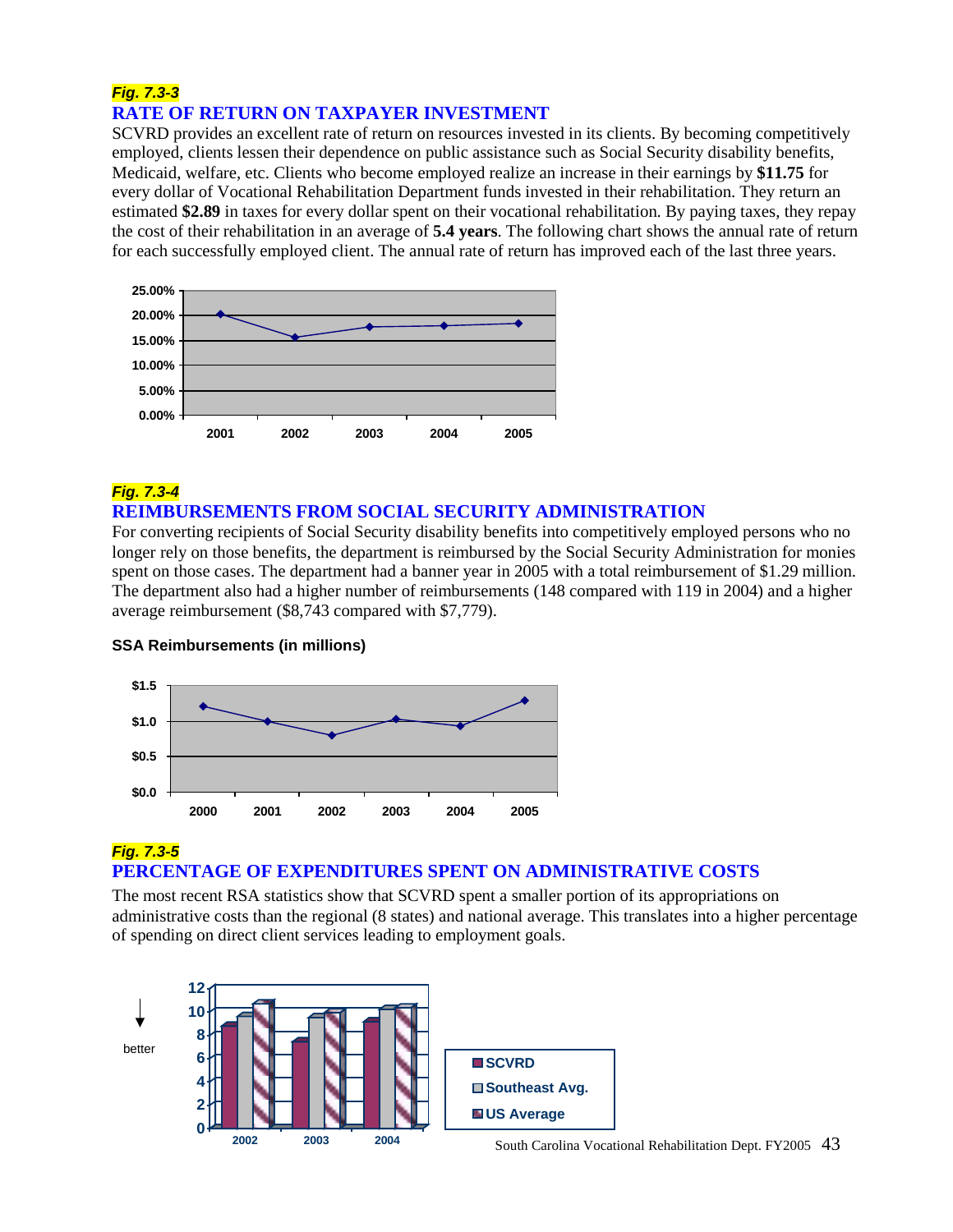# *Fig. 7.3-6* **WORK TRAINING CENTER REVENUES**

Partnerships with South Carolina's businesses and industries through more than 450 outsource agreements provide job readiness training opportunities for clients. The agreements generate revenues for SCVRD's 23 work training centers. Some of the revenues are used as stipends for the clients who work on the contracts. The remainder is used for raw materials, supplies and other operating expenses. Revenues decreased for three years as the result of worsening economic conditions, including the movement of some outsource work to other countries; SCVRD increased its focus on marketing the centers to industry, and revenues increased in FY2004 and in FY2005 (\$15,958,468).



#### . **Work Training Center revenues (in millions)**

# *Fig. 7.3-7* **TRAINING CENTER PRODUCTIVITY RATE**

A key strategic objective is balance in the department's 23 work training centers, which provide job readiness training for clients and outsource work for hundreds of businesses and industries throughout the state. The productivity rate formula balances business indicators with client service program indicators.



# *Fig. 7.3-8* **ALTERNATIVE FUNDING**

One of the agency's key strategic objectives is identification and acquisition of alternative funding sources, especially in light of recent budget cuts. Since 2001 four major grants have been acquired, and all are ongoing. Two other grant proposals are pending for possible awarding in FY2006.

| <b>Literacy and Employment Outcome</b>                                | <b>U.S. Dept. of Education/OSERS</b> | \$949,750   |
|-----------------------------------------------------------------------|--------------------------------------|-------------|
| South Carolina Telework Program                                       | <b>U.S. Dept. of Education/RSA</b>   | \$957,860   |
| S.C. Assistive Technology Loan Program                                | <b>U.S. Dept. of Education/RSA</b>   | \$542,285   |
| S.C. Pathways Toward Employment (BPAO) Social Security Administration |                                      | \$1,575,000 |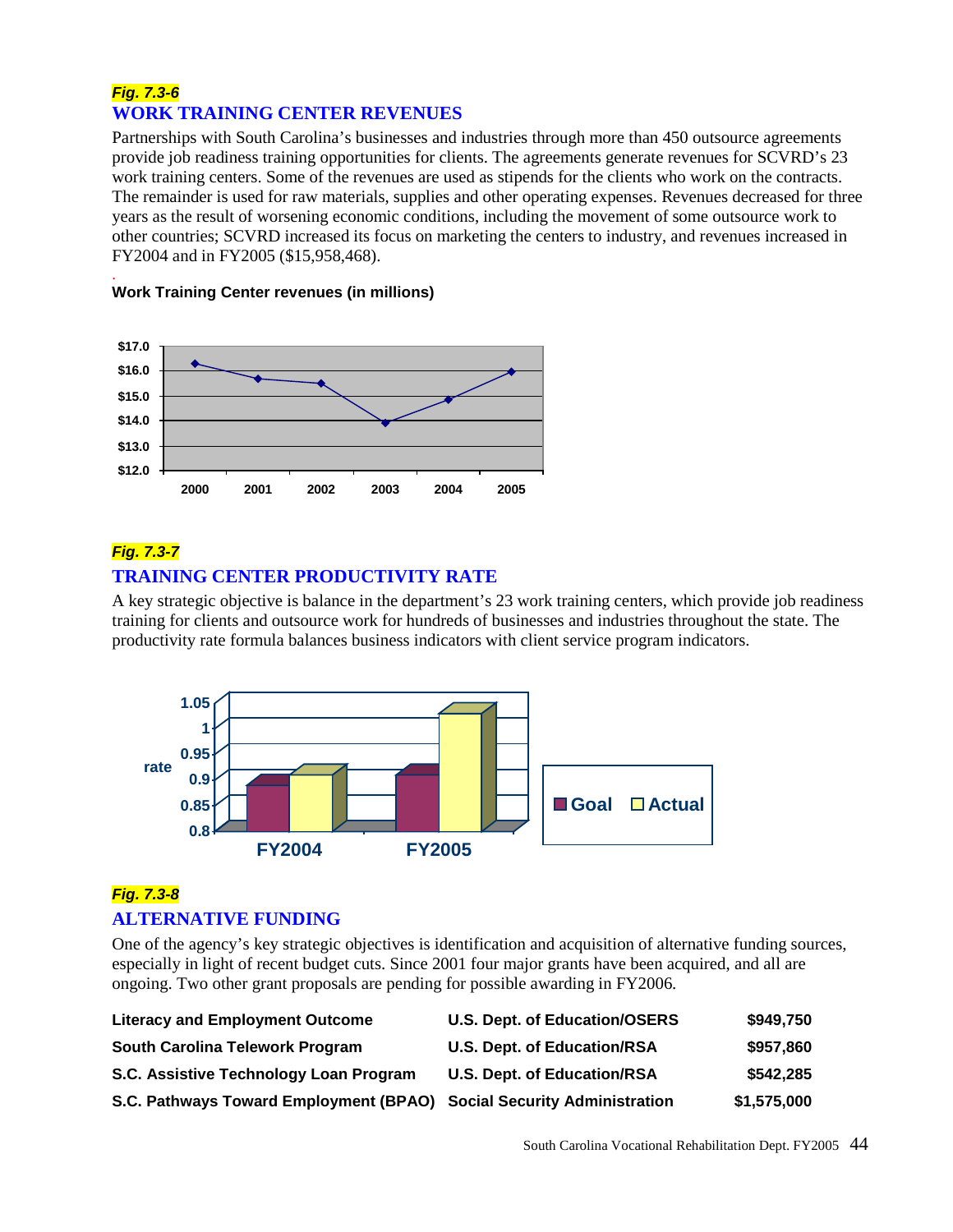The department also has miscellaneous revenues from an adaptive aquatic grant with Airport High School, a VA project to provide work evaluations to veterans with disabilities, and from a Ticket to Work Employment Network payment project.

### *Fig. 7.3-9*

#### **COOPERATIVE AGREEMENTS**

A key strategic planning objective is the formation of close ties with community resources of all types. The department's number of active formal cooperative agreements has grown significantly and now stands at 455.



# **7.4 Human Resource Results**

#### *Fig. 7.4-1* **EMPLOYEE JOB SATISFACTION**

In 2003 SCVRD initiated its employee job satisfaction surveys. Surveys were sent quarterly to cross sections of staff throughout the state. The survey tracks the effects of administrative and programmatic initiatives on employee job satisfaction. The feedback will assist SCVRD in assessing its strengths and weaknesses as an employer. Feedback also will be used in designing policies and programs that promote job satisfaction. Focus groups will be formed as needed to address issues raised by the survey and supplement survey information. Cumulative averages (covering seven quarters, January 2003 through September 2004) for each response are shown below. Agreement levels were scored on a scale of 1 to 5, with 5 being strongest agreement.

| Within the last week, I have received recognition or praise for doing good work          | .3.07 |
|------------------------------------------------------------------------------------------|-------|
| My manager or other coworker seems to care about me as a person.  4.05                   |       |
| My development as an employee is encouraged by my manager or coworker3.61                |       |
|                                                                                          | .3.59 |
|                                                                                          |       |
|                                                                                          |       |
|                                                                                          |       |
| In the last six months, my manager/other coworker has talked to me about my progress3.65 |       |
|                                                                                          | .3.85 |
|                                                                                          |       |
| Executive level management believes that the work in my area is important3.89            |       |
| Executive level management understands my work area's role in the organization. 3.78     |       |
| Decision-making authority is delegated to the appropriate management level.              | .3.56 |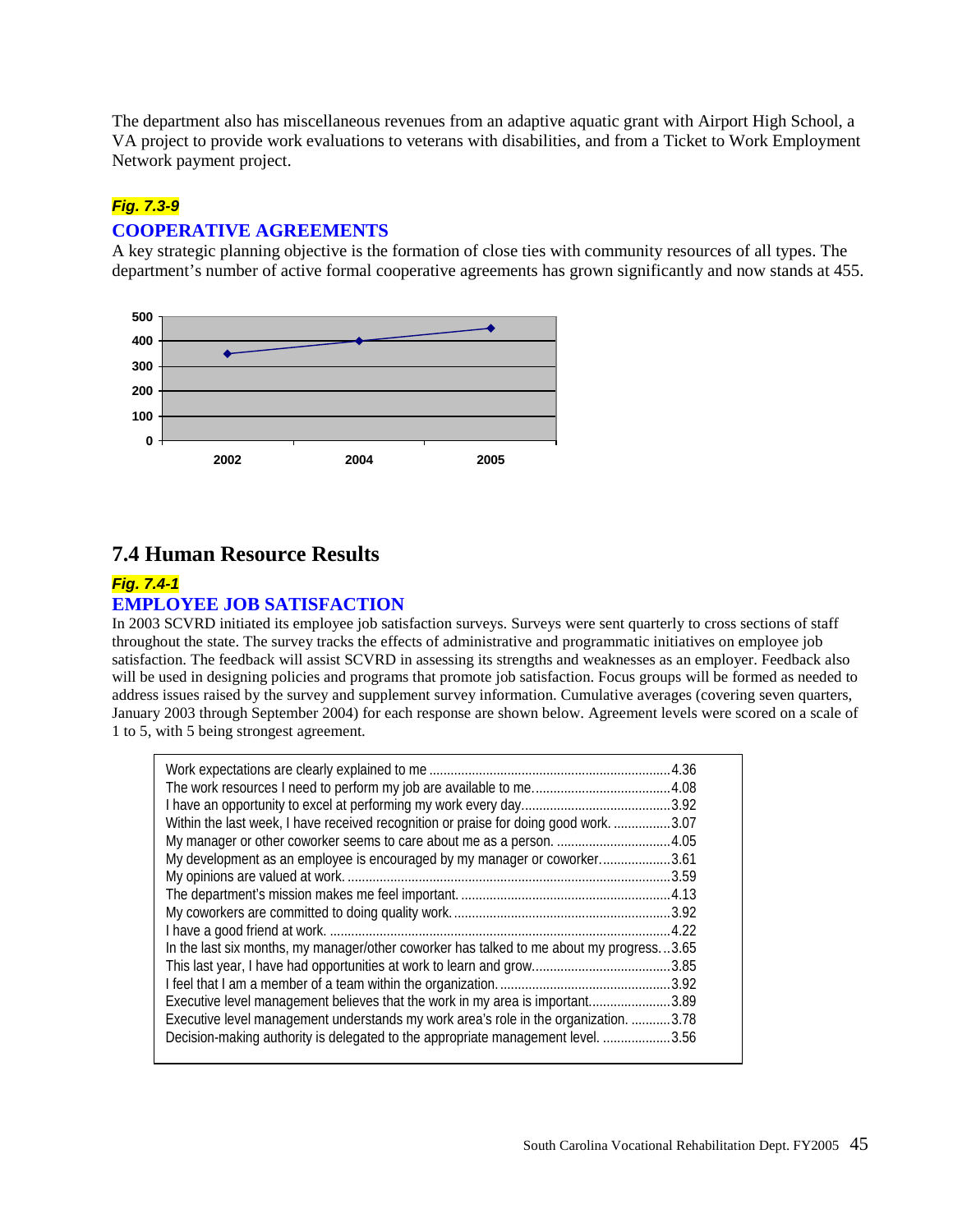# *Fig. 7.4-2* **EEO GOAL ATTAINMENT**

The State Human Affairs Commission annually publishes its report on state agency hiring. This report details each agency's efforts in recruiting, hiring and promoting individuals in various sex and race demographic categories and ranks agencies on how closely the makeup of the agency reflects the available workforce. In the last five years, SCVRD has increased its level of goal attainment 10 percentage points. In addition, the agency ranks **16th among all state agencies** in goal attainment and **second among large agencies** of 1,001 employees or more.



# *Fig. 7.4-3*

.

# **Human Resource Development and Training** *Training Site Total Training Events Total Training Participants* **FY03 FY04 FY05 FY03 FY04 FY05** Internal training/ videoconference sites 107 104 189 2,354 1,890 2,437 External training 161 249 243 621 907 595

**Totals 268 353 432 3,166\* 2,797\* 3,032\***

*\* Some staff members participated in more than one training event*.

# **PROFESSIONAL DEVELOPMENT AND LEADERSHIP PROGRAM (PDLP)**

This objective arose from the significant number of retirements facing the organization in the next few years, especially in leadership positions. Through the PDLP the department will have a trained and skilled group of staff ready to move into management positions. The PDLP creates an environment that fosters excellence by aligning agency needs with individual career goals.

The program currently has 102 participating SCVRD staff members. It has been restructured to include staff from Disability Determination Services in addition to the Basic Service Program. Participants take the lead on projects that are eventually implemented into the agency's operations. Completed projects include process mapping; development of a code of ethics now used by the agency; hidden disability recognition training; methodology for increasing availability of services to individuals with significant disabilities; and an orientation manual for temporary employees. Several more projects are underway.

The SCVRD Professional Development and Leadership Program has gained national attention and has been featured as a best practice by rehabilitation agencies in other regions.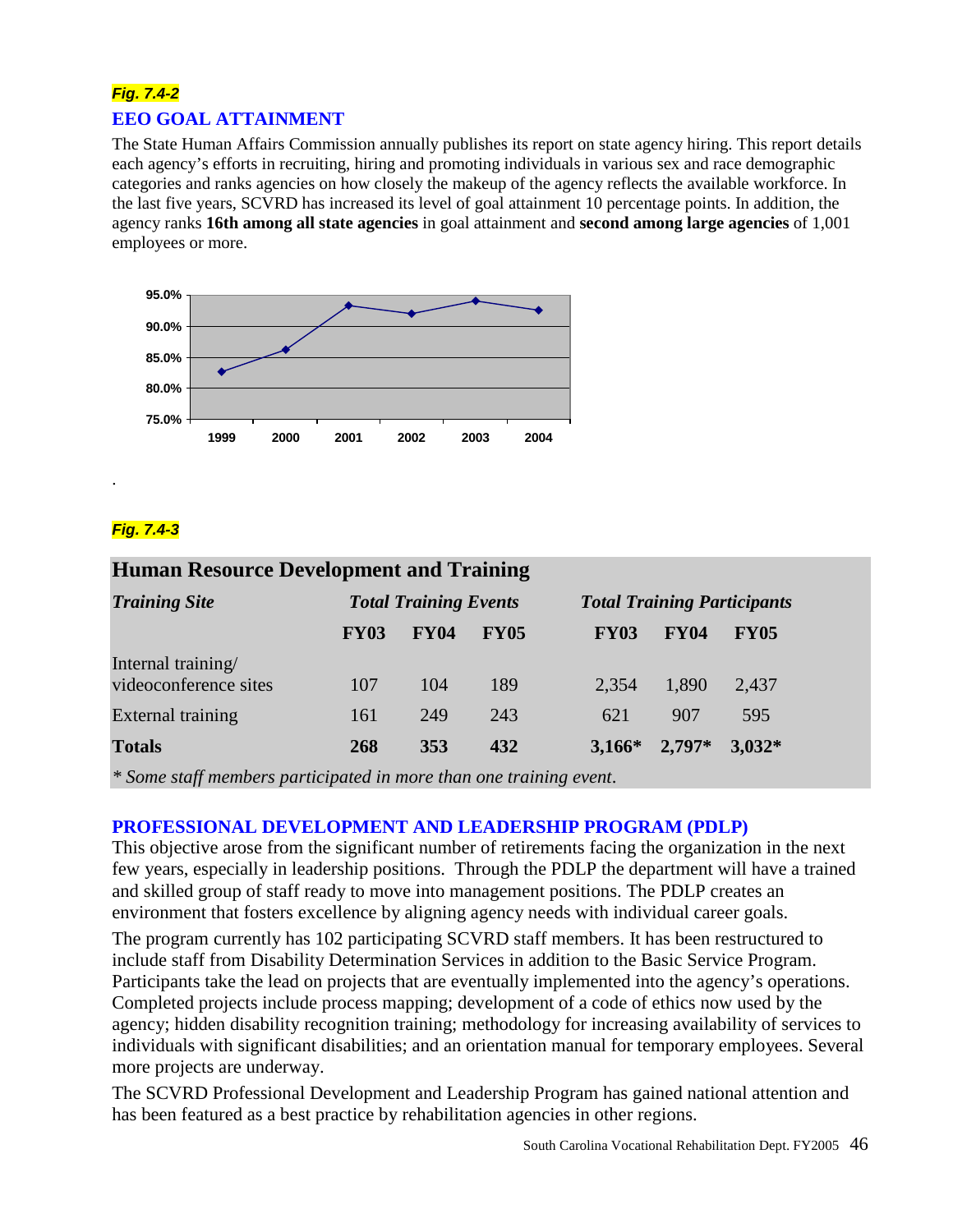# **COMPENSATION/RETENTION/RECOGNITION**

The SCVRD compensation plan utilizes the flexibility in the state regulations to provide rewards for reclassification (10 percent), promotion (12 percent), and additional duty pay actions (10 percent). Salary increases (5%) have been awarded for the achievement of graduate and undergraduate degrees that relate to the performance of the employee's job duties and/or the agency mission. As a result of revenue-generated funds, the agency was able to continue a bonus program that was directly tied to the performance of each work unit. This program was designed to support performance excellence and teamwork.

The department conducted salary studies among Southeastern states to determine competitive pay rates for two types of positions (counselors and examiners) and made adjustments to employment rates in order to be more competitive in attracting and retaining employees for these positions. Any employee in one of these positions with a salary below the employment rate had his/her salary increased to the new employment rate. The Department continues to conduct studies to identify and resolve inequities in compensation among various types of positions.

SCVRD has been successful in increasing employees' salaries without seeing significant increases in the personnel services expenditures. The Department believes this is due, at least in part, to greater efficiencies in staffing patterns achieved through the reengineering efforts and our continuous improvement strategies. The agency's personnel services expenditures increased 3.95% when compared to the previous fiscal year—*2004: \$42,780,018; 2005: \$44,471,036 (data from Comptroller General's Office reports)*. However, the bulk of this increase resulted from SCVRD's application of the 3% general salary increase awarded by the Legislature at the beginning of the fiscal year.

One measure to determine how effective our initiatives have been in creating a positive and productive work environment is the turnover rate for department employees. A comparison of the agency's turnover rate for fiscal 2004/2005 against the national average for state and local governments shows that *SCVRD experiences a significantly lower turnover rate than the national average (SCVRD – 10.23 percent; National Avg. – 14.7 percent).*

The Celebration of Success reward and recognition program has been well-received by staff. In FY2005, a total of 287 prizes were awarded to employees who had garnered three nominations from their peers. Many other employees had received one or two nominations.

# **7.5 Results for Regulatory/Legal Compliance and Community Support**

A thorough Rehabilitation Services Administration (SCVRD's regulatory agency) review was conducted in February 2005, but SCVRD has not yet received the findings. The most recently completed review two years ago revealed no significant negative findings. In the area of financial management, only two required actions were identified and the agency has responded appropriately. In the monitoring and technical assistance programmatic review, five recommendations were made and plans of action were submitted for review.

The department must adhere to budgeting and procurement codes, building codes, and various other state and federal regulations that any government agency would be subject to. Fiscal accountability is established through internal and external audits. Annual state financial audit results for the past five years show no major misuse of funds. Minor reconciliation issues are expected to be corrected by new computer applications. Procurement audits, conducted by the state every three years, are extremely favorable. The most recent benefits audit has been very positive as a result of the department adding involvement from the finance department to serve as a "check and balance."

In its 2004 "Annual Report on Appeals Process" to the RSA, U.S. Department of Education, the department reported no new requests for mediation during the year and no disputes needing resolution in an impartial hearing process. The client relations specialist, staff attorney, human resources department, commissioner's office and Governor's office work closely together to ensure ethical and fair treatment of agency clients before extreme measures would become necessary.

All SCVRD facilities receive great internal scrutiny in the area of safety. OSHA and Department of Labor standards are observed, and safety measures are a priority. Safety teams have been established in all office locations to assess safety issues for staff and clients. In addition these teams provide feedback to the Risk